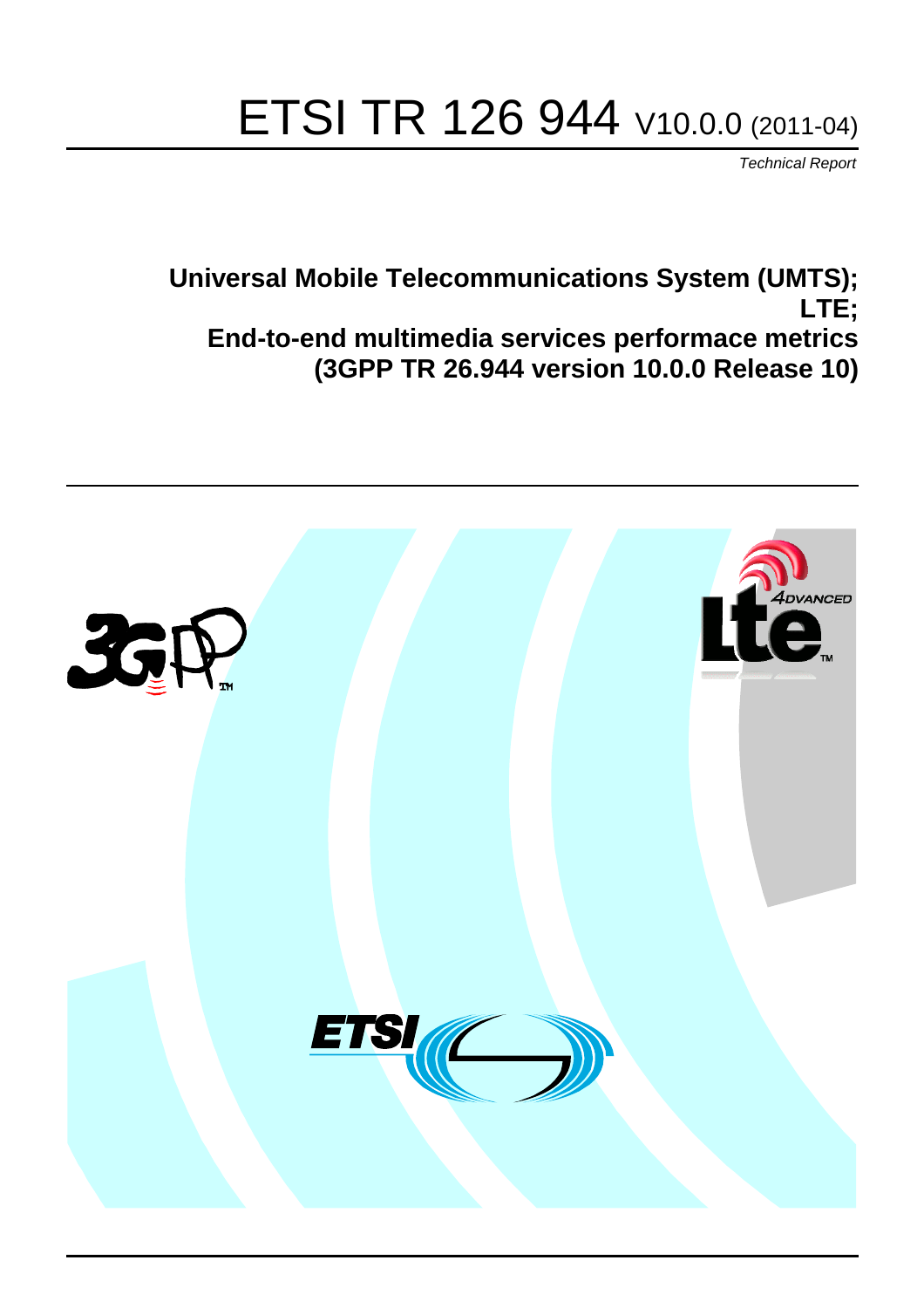Reference RTR/TSGS-0426944va00

> Keywords LTE, UMTS

#### *ETSI*

#### 650 Route des Lucioles F-06921 Sophia Antipolis Cedex - FRANCE

Tel.: +33 4 92 94 42 00 Fax: +33 4 93 65 47 16

Siret N° 348 623 562 00017 - NAF 742 C Association à but non lucratif enregistrée à la Sous-Préfecture de Grasse (06) N° 7803/88

#### *Important notice*

Individual copies of the present document can be downloaded from: [http://www.etsi.org](http://www.etsi.org/)

The present document may be made available in more than one electronic version or in print. In any case of existing or perceived difference in contents between such versions, the reference version is the Portable Document Format (PDF). In case of dispute, the reference shall be the printing on ETSI printers of the PDF version kept on a specific network drive within ETSI Secretariat.

Users of the present document should be aware that the document may be subject to revision or change of status. Information on the current status of this and other ETSI documents is available at <http://portal.etsi.org/tb/status/status.asp>

If you find errors in the present document, please send your comment to one of the following services: [http://portal.etsi.org/chaircor/ETSI\\_support.asp](http://portal.etsi.org/chaircor/ETSI_support.asp)

#### *Copyright Notification*

No part may be reproduced except as authorized by written permission. The copyright and the foregoing restriction extend to reproduction in all media.

> © European Telecommunications Standards Institute 2011. All rights reserved.

**DECT**TM, **PLUGTESTS**TM, **UMTS**TM, **TIPHON**TM, the TIPHON logo and the ETSI logo are Trade Marks of ETSI registered for the benefit of its Members.

**3GPP**TM is a Trade Mark of ETSI registered for the benefit of its Members and of the 3GPP Organizational Partners. **LTE**™ is a Trade Mark of ETSI currently being registered

for the benefit of its Members and of the 3GPP Organizational Partners.

**GSM**® and the GSM logo are Trade Marks registered and owned by the GSM Association.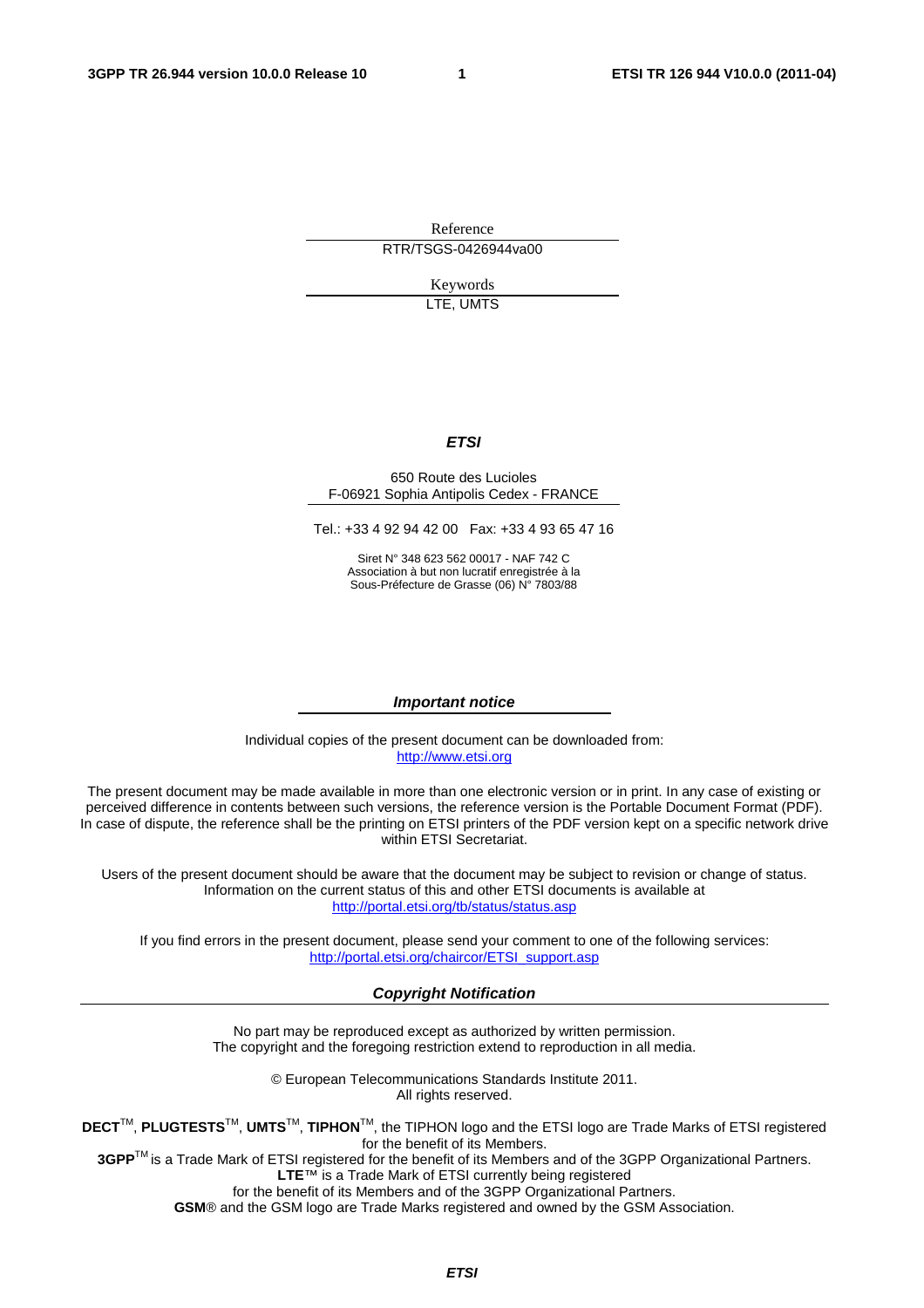## Intellectual Property Rights

IPRs essential or potentially essential to the present document may have been declared to ETSI. The information pertaining to these essential IPRs, if any, is publicly available for **ETSI members and non-members**, and can be found in ETSI SR 000 314: *"Intellectual Property Rights (IPRs); Essential, or potentially Essential, IPRs notified to ETSI in respect of ETSI standards"*, which is available from the ETSI Secretariat. Latest updates are available on the ETSI Web server [\(http://webapp.etsi.org/IPR/home.asp\)](http://webapp.etsi.org/IPR/home.asp).

Pursuant to the ETSI IPR Policy, no investigation, including IPR searches, has been carried out by ETSI. No guarantee can be given as to the existence of other IPRs not referenced in ETSI SR 000 314 (or the updates on the ETSI Web server) which are, or may be, or may become, essential to the present document.

## Foreword

This Technical Report (TR) has been produced by ETSI 3rd Generation Partnership Project (3GPP).

The present document may refer to technical specifications or reports using their 3GPP identities, UMTS identities or GSM identities. These should be interpreted as being references to the corresponding ETSI deliverables.

The cross reference between GSM, UMTS, 3GPP and ETSI identities can be found under [http://webapp.etsi.org/key/queryform.asp.](http://webapp.etsi.org/key/queryform.asp)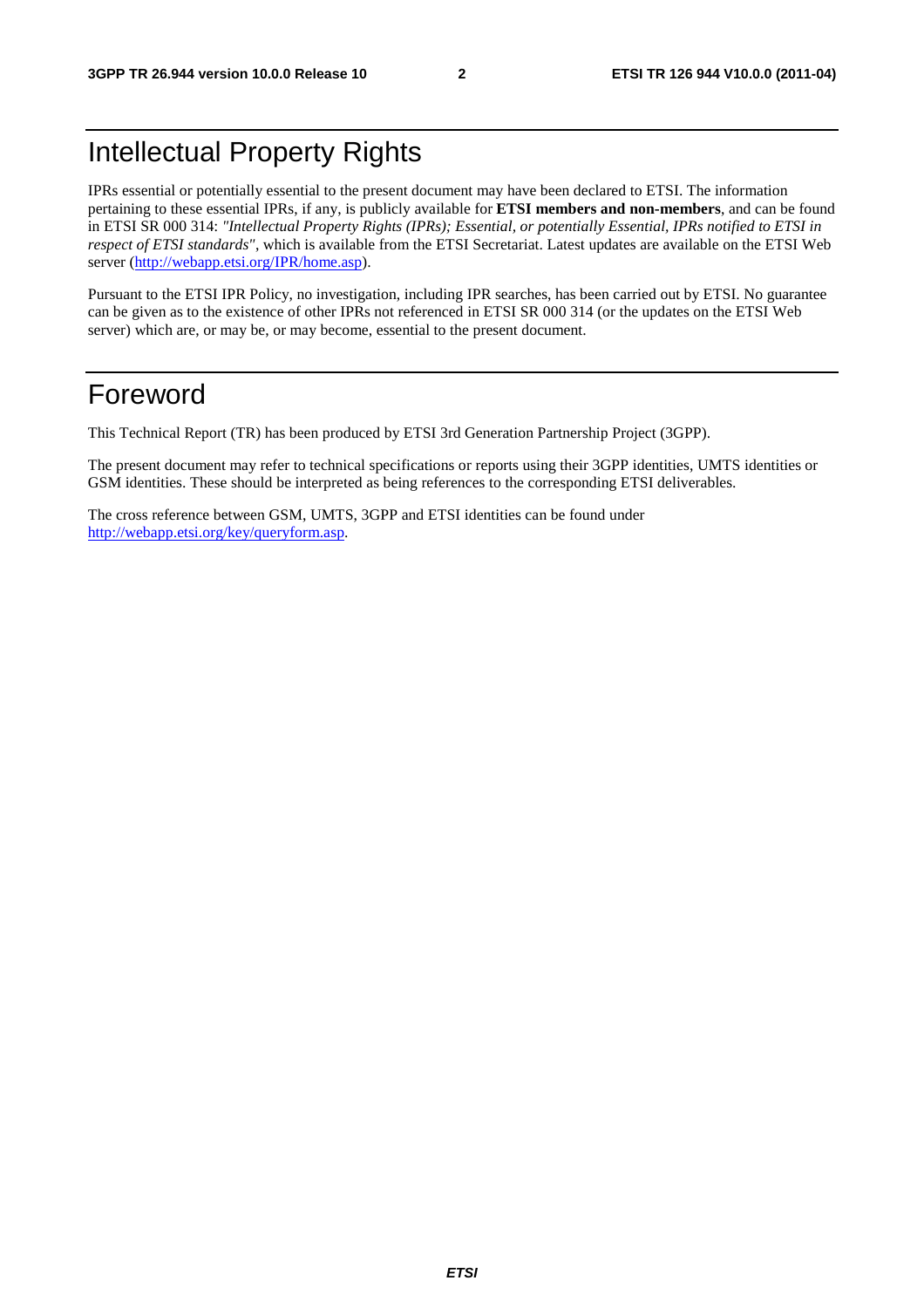$\mathbf{3}$ 

## Contents

| 1     |  |  |  |
|-------|--|--|--|
| 2     |  |  |  |
| 3     |  |  |  |
| 4     |  |  |  |
| 4.1   |  |  |  |
| 4.2   |  |  |  |
| 4.3   |  |  |  |
| 4.4   |  |  |  |
|       |  |  |  |
| 5     |  |  |  |
| 5.1   |  |  |  |
| 5.2   |  |  |  |
| 5.3   |  |  |  |
| 5.4   |  |  |  |
|       |  |  |  |
| 5.5   |  |  |  |
| 5.6   |  |  |  |
| 5.7   |  |  |  |
| 5.8   |  |  |  |
| 5.9   |  |  |  |
| 5.10  |  |  |  |
| 5.11  |  |  |  |
| 5.12  |  |  |  |
| 5.13  |  |  |  |
| 5.14  |  |  |  |
|       |  |  |  |
| 6     |  |  |  |
| 6.1   |  |  |  |
| 6.2   |  |  |  |
| 6.2.1 |  |  |  |
| 6.2.2 |  |  |  |
| 6.2.3 |  |  |  |
| 6.3   |  |  |  |
| 6.3.1 |  |  |  |
| 6.3.2 |  |  |  |
|       |  |  |  |
| 6.3.3 |  |  |  |
| 6.4   |  |  |  |
| 6.4.1 |  |  |  |
| 6.4.2 |  |  |  |
| 6.4.3 |  |  |  |
| 6.5   |  |  |  |
| 6.5.1 |  |  |  |
| 6.5.2 |  |  |  |
| 6.5.3 |  |  |  |
| 6.6   |  |  |  |
| 6.6.1 |  |  |  |
| 6.6.2 |  |  |  |
| 6.6.3 |  |  |  |
| 6.7   |  |  |  |
|       |  |  |  |
| 6.7.1 |  |  |  |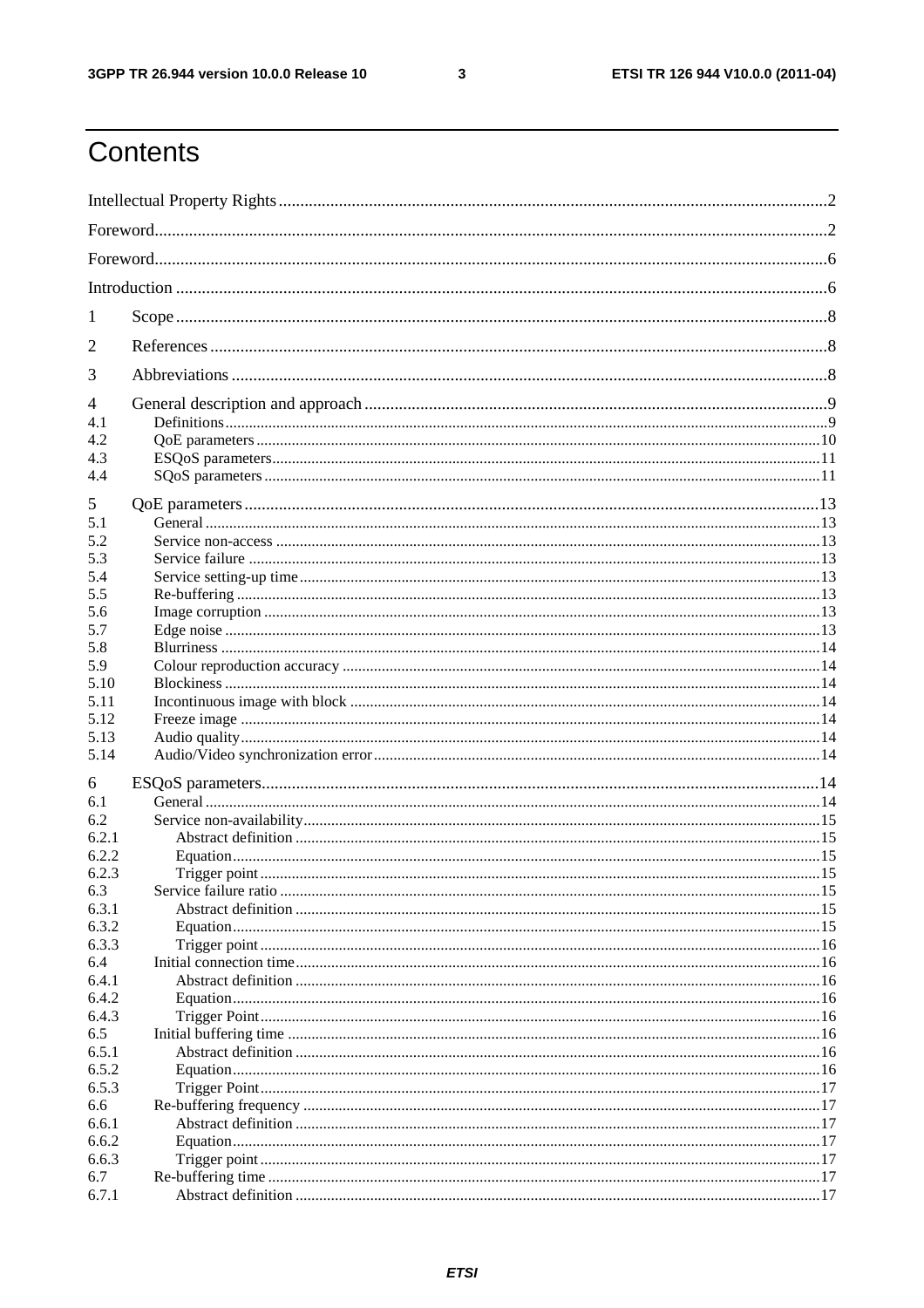#### $\overline{\mathbf{4}}$

| 6.7.2    |  |
|----------|--|
| 6.7.3    |  |
| 6.8      |  |
| 6.8.1    |  |
|          |  |
| 6.8.2    |  |
| 6.8.3    |  |
| 6.9      |  |
| 6.9.1    |  |
| 6.9.2    |  |
| 6.9.3    |  |
| 6.10     |  |
| 6.10.1   |  |
| 6.10.2   |  |
| 6.10.3   |  |
| 6.11     |  |
| 6.11.1   |  |
| 6.11.2   |  |
| 6.11.3   |  |
|          |  |
| 7        |  |
| 7.1      |  |
| 7.1.1    |  |
| 7.1.1.1  |  |
| 7.1.1.2  |  |
|          |  |
| 7.1.1.3  |  |
| 7.1.1.4  |  |
| 7.1.1.5  |  |
| 7.1.2    |  |
| 7.1.2.1  |  |
| 7.1.2.2  |  |
| 7.1.2.3  |  |
| 7.1.2.4  |  |
| 7.1.2.5  |  |
| 7.1.3    |  |
| 7.1.3.1  |  |
| 7.1.3.2  |  |
| 7.1.3.3  |  |
| 7.1.3.4  |  |
| 7.1.3.5  |  |
| 7.1.3.6  |  |
| 7.1.3.7  |  |
|          |  |
| 7.2      |  |
| 7.3      |  |
| $8\,$    |  |
| 8.1      |  |
| 8.2      |  |
|          |  |
| 8.3      |  |
| 8.4      |  |
| 8.5      |  |
|          |  |
| Annex A: |  |
| A.1      |  |
|          |  |
| A.2      |  |
|          |  |
| A.3      |  |
| A.4      |  |
|          |  |
| A.4.1    |  |
| A.4.1.1  |  |
| A.4.1.2  |  |
| A.4.2    |  |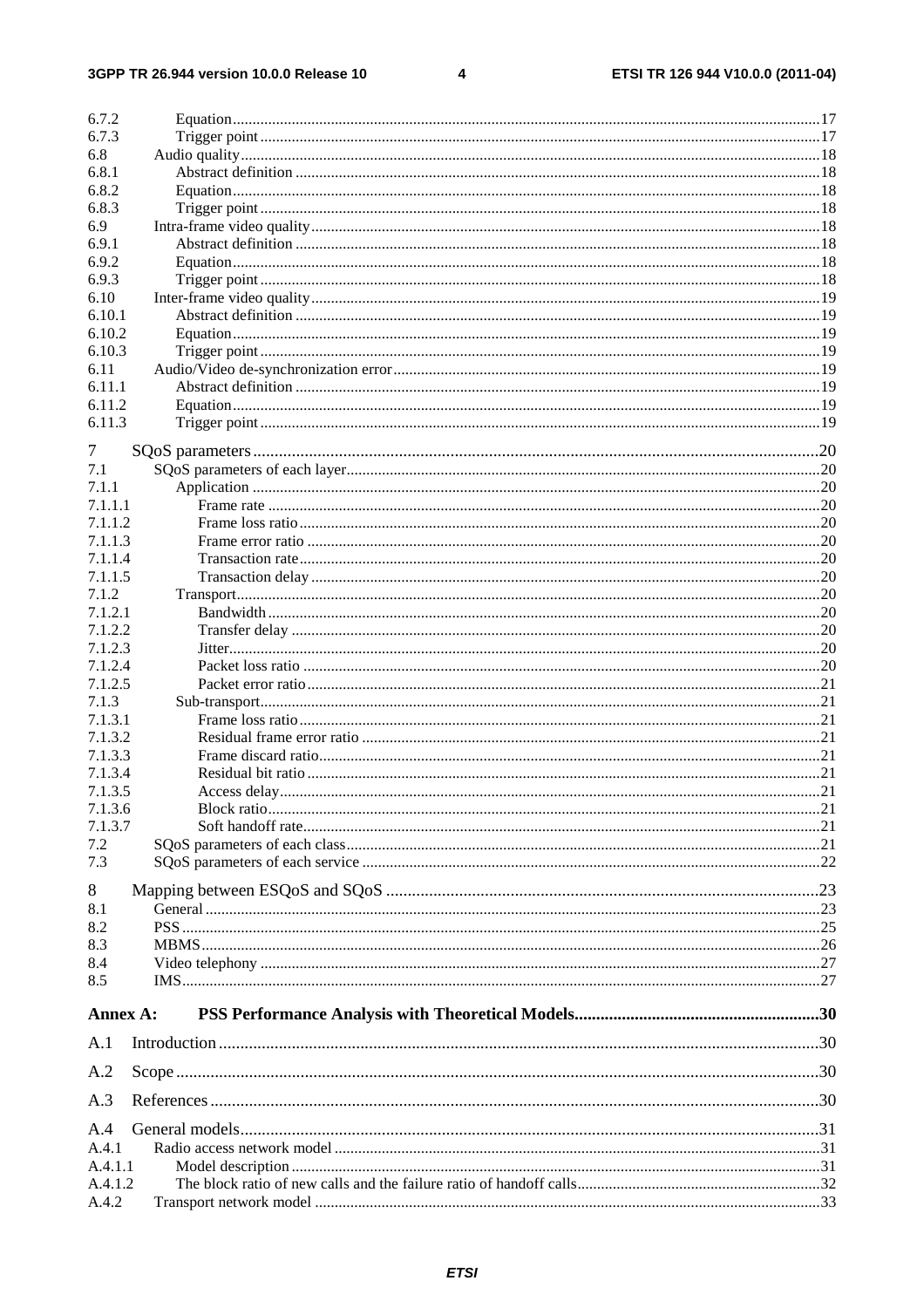#### $5\phantom{a}$

| Annex C:<br>C.1<br>C.2<br>C.3<br>C.3.1<br>C.3.1.1<br>C.3.1.2<br>C.3.1.3<br>C.3.1.4<br>C.3.1.5<br>C.3.2<br>C.3.2.1<br>C.3.2.2<br>C.3.2.3<br>C.4<br><b>Annex D:</b> |  |
|-------------------------------------------------------------------------------------------------------------------------------------------------------------------|--|
|                                                                                                                                                                   |  |
|                                                                                                                                                                   |  |
|                                                                                                                                                                   |  |
|                                                                                                                                                                   |  |
|                                                                                                                                                                   |  |
|                                                                                                                                                                   |  |
|                                                                                                                                                                   |  |
|                                                                                                                                                                   |  |
|                                                                                                                                                                   |  |
|                                                                                                                                                                   |  |
|                                                                                                                                                                   |  |
|                                                                                                                                                                   |  |
|                                                                                                                                                                   |  |
|                                                                                                                                                                   |  |
|                                                                                                                                                                   |  |
|                                                                                                                                                                   |  |
|                                                                                                                                                                   |  |
| <b>B.3.2</b>                                                                                                                                                      |  |
| <b>B.3.1</b>                                                                                                                                                      |  |
| B.3                                                                                                                                                               |  |
| <b>B.2.2</b>                                                                                                                                                      |  |
| B.2.1                                                                                                                                                             |  |
| B.2                                                                                                                                                               |  |
| B.1                                                                                                                                                               |  |
| <b>Annex B:</b>                                                                                                                                                   |  |
|                                                                                                                                                                   |  |
| A.5.6.2                                                                                                                                                           |  |
| A.5.6.1                                                                                                                                                           |  |
| A.5.6                                                                                                                                                             |  |
| A.5.5.2                                                                                                                                                           |  |
| A.5.5<br>A.5.5.1                                                                                                                                                  |  |
| A.5.4.2                                                                                                                                                           |  |
| A.5.4.1                                                                                                                                                           |  |
| A.5.4                                                                                                                                                             |  |
| A.5.3.2                                                                                                                                                           |  |
| A.5.3.1                                                                                                                                                           |  |
| A.5.3                                                                                                                                                             |  |
| A.5.2.2                                                                                                                                                           |  |
| A.5.2<br>A.5.2.1                                                                                                                                                  |  |
| A.5.1.2                                                                                                                                                           |  |
| A.5.1.1                                                                                                                                                           |  |
| A.5.1                                                                                                                                                             |  |
| A.5                                                                                                                                                               |  |
|                                                                                                                                                                   |  |
| A.4.3.2.1<br>A.4.3.2.2                                                                                                                                            |  |
| A.4.3.2                                                                                                                                                           |  |
|                                                                                                                                                                   |  |
| A.4.3.1.2                                                                                                                                                         |  |
| A.4.3.1.1                                                                                                                                                         |  |
| A.4.3.1                                                                                                                                                           |  |
| A.4.3                                                                                                                                                             |  |
| A.4.2.1<br>A.4.2.2                                                                                                                                                |  |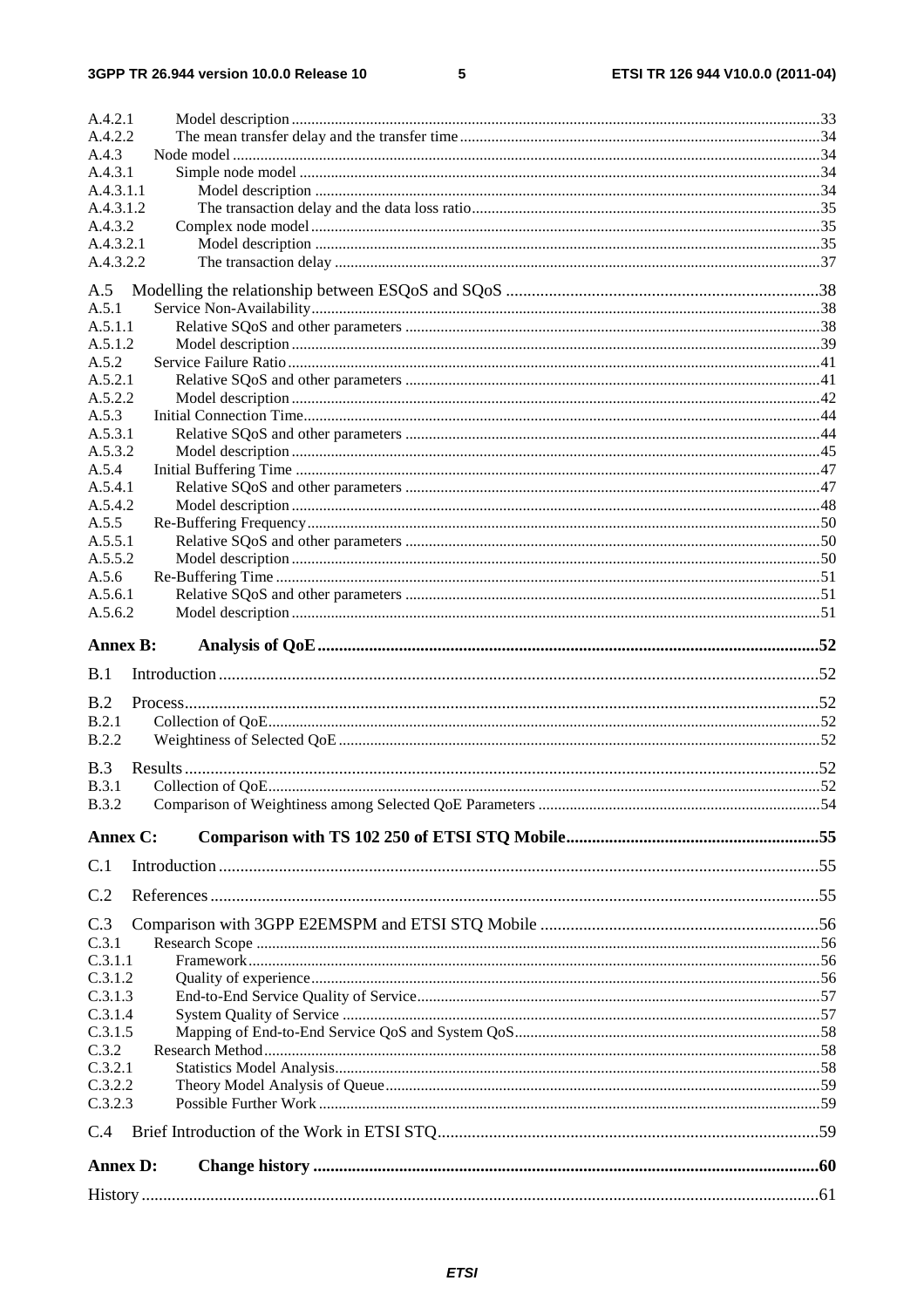## Foreword

This Technical Report has been produced by the 3GPP.

The contents of the present document are subject to continuing work within the TSG and may change following formal TSG approval. Should the TSG modify the contents of the present document, it will be re-released by the TSG with an identifying change of release date and an increase in version number as follows:

Version 3.y.z

where:

- x the first digit:
	- 1 presented to TSG for information;
	- 2 presented to TSG for approval;
	- 3 Indicates TSG approved document under change control.
- y the second digit is incremented for all changes of substance, i.e. technical enhancements, corrections, updates, etc.
- z the third digit is incremented when editorial only changes have been incorporated in the specification;

## Introduction

The Quality of Experience (QoE), End-to-end Service Quality of Service (ESQoS) and System Quality of Service (SQoS) are important factors when introducing services to customers. When the next releases of 3G are launched to the mass market, several new mobile telecommunication multimedia services will be introduced to the general public. It is essential that a high quality if service is experienced by the user of these new 3G services in order to promote the idea of 3G as a global all-purpose communication tool for millions of people with widespread availability of terminal equipment.

The possibility of using multimedia services via 3G in a practical and reliable manner is extremely important in the near future. For these new services, it is certain that a much larger amount of traffic is generated between mobile terminals and services, i.e. traffic within 3G networks and between 3G networks and other networks will be higher than has been the case to date. This gives more importance to service quality requirements.

End-to-end multimedia service performance metrics are proposed to make it possible for operators, device provider and service providers to more conveniently evaluate their service quality as perceived by end-users. This includes:

- Definition of the performance characteristics that have most relevance to end users (the 'Quality of Experience' or QoE).
- Definition of the mapping between QoE and end-to-end service measured characteristics (the ESQoS), and mapping between ESQoS and service specific characteristics (the SQoS).

In the present document a top-down approach is used to illustrate the framework of all metrics.

The present document gives metrics of the end-to-end multimedia service performance on 3G networks that support PSS, PSC, video telephony, MBMS and IMS services, etc.

QoE parameters describe the end-to-end quality as experienced by the end users. These are difficult to measure and quantify.

SQoS parameters are metrics that are close related to the network status, and defined from the viewpoint of the service provider rather than the service user. SQoS parameters can be viewed as the inherent attributes of the networks, which are important in guaranteeing QoE requirements of the users.

ESQoS parameters describe the QoS of the end-to-end service. They are obtained directly from the QoE parameters by mapping them into parameters more relevant to operators, service providers and service providers.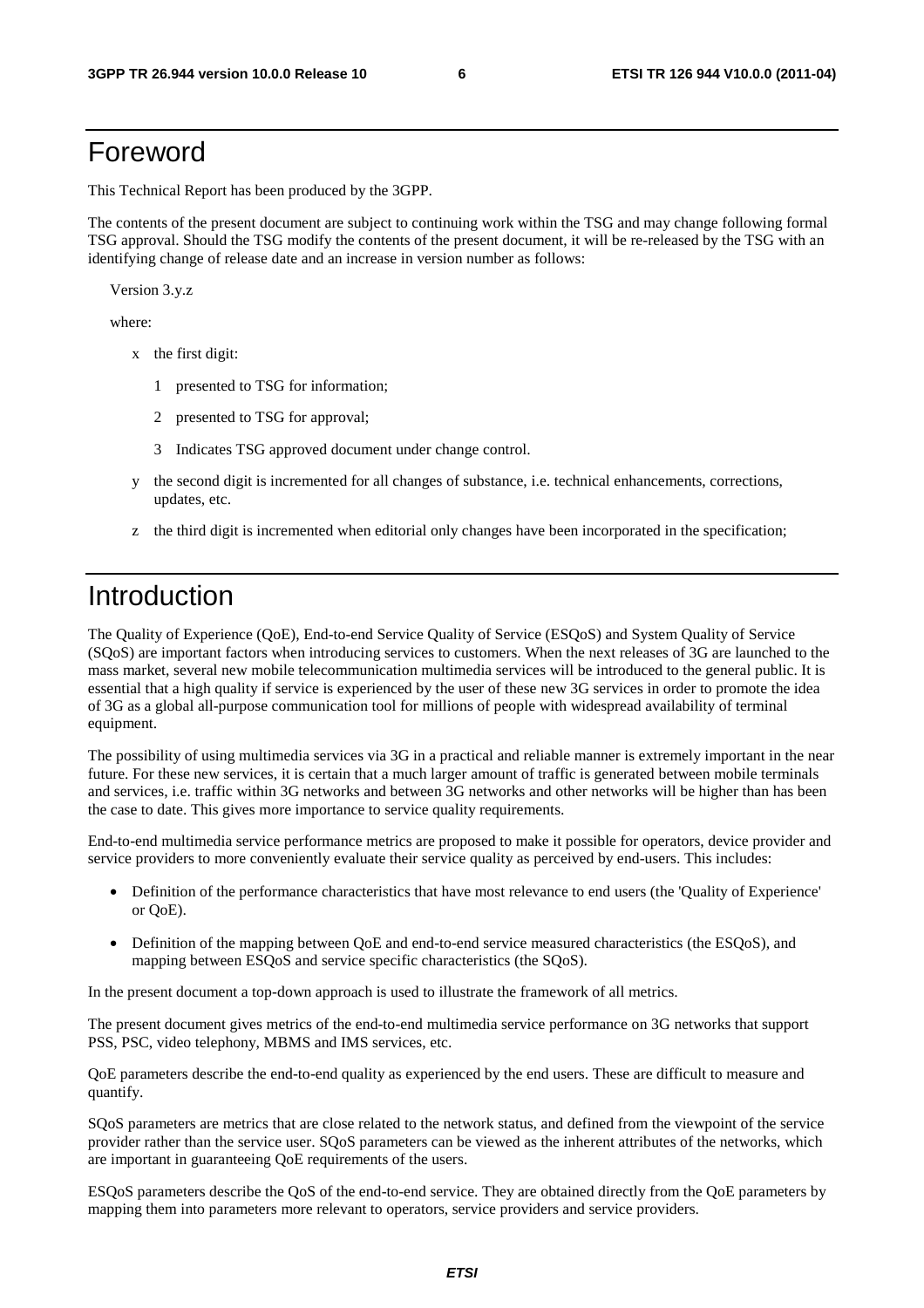In Annex A, PSS is taken as an example; several general models looking at different part of network are given. A mapping between QoE, ESQoS and SQoS is given using a mathematical approach, which defines a dimensioned relationship between user experiences and lower tiers of network performance.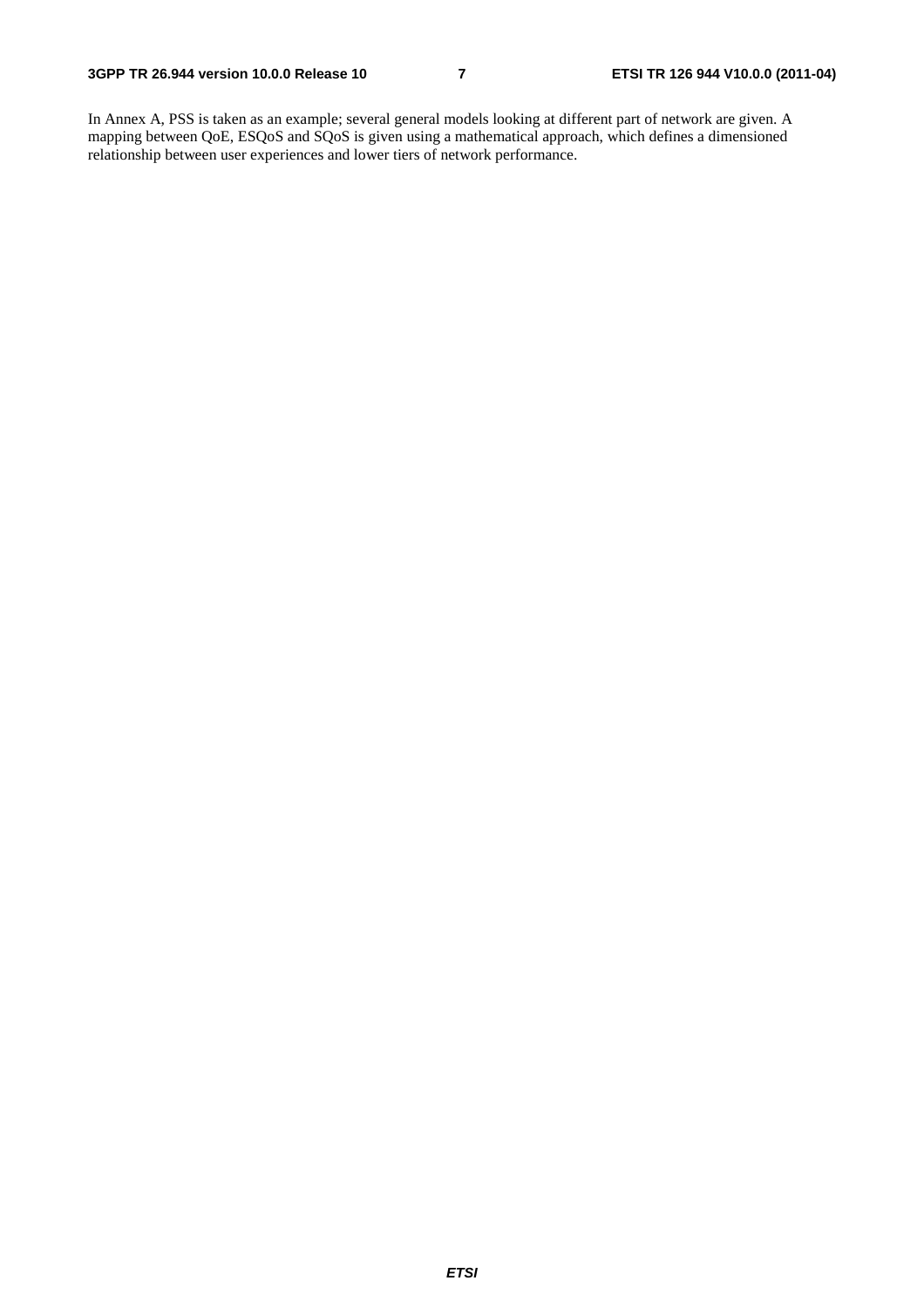## 1 Scope

The present document describes and defines performance metrics for popular multimedia services in 3G networks, including packed-switched streaming service (PSS), multimedia broadcast multicast service (MBMS), video telephony (VT), and IP multimedia subsystem service (IMS). The present document has a top-down approach, which starts with the Quality of Experience (QoE) parameters and metrics, and then provides End-to-end Service QoS (ESQoS) and System Quality of Service (SQoS) parameters and metrics and mapping between these different layers.

## 2 References

The following documents contain provisions which, through reference in this text, constitute provisions of the present document.

- References are either specific (identified by date of publication, edition number, version number, etc.) or non-specific.
- For a specific reference, subsequent revisions do not apply.
- For a non-specific reference, the latest version applies. In the case of a reference to a 3GPP document (including a GSM document), a non-specific reference implicitly refers to the latest version of that document *in the same Release as the present document*.
- [1] 3GPP TS 23.107:"Technical Specification Group Services and System Aspects; Quality of Service (QoS) concept and architecture".
- [2] 3GPP TS 23.207:"Technical Specification Group Services and System Aspects; End-to-end Quality of Service (QoS) concept and architecture".
- [3] ETSI TS 102 250-2: "Speech Processing, Transmission and Quality Aspects (STQ);QoS aspects for popular services in GSM and 3G networks; Part 2: Definition of Quality of Service parameters and their computation".
- [4] IETF RFC 2679: "A One-way Delay Metric for IPPM".
- [5] IETF RFC 3133: "Terminology for Frame Relay Benchmarking".
- [6] ITU-R Recommendation BS.1387-1: "Method for objective measurements of perceived audio quality".
- [7] 3GPP TS 26.234: "Technical Specification Group Services and System Aspects; Transparent end-to-end Packet-switched Streaming Service (PSS); Protocols and codecs".
- [8] 3GPP TS 26.346: "Technical Specification Group Services and System Aspects; Multimedia Broadcast/Multicast Service (MBMS); Protocols and codecs".
- [9] ITU-T Recommendation P.10/G.100: "Vocabulary for performance and quality of service".

## 3 Abbreviations

For the purposes of the present document, the following abbreviations apply:

| AS                        | <b>Application Server</b>                  |
|---------------------------|--------------------------------------------|
| <b>BGCF</b>               | <b>Breakout Gateway Control Function</b>   |
| <b>BM-SC</b>              | Broadcast-Multicast - Service Centre       |
| <b>CBC</b>                | <b>Cell Broadcast Centre</b>               |
| <b>CSCF</b>               | <b>Call Session Control Function</b>       |
| <b>DHCP</b>               | <b>Dynamic Host Configuration Protocol</b> |
| <b>DNS</b>                | Domain Name System                         |
| <b>ESO</b> <sub>o</sub> S | End-to-end Service QoS                     |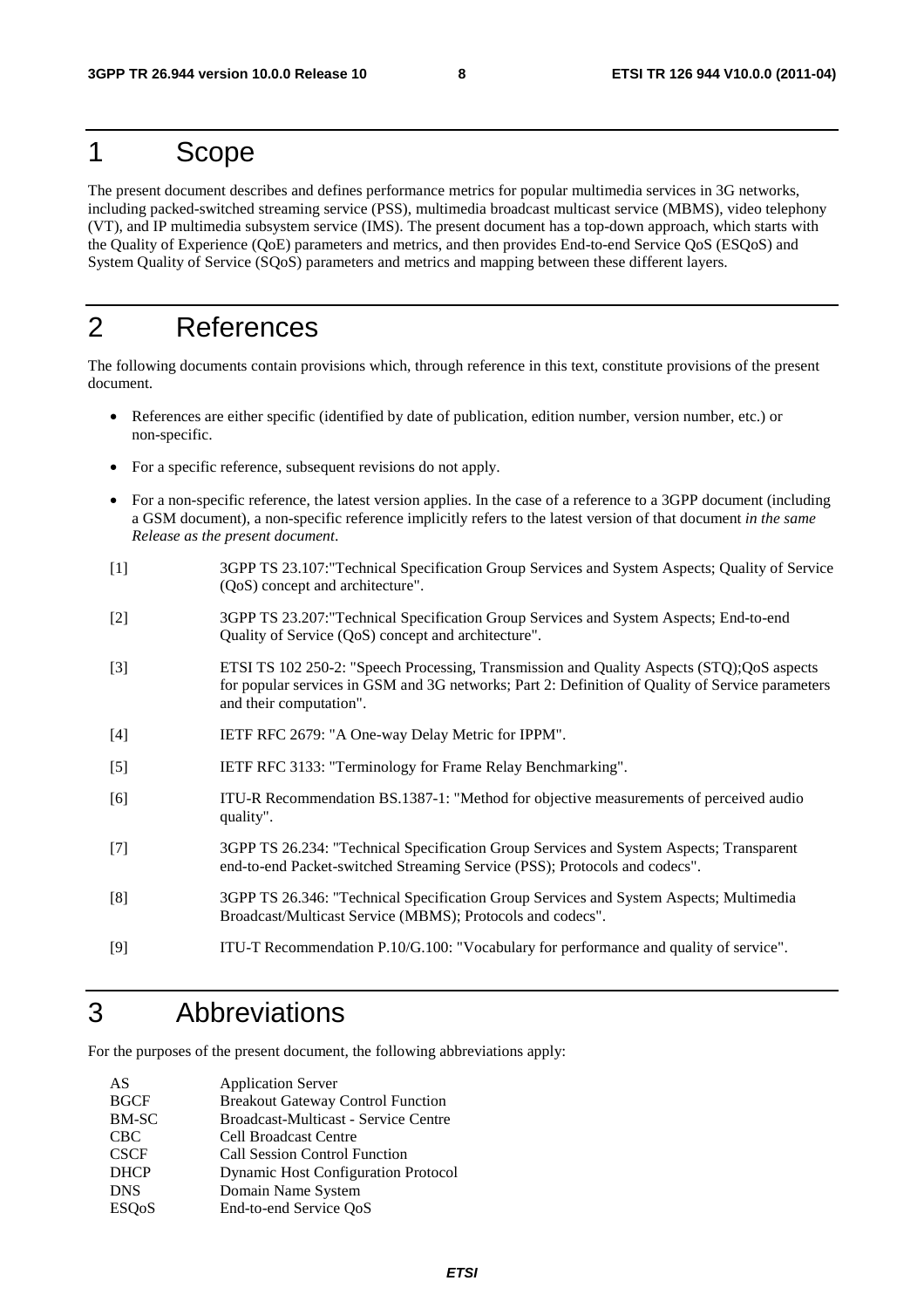| GGSN          | Gateway GPRS Support Node              |
|---------------|----------------------------------------|
| <b>HSS</b>    | Home Subscriber Server                 |
| <b>I-CSCF</b> | Interrogating-CSCF                     |
| <b>IMS</b>    | IP Multimedia Subsystem                |
| <b>IP-CAN</b> | <b>IP-Connectivity Access Network</b>  |
| LAV           | Least Acceptable Value                 |
| <b>MBMS</b>   | Multimedia Broadcast/Multicast Service |
| <b>MGCF</b>   | Media Gateway Control Function         |
| <b>MGW</b>    | Media GateWay                          |
| P-CSCF        | Proxy-CSCF                             |
| <b>PSC</b>    | Packet-Switched Conversational service |
| <b>PSS</b>    | Packed-Switched Streaming service      |
| OoE           | <b>Quality of Experience</b>           |
| QoS           | Quality of Service                     |
| SQoS          | <b>System Quality of Service</b>       |
| UE            | User Equipment                         |
| <b>VLR</b>    | Visitor Location Register              |
| VТ            | Video Telephony                        |

## 4 General description and approach

### 4.1 Definitions

#### **Quality of Experience (QoE)**

The overall acceptability of an application or service, as perceived subjectively by the end-user (see notes 1 and 2).

- NOTE 1: Quality of Experience includes the complete end-to-end system effects (client, terminal, network, services infrastructure, etc).
- NOTE 2: Overall acceptability may be influenced by user expectations and context.

For the purpose of the present document, QoE is limited to those parameters that are reasonably expected to be under the control of the Service Provider, i.e. it excludes aspects of specific terminal equipment implementation. In the document, the exact E2E measurement point will be defined for each service.

QoE indicates performance metrics as expressed from the end service user's point of view. They can be required or reported by the common users, and may be stated irrespective of their measurability.

SA4 has defined Quality of Experience (QoE) metrics and their transport for PSS and MBMS in [7] and [8], respectively. The PSS and MBMS QoE metrics features are optional for both PSS and MBMS streaming server and clients, and shall not disturb the PSS and MBMS service. A PSS or MBMS client supporting the feature shall perform the quality measurements in accordance to the measurement definitions, aggregate them into client QoE metrics and report the metrics to the PSS or MBMS server using described procedures in [7] and [8] for PSS and MBMS, respectively. The way the QoE metrics are processed and made available is out of the scope of the present document.

In general, a Service Provider will set service requirements in line with the end-user's expected QoE, which needs to be translated into parameters or metrics that the service provider can control or measure. Thus, it is necessary to map QoE metrics to measurable End-to-end Service QoS and System QoS parameters, which provide the means for the service providers to guarantee the service quality.

#### **End-to-end Service QoS (ESQoS)**

ESQoS is generally used to specify the performance of services from the perspective of operators and service providers. As the number of new services proliferates and becomes more complex, it is important for an operator to measure a network's ESQoS accurately and continuously improve it to achieve customer loyalty and maintain competitive edge.

ESQoS is measurable. It can be quantified exactly by several digital parameters, unlike QoE.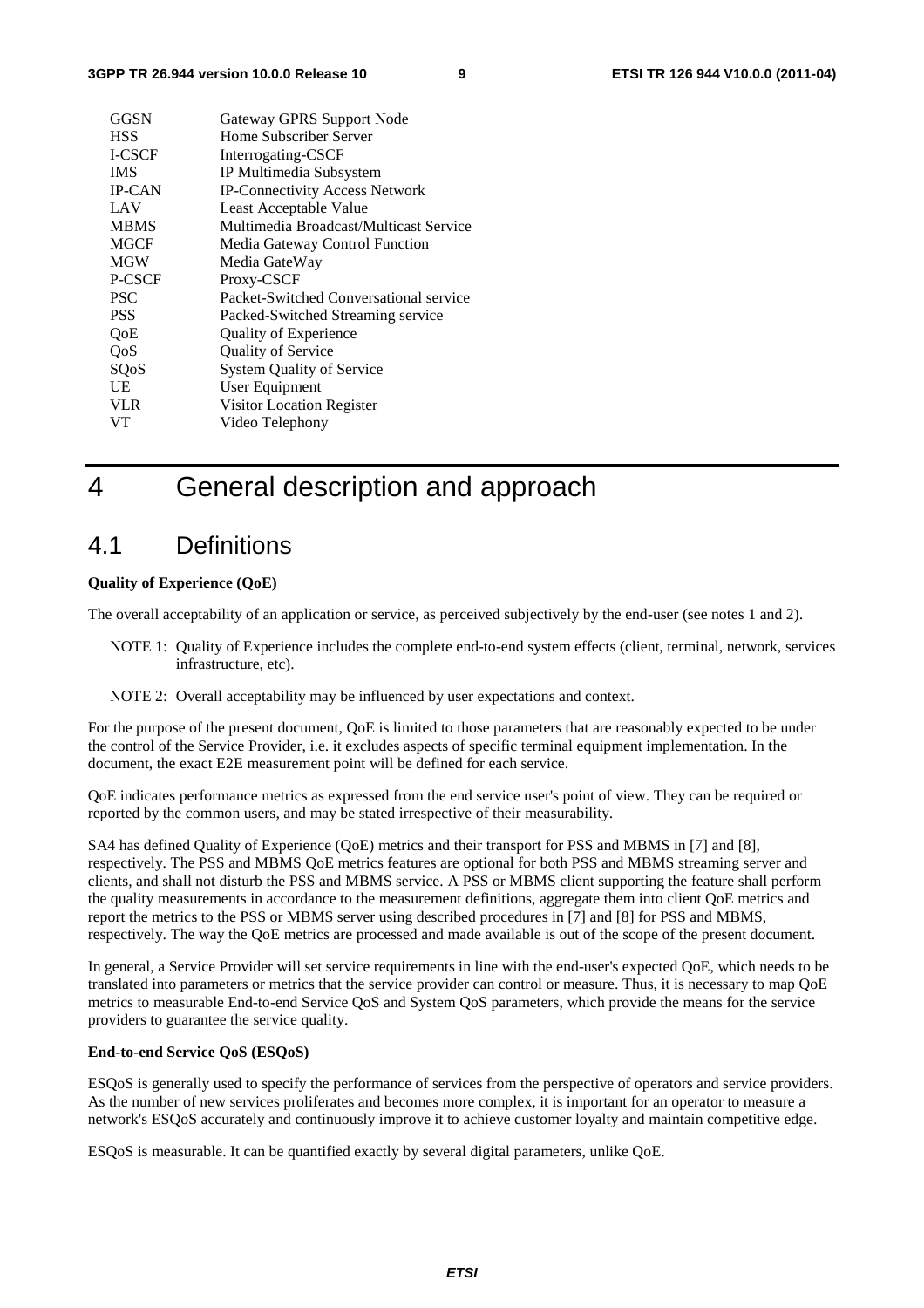#### **System Quality of Service (SQoS)**

The concept of SQoS is a subset of conventional QoS, which is defined in ITU-T Recommendation E.800 as the collective effect of service performances which together determines the satisfaction of a user of a service. It is characterized by the combined aspects of performance factors applicable to all services, such as:

- service support performance;
- service operability performance;
- service accessibility performance;
- service retainability performance;
- service integrity performance;
- service security performance;

Compared with ESQoS, SQoS denotes the point-to-point QoS, which is specifically related to the units and links of network systems, rather than the whole service or a network. SQoS can be viewed as the QoS consideration from the viewpoint of network operators.

## 4.2 QoE parameters

From the user perspective, the QoE cannot be defined only from technical measurements. It should be defined by user investigation using the following methods:

- 1. Users provide an opinion of QoE only with their feeling and experience. The QoE metric is subjective.
- 2. With some classic indicators of QoE, users can make a decision to choose some of them as the necessary indicators of QoE.

Service performance is characterized by the following:

Because QoE parameters and metrics directly relate to the definition of the service itself, it is possible to map the components of the service onto measurable ESQoS and SQoS parameters or metrics, as these relate directly to the performance of the components of the service.

This concept can be illustrated by considering the example of a video service, where QoE includes items such as:

- service setup delay;
- re-buffering duration:
- end to end delay;
- corruption duration;
- mean time between corruption;
- content quality(e.g. digital TV-like quality, analog TV-like quality, DSL-like video conference quality ISDNlike video conference quality, etc.);
- audio/video synchronization (or 'lip sync');
- service availability.

Common user requirements for different services are therefore collected and classified as our QoE, disregarding the measurability.

Users have different requirements for different services. So the QoE for service analysis varies with the types of services, methods of delivery and points of monitoring.

Figure 1 shows the model.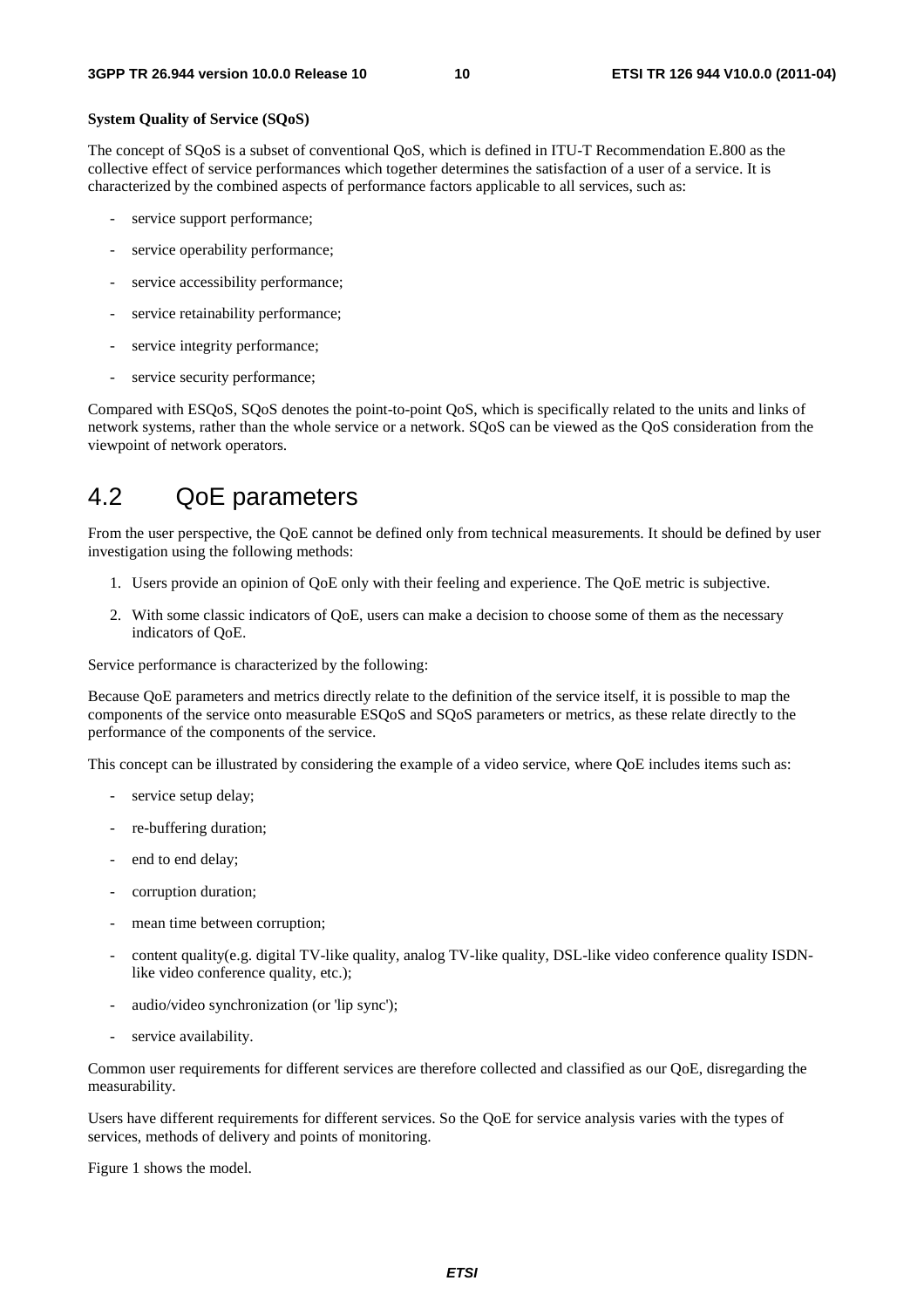

**Figure 1: QoE** 

## 4.3 ESQoS parameters

As discussed, the user's definition of QoE does not consider measurability and so ESQoS parameters need to be introduced. These express QoS from the viewpoint of operators and service providers. ESQoS parameters are from endto-end perspective, i.e. across the full set of components which together provide a service, and, most importantly can be measured and quantified.

ESQoS parameters depend on the type of service, and so there will be a set corresponding to each service.

Figure 2 shows the model including both the QoE and ESQoS aspects.



**Figure 2: QoE and ESQoS parameters** 

## 4.4 SQoS parameters

The quality of a service perceived by the user perceives is influenced by the network as well as by the terminal equipment. As the intelligence and complexity of an application used in 3G increases, application performance becomes an important factor in determining the quality perceived by the user. Within the present document, the influence of the terminal equipment and application have not been included.

Services are applications running on the common network components. SQoS parameters are specific metrics that provide measurements which reflect network component status, and are defined from the viewpoint of the service provider rather than the service user.

SQoS parameters can be classified to five classes as shown in figure 3.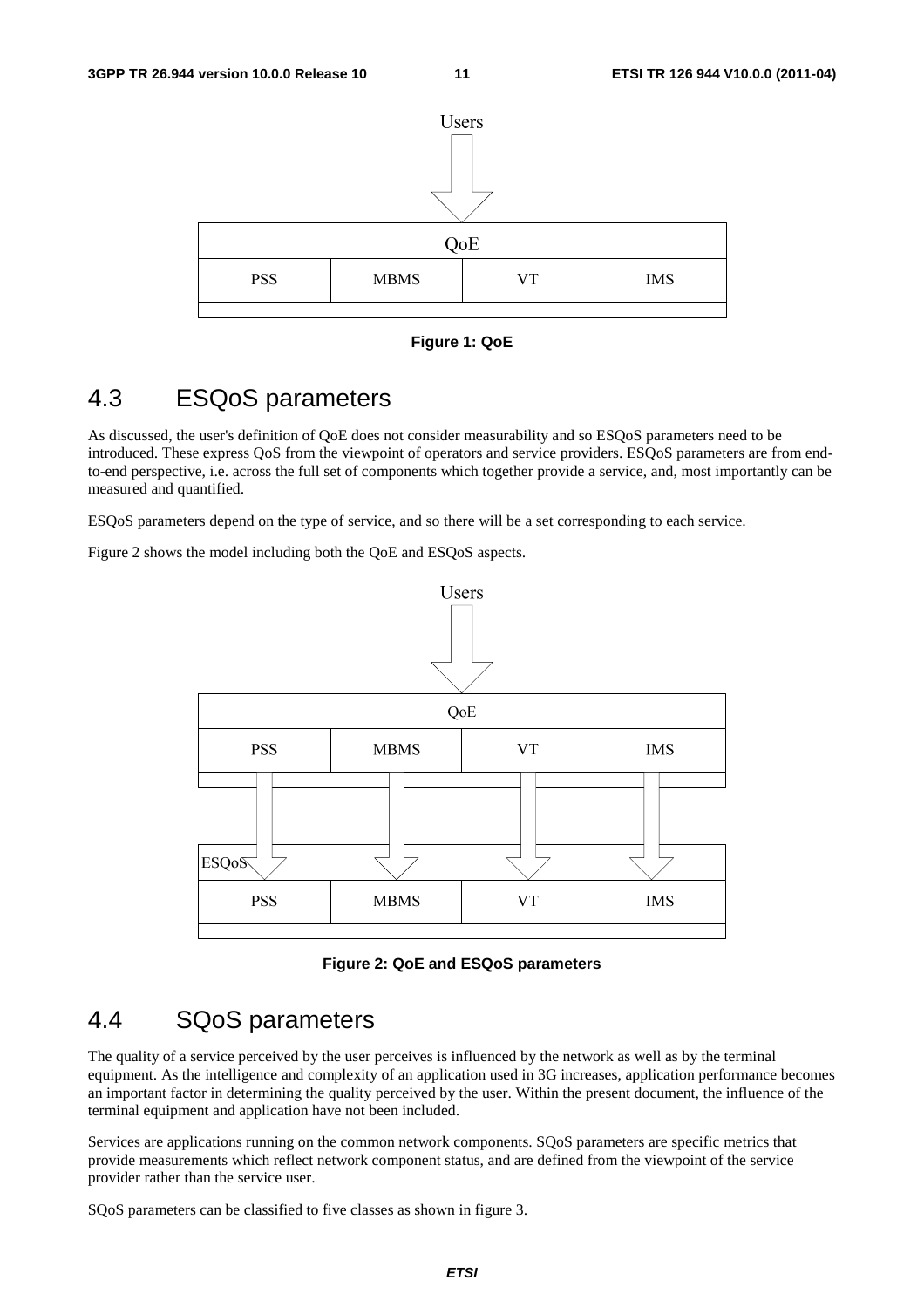

NOTE: The network entities in the core network (CN) can be considered as servers.



Each class also has three layers which reflect the protocol layers in the network.

- The first s the Application layer.
- The second is the Transport layer.
- The third consists of Network, Data link and Physical layers.

Figure 4 presents the overall model.



**Figure 4: QoE, ESQoS and SQoS parameters**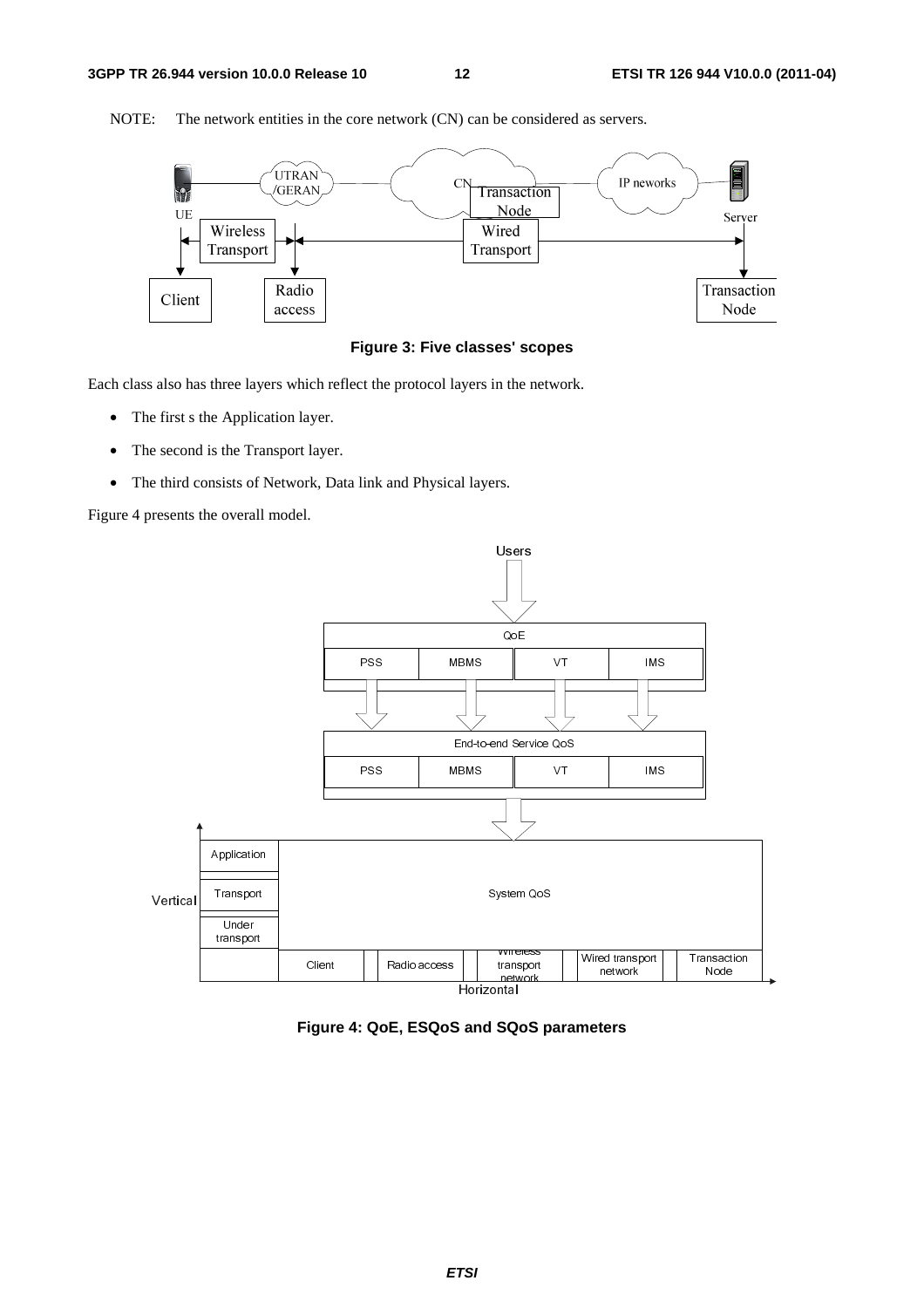## 5 QoE parameters

### 5.1 General

The parameters and values in the following sections are necessary for the support of 3G services.

Firstly, for mobile communication systems, service performance depends on network availability factors expressed in terms of time availability (% of the time) and radio coverage availability (% of the radio coverage).

Service-specific QoE parameters may include, for the telephony service as an example, speech quality, level of background noise, level of echo, delay, etc. This section provides a parameter list for a Audio/Video service, each parameter would be calibrated on the following basis:

- 95 % probability;
- mean;
- target value:
- Least Acceptable Value (LAV).

This forms the basis of candidate material for standardization, and must be aligned with the work of the ITU-T.

## 5.2 Service non-access

The service cannot be accessed by the UE when requested by the user. The service non-access may be caused by the network unavailability or shutdown of service server, etc.

### 5.3 Service failure

The service can be accessed, but something occurs once the service is in use resulting in failure of service for the user. The service failure may be caused by overload of server, handoff of user or network congestion, etc.

### 5.4 Service setting-up time

The service setting-up time is the period from the time of service request to the time of service playing. The service setting-up time may vary from microsecond to seconds, and depends on the service requested by the user.

## 5.5 Re-buffering

Re-buffering denotes the time and the frequency of re-buffering during the usage of service. The main reason of rebuffering is the data network transmission rate cannot keep up with the real-time play requirements of the user's terminal.

### 5.6 Image corruption

Image corruption refers to the degree of corruption quality of a single image.

## 5.7 Edge noise

Edge Noise denotes the form of edge busyness that is characterized by spatially varying distortion that occurs in close proximity to the edges of objects in a video display.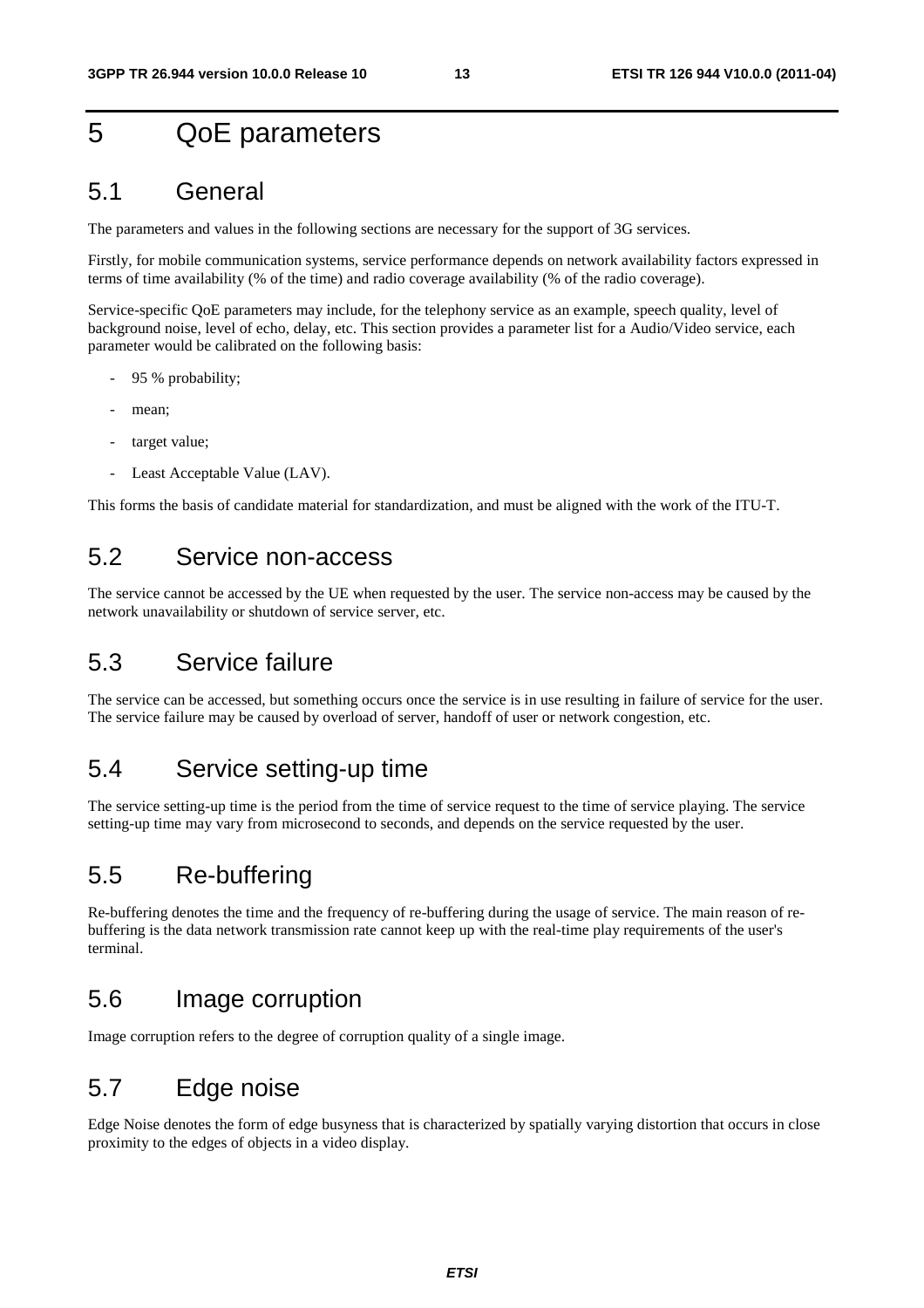## 5.8 Blurriness

Blurriness denotes the image/video quality as being indistinct.

## 5.9 Colour reproduction accuracy

Colour reproduction denotes the quality of accuracy in colour reproduction procedure.

## 5.10 Blockiness

Blockiness refers to the degree of image distortions that occurs in DCT-block edge compression due to compression error or packet loss.

## 5.11 Incontinuous image with block

Incontinuous image with block denotes the degree of data block consistency among continuous frames.

## 5.12 Freeze image

Freeze image refers to the degree of frozen image when video is playing, which is caused by inadequate received data or low frame transmission rate.

## 5.13 Audio quality

Audio quality describes the quality of audio as perceived by the user and mainly is decided by the codec algorithm, network transmission delay and capacity of terminal.

## 5.14 Audio/Video synchronization error

Audio/video synchronization error describes the time difference of the audio and video signal at the user side. Audio/video synchronization error is mainly caused by the network transmission delay and buffering delay.

## 6 ESQoS parameters

## 6.1 General

The ESQoS parameters can be obtained directly from the QoE. The process is shown in figure 5.



**Figure 5: The ESQoS parameters from QoE**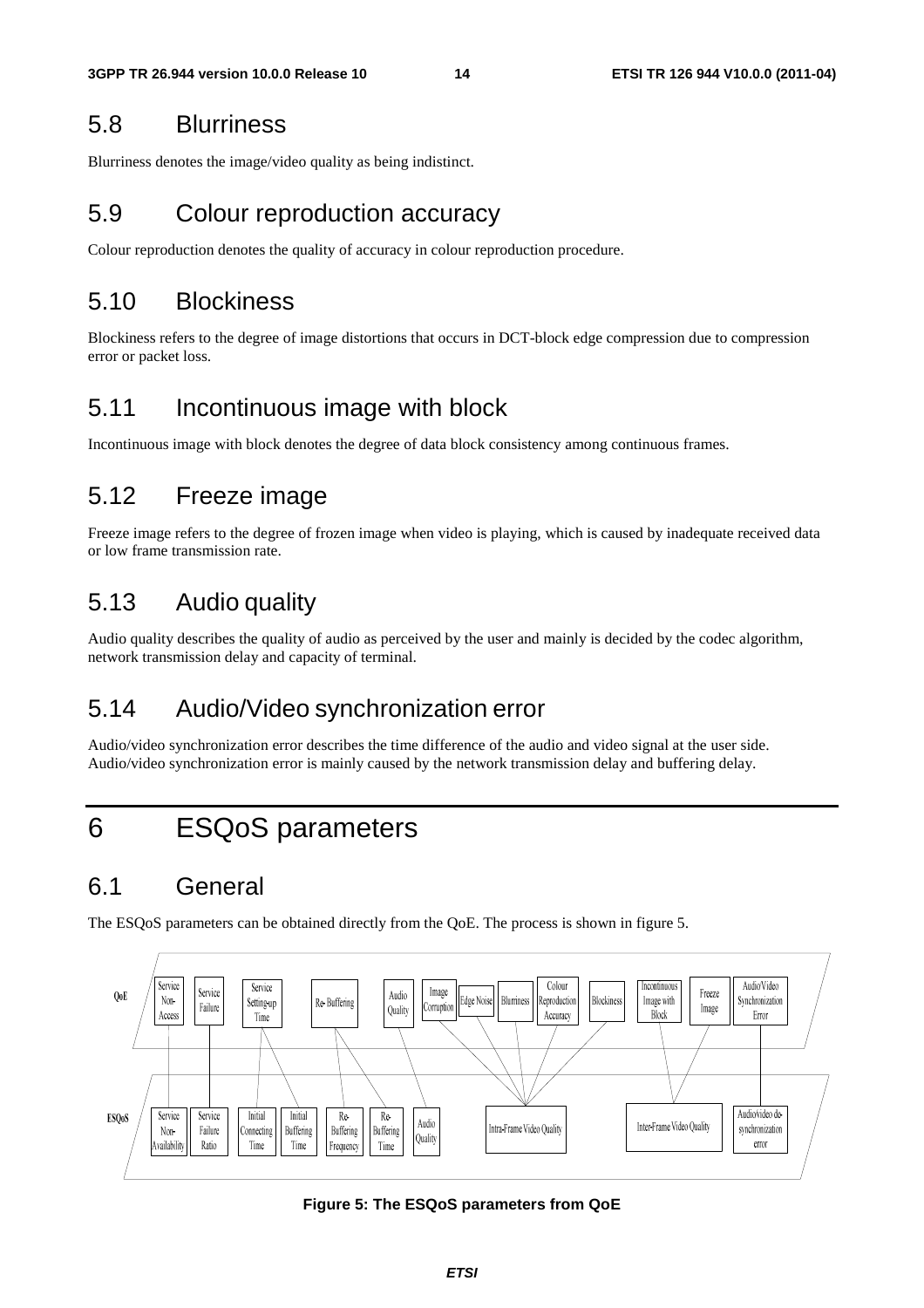There are perfect and reasonable definitions of service QoS parameters in the TS 102 250-2 [3] of ETSI STQ Mobile. Parts of the outputs of TS 102 250-2 [3] are introduced to E2EMSPM's End-to-End Service QoS area for reference.

## 6.2 Service non-availability

### 6.2.1 Abstract definition

The Service Non-Availability describes the probability that the first data packet of the stream cannot be received by the UE when requested by the user. The "packet reception" is completed by appearance of the "buffering" message on the player at user side.

### 6.2.2 Equation

| Streaming Service Non - Availability [%] = $\frac{\text{unsuccessful stream request attempts}}{\text{}}$ × 100 % |
|------------------------------------------------------------------------------------------------------------------|
| all stream request attempts                                                                                      |

### 6.2.3 Trigger point

| Event from abstract equation | Trigger point from customer's<br>point of view | Technical description / protocol part |
|------------------------------|------------------------------------------------|---------------------------------------|
| Service access attempt       | lStart: Stream reguest                         | Start: RTSP: Setup                    |
| Successful attempt           | Stop: "Buffering" message                      | Stop: Reception of first data packet  |
| Unsuccessful attempt         | Stop trigger point not reached.                |                                       |

NOTE: The main causes of Service unavailable are:

- 1) Radio access is blocked or failed.
- 2) Transport network is busy or failed.
- 3) A server is busy or failed.

This parameter also depends on the connecting time limitation of the client.

## 6.3 Service failure ratio

### 6.3.1 Abstract definition

The Service Failure Ratio describes the probability that the service cannot be available for the UE of the user once the service is running. The typical case of "service failure" is by appearance of unexpected interruption of video or/and audio.

### 6.3.2 Equation

 $\times100\%$ allsuccessfulservice connections Service Failure Ratio =  $\frac{\text{times of incomplete service provision}}{1}$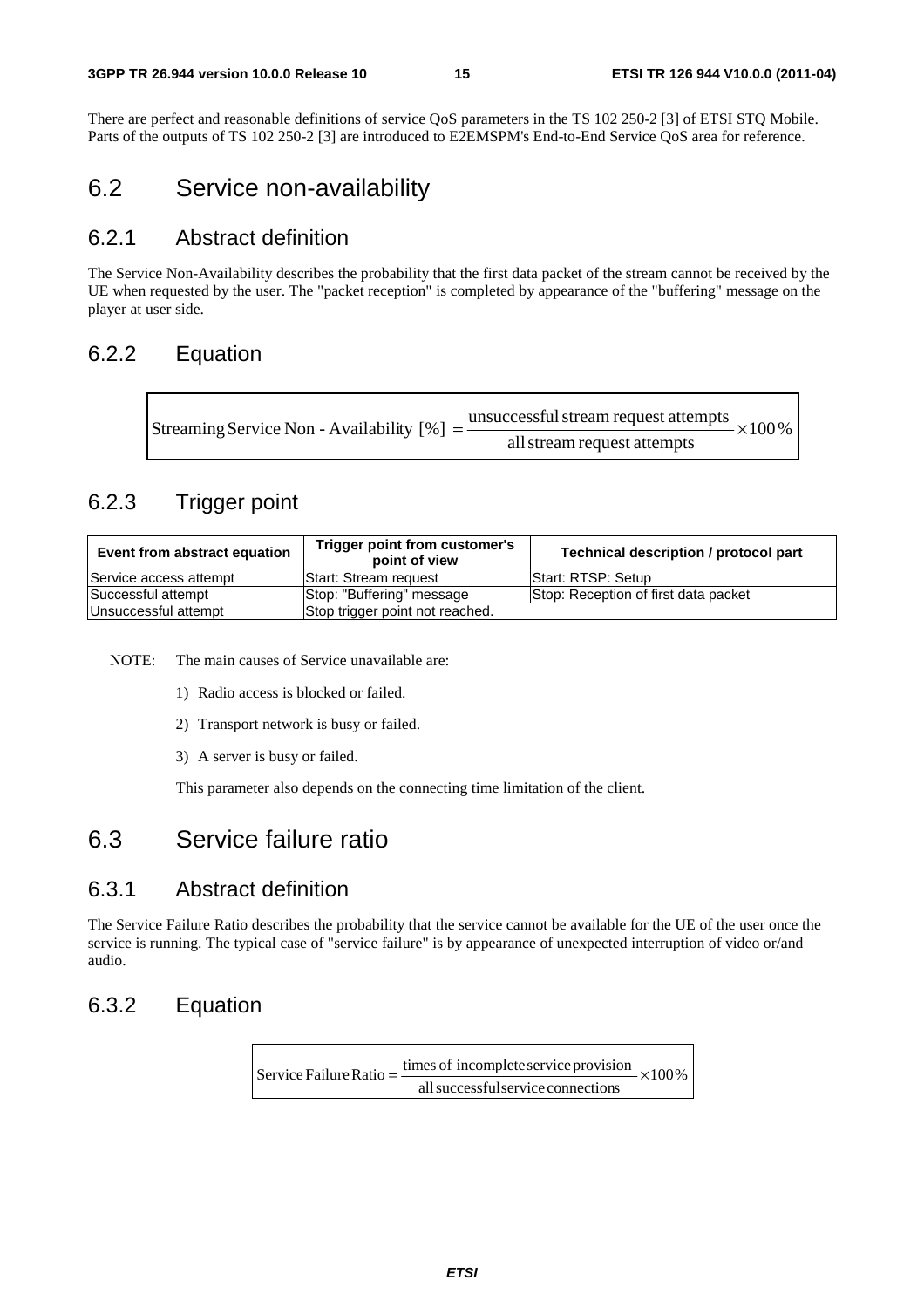### 6.3.3 Trigger point

| Event from abstract equation    | Trigger point from customer's<br>point of view | Technical description / protocol part     |
|---------------------------------|------------------------------------------------|-------------------------------------------|
| Service connection succeed      | Start: "Buffering" message                     | Start: Reception of the first data packet |
| Complete service provisioning   | Stop: service provisioning is over             | Stop: Reception of the last data packet   |
| incomplete service provisioning | Stop trigger point not reached.                |                                           |

NOTE: The main causes of Service Failure are:

- 1) Network congestion.
- 2) Inadequate UE resources.
- 3) Some servers are failed.

## 6.4 Initial connection time

### 6.4.1 Abstract definition

The Initial Connection Time describes the time period needed to complete the establishment of service session.

### 6.4.2 Equation

Initial Connection Time =  $t_{reception of first data packet} - t_{service request}$ 

### 6.4.3 Trigger Point

| Event from abstract equation                                       | Trigger point from customer's<br>point of view | Technical description / protocol part |
|--------------------------------------------------------------------|------------------------------------------------|---------------------------------------|
| Time when service is requested                                     | <b>Start: Service request</b>                  | <b>Start: RTSP: Setup</b>             |
| Time when first data packet is received Sttop: "buffering" message |                                                | Stop: Reception of first data packet  |

## 6.5 Initial buffering time

### 6.5.1 Abstract definition

The Initial Buffering Time describes the interval from the time of reception of first data packet to the time of service playing.

### 6.5.2 Equation

Initial Buffering Time =  $t_{\text{service playing}} - t_{\text{reception of first data packet}}$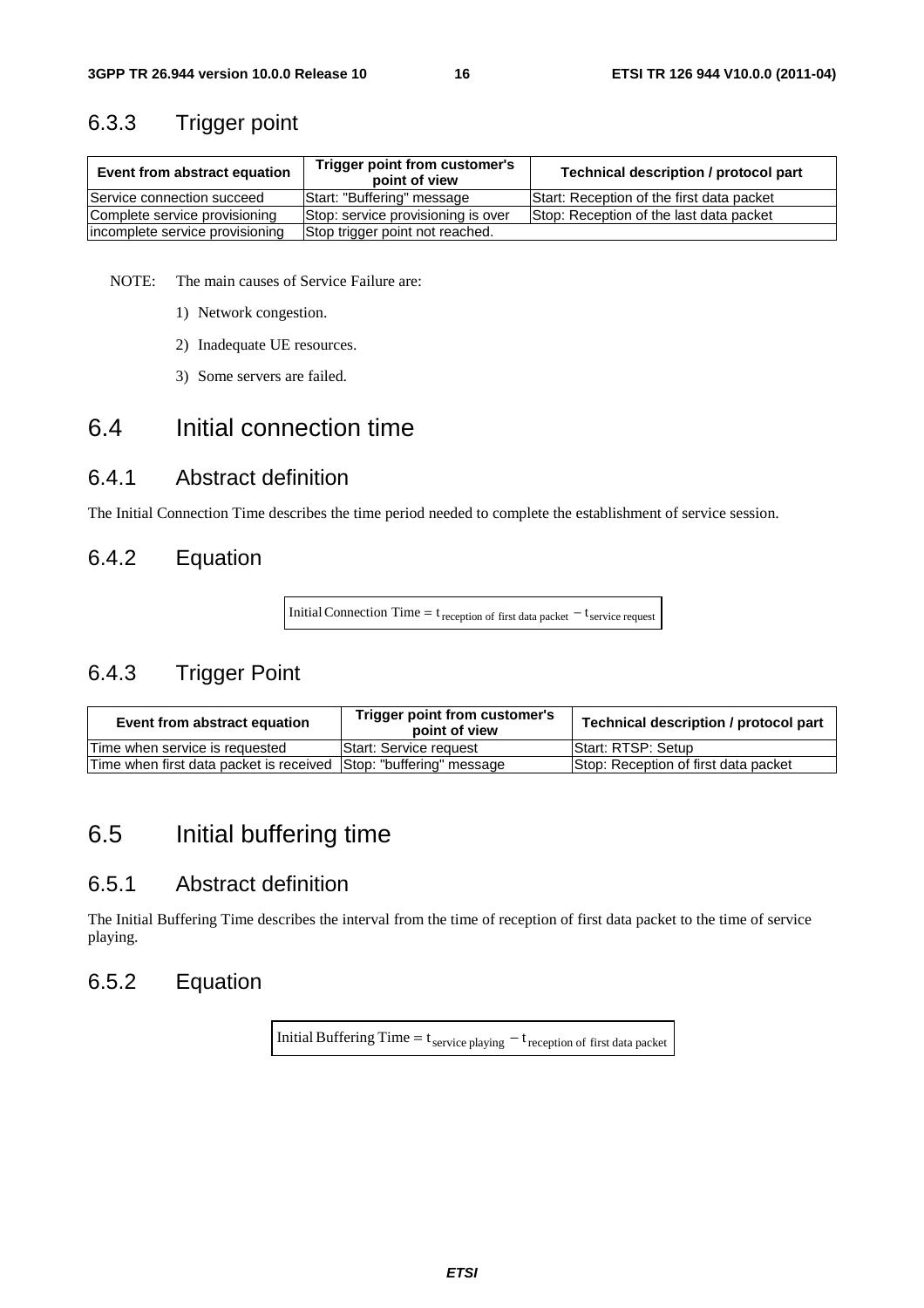## 6.5.3 Trigger Point

| Event from abstract equation               | Trigger point from customer's<br>point of view | Technical description / protocol part                                            |
|--------------------------------------------|------------------------------------------------|----------------------------------------------------------------------------------|
| Time when first data packet is<br>received | Start: "buffering" message                     | Start: Reception of first data packet                                            |
| Time when service is playing               | Stop: Video / Audio playing                    | Stop: The number of received packet reaches<br>the threshold to play the service |

## 6.6 Re-buffering frequency

### 6.6.1 Abstract definition

The Re-Buffering Frequency describes the times of occurrence of re-buffering during the service is provisioning.

### 6.6.2 Equation

 $\text{Re}$  - Buffering Frequency =  $\frac{\text{times of re} \cdot \text{buffering}}{\text{total time of service provision}}$ 

### 6.6.3 Trigger point

| Event from abstract equation       | Trigger point from customer's<br>point of view | Technical description / protocol part       |
|------------------------------------|------------------------------------------------|---------------------------------------------|
| Times of occurrence of             | The number of "buffering"                      | The buffer for the service is empty         |
| re-buffering                       | messages                                       |                                             |
| Total time of service provisioning | The total time of playing                      | The period of data transmission for service |

## 6.7 Re-buffering time

### 6.7.1 Abstract definition

The Re-Buffering Time describes the average time of an event of re-buffering during the service is provisioning.

### 6.7.2 Equation

| $Re$ - Buffering Time = $\frac{10}{10}$ | total time of re-buffering    |
|-----------------------------------------|-------------------------------|
|                                         | total times of re - buffering |

### 6.7.3 Trigger point

| Event from abstract equation            | Trigger point from customer's<br>point of view | <b>Technical description / protocol part</b>                                                                  |
|-----------------------------------------|------------------------------------------------|---------------------------------------------------------------------------------------------------------------|
| Total time of re-buffering              | The total show time of "buffering"<br>message  | The time from buffer is empty to the packet of<br>the buffer reaches the threshold of service<br>provisioning |
| Times of occurrence of re-<br>buffering | The number of "buffering"<br>messages          | The buffer for the service is empty                                                                           |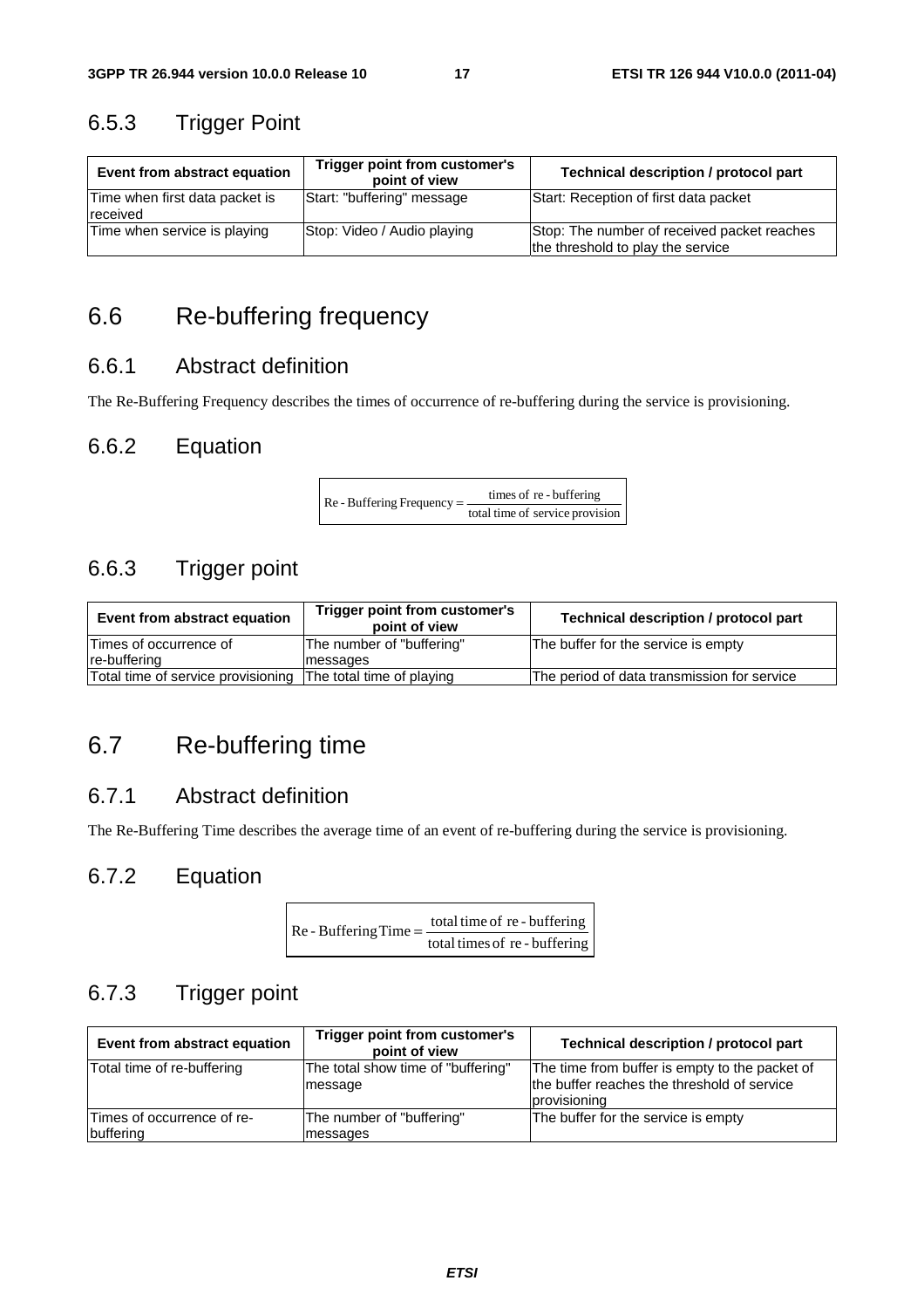## 6.8 Audio quality

### 6.8.1 Abstract definition

The parameter Audio Quality describes the audio quality as perceived by the end-user.

ITU-R has defined an algorithm defined for audio information. It can be found in [6].

### 6.8.2 Equation

To be defined.

### 6.8.3 Trigger point

| Event from abstract equation | Trigger point from customer's<br>point of view | <b>Technical description / protocol part</b>                                 |
|------------------------------|------------------------------------------------|------------------------------------------------------------------------------|
| to be determined             | Start: Begin of audio service<br>reproduction  | Start: Service players signal when the<br>reproduction of the service starts |
| to be determined             | Stop: End of audio service<br>reproduction     | Stop: RTSP: TEARDOWN                                                         |

## 6.9 Intra-frame video quality

### 6.9.1 Abstract definition

The parameter Inter-Frame Video Quality measures the quality within a single video frame. It is noted that a standardized algorithm for the evaluation of intra-frame video quality does not exist, and further study is needed. In this document, PSNR is used to denote the intra-frame video quality.

### 6.9.2 Equation

$$
Dist_n = \sum_{i} \sum_{k} MSE(x_{i,k}, y_{i,k})
$$
  
PSNR = 
$$
\frac{\sum_{i} 10 \log_{10}(255 \times 255/Dist_n))}{N}
$$

where  $x_{jk}$  and  $y_{jk}$  are the pixel values of the n<sup>th</sup> original and reconstructed frames, respectively, *N* is the total number of frames, and  $MSE(a,b)$  is the mean square error between value *a* and *b*, i.e.,  $MSE(a,b) = (a-b)^2$ .

### 6.9.3 Trigger point

| Event from abstract equation | Trigger point from customer's<br>point of view | Technical description / protocol part                                        |
|------------------------------|------------------------------------------------|------------------------------------------------------------------------------|
| to be determined             | Start: Begin of video service<br>reproduction  | Start: Service players signal when the<br>reproduction of the service starts |
| to be determined             | Stop: End of video service<br>reproduction     | Stop: RTSP: TEARDOWN                                                         |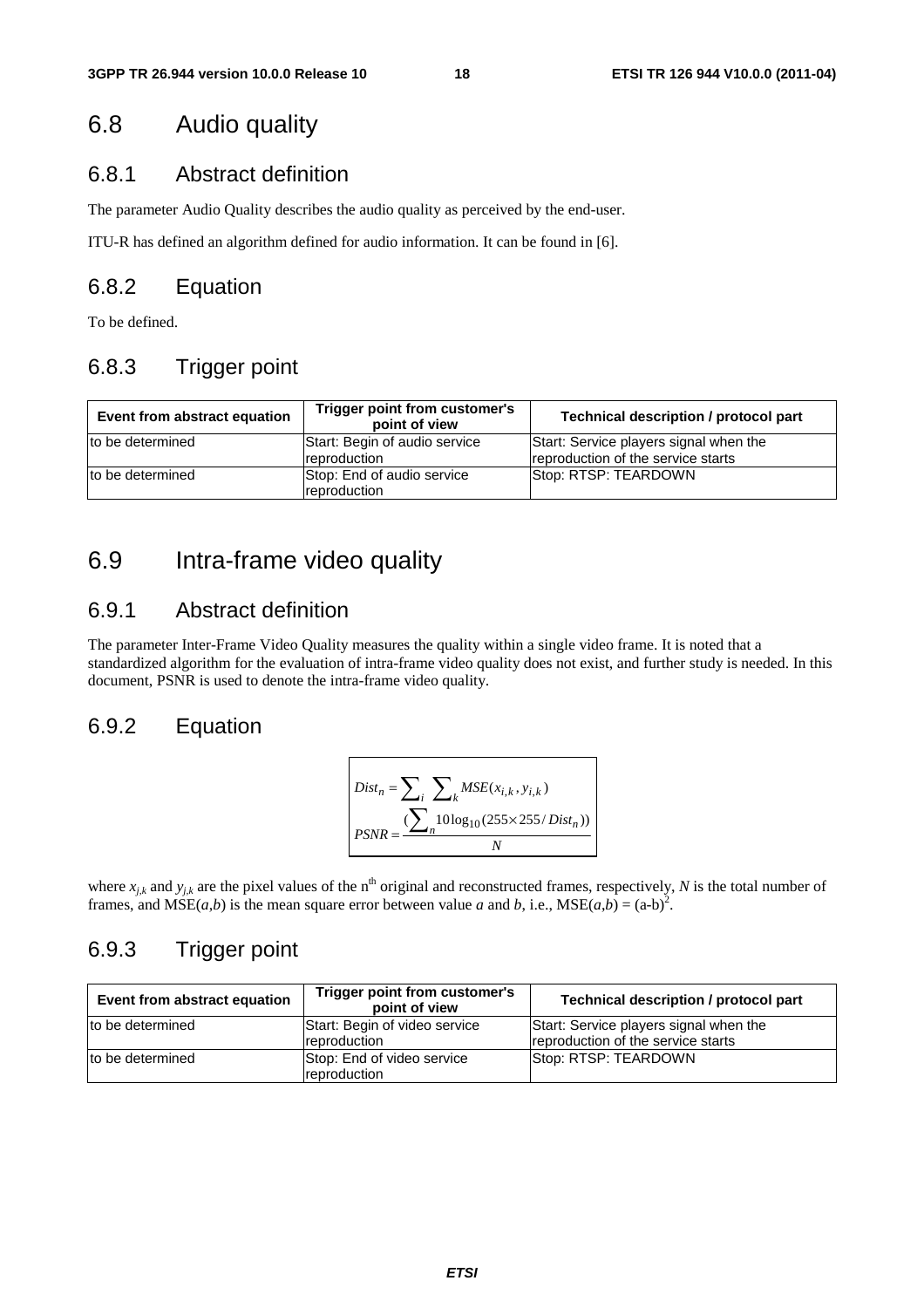## 6.10 Inter-frame video quality

### 6.10.1 Abstract definition

The parameter Inter-Frame Video Quality measures the quality of continuous video frames. It is noted that a standardized algorithm for the evaluation of inter-frame video quality does not exist, and further study is needed. In this document, standard deviation of PSNR (STD\_PSNR) is used to denote the inter-frame video quality.

### 6.10.2 Equation



This metric captures the variability of PSNR over the entire video sequence.

### 6.10.3 Trigger point

| Event from abstract equation | Trigger point from customer's<br>point of view | Technical description / protocol part                                        |
|------------------------------|------------------------------------------------|------------------------------------------------------------------------------|
| to be determined             | Start: Begin of video service<br>reproduction  | Start: Service players signal when the<br>reproduction of the service starts |
| Ito be determined            | Stop: End of video service<br>reproduction     | Stop: RTSP: TEARDOWN                                                         |

## 6.11 Audio/Video de-synchronization error

### 6.11.1 Abstract definition

The parameter Audio/Video De-Synchronization Error describes the percentage of time difference of the audio and video signal at the user side exceeds a predefined threshold.

### 6.11.2 Equation

| Audio/Video De - Synchronizatin Error = - | total time of audio/video de - synchronization |
|-------------------------------------------|------------------------------------------------|
|                                           | total time of service provision                |

### 6.11.3 Trigger point

| Event from abstract equation                                 | Trigger point from customer's<br>point of view | Technical description / protocol part                                       |
|--------------------------------------------------------------|------------------------------------------------|-----------------------------------------------------------------------------|
| ITotal time of audio/video de-                               |                                                | Accumulative time that audio/video Difference of the audio and video signal |
| synchronization                                              | lis de-synchronous                             | exceeds a predefined threshold                                              |
| Total time of service provisioning The total time of playing |                                                | The period of data transmission for service                                 |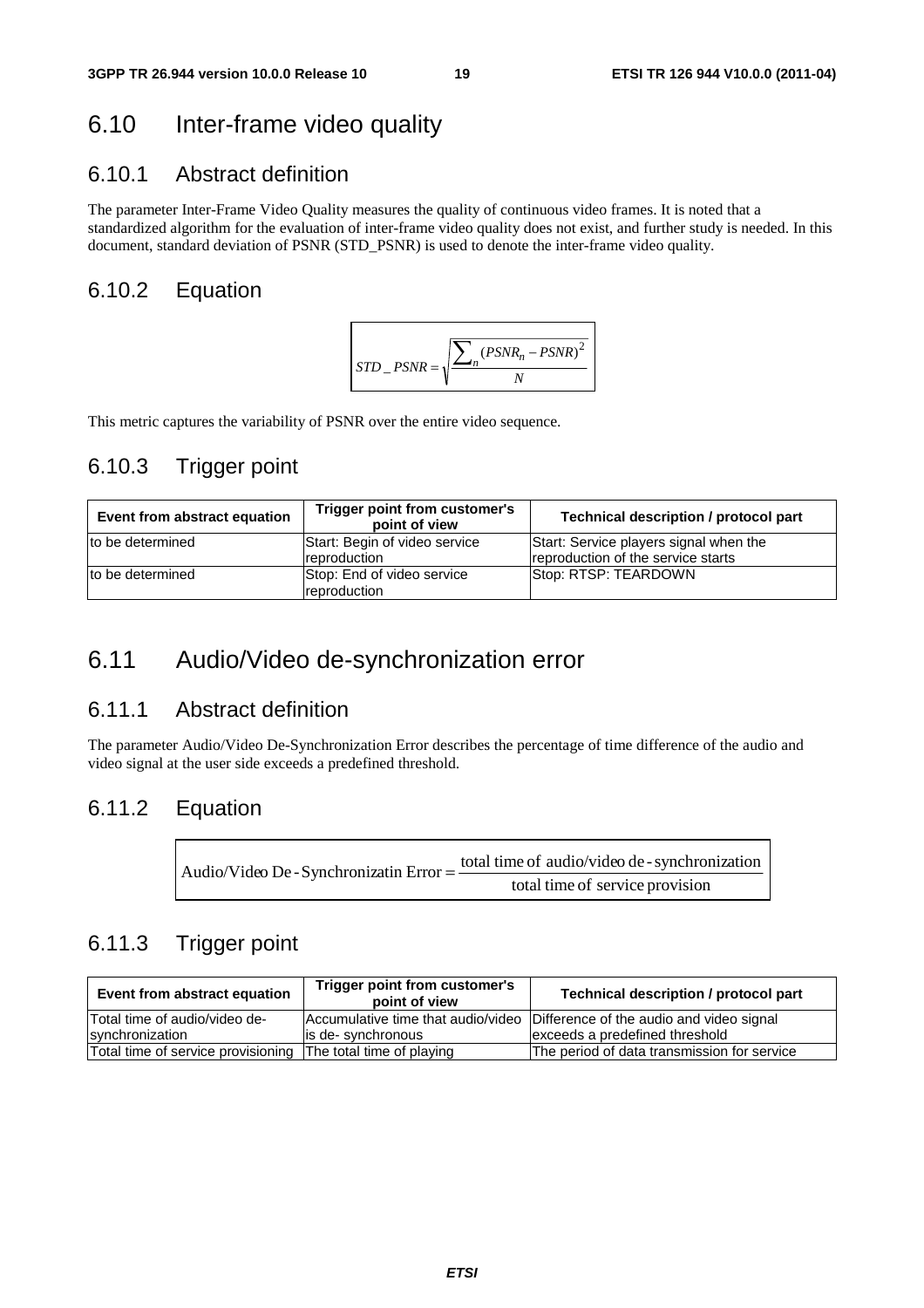## 7 SQoS parameters

## 7.1 SQoS parameters of each layer

SQoS parameters are defined according to one of three layers (Application, Transport and sub-Transport) as well as the network structure, SQoS parameters are first classified according to the layers.

Some parameters are selected according to protocol layers and give the definitions of each parameter. Most of the definitions are cited from documents of standards.

#### 7.1.1 Application

#### 7.1.1.1 Frame rate

Definition: The playing rate of frames, i.e. 30 frame/sec denotes a playing of 30 frames in one second.

#### 7.1.1.2 Frame loss ratio

Definition: Frame loss ratio indicates the extent of frame loss between the sender and receiver. Frame loss ratio=number of the unreceived frames / number of all sending frames.

#### 7.1.1.3 Frame error ratio

Definition: Frame error ratio=number of all error frame received/ number of all frames sent.

#### 7.1.1.4 Transaction rate

Definition: The average rate for servers to transact the data packet. Those servers may include: SGSN, GGSN, VLR, HLR, AuC, web server, media server, etc.

#### 7.1.1.5 Transaction delay

Definition: The sum of the time for a data packet to wait in queue and receive the service during the server transaction.

### 7.1.2 Transport

#### 7.1.2.1 Bandwidth

Definition: The quantity of data transmitted per unit time in the network, usually expressed as bps.

#### 7.1.2.2 Transfer delay

Definition: dT, the transfer delay from Src to Dst at time T is defined by the statement: Src sent the first bit of a unit data to Dst at wire-time T and that Dst received the last bit of that packet at wire-time T+dT.

NOTE: If the transfer delay from Src to Dst at T is undefined (informally, infinite), this means that Src sent the first bit of a unit data to Dst at wire-time T and that Dst did not receive that unit data [4].

#### 7.1.2.3 Jitter

Definition: The differential time between the packet actual arrival time and its expected arrival time according to a standard clock.

#### 7.1.2.4 Packet loss ratio

Definition: Packet loss ratio=the number of unreceived packets/the number of packets sent.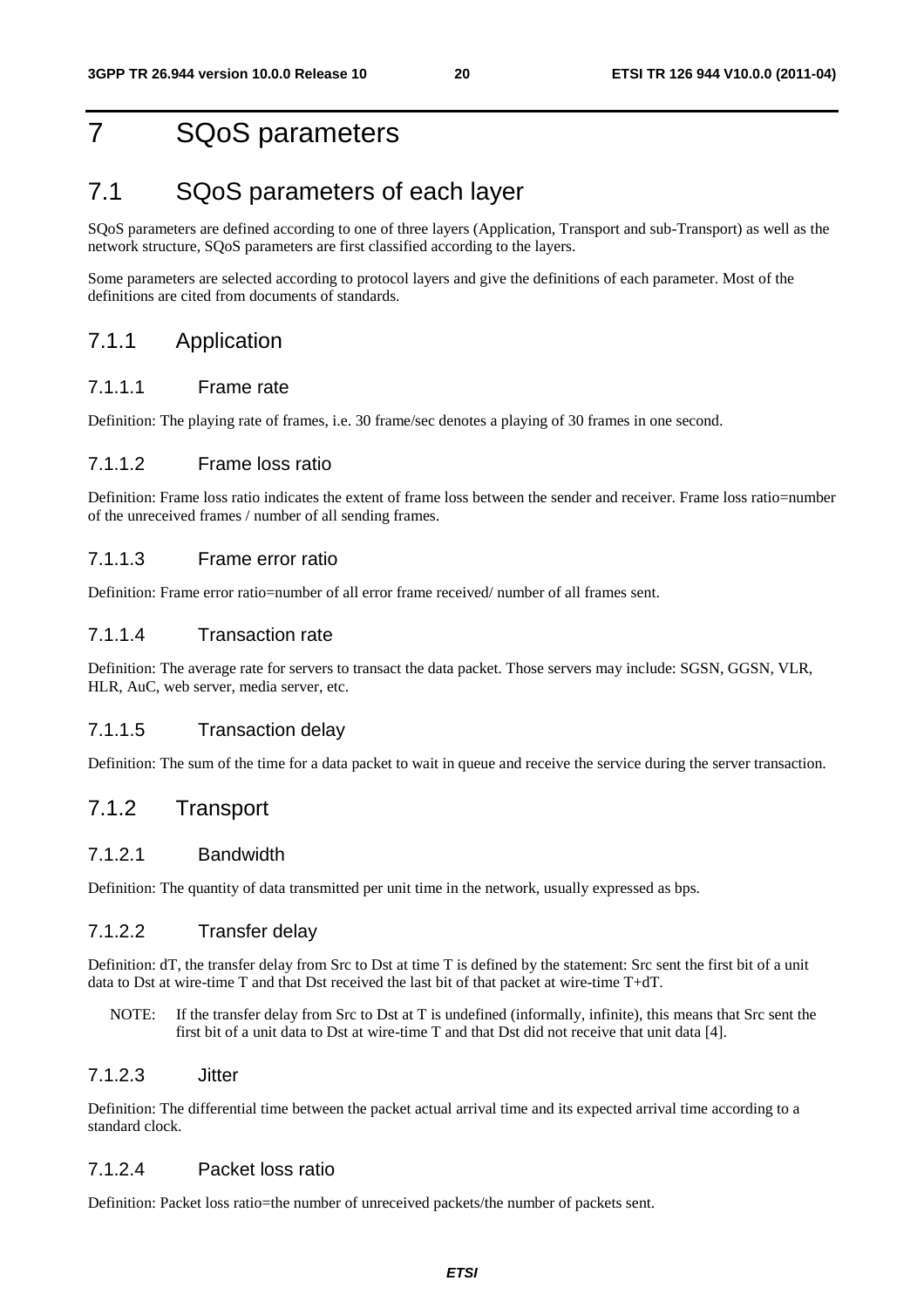#### 7.1.2.5 Packet error ratio

Definition: Packet error ratio the number of received frames that contain an error in the frame payload divided by the total number of transmitted frames.

### 7.1.3 Sub-transport

#### 7.1.3.1 Frame loss ratio

Definition: Frame loss ratio= the number of unreceived frames/the number of all sending frames.

#### 7.1.3.2 Residual frame error ratio

Definition: The residual frame error ratio is the number of undetected error frames divided by the total number of transmitted frames in one direction of a single virtual connection.

#### 7.1.3.3 Frame discard ratio

Definition: The number of received frames that are discarded because of a frame error divided by the total number of transmitted frames in one direction of a single virtual connection. Frame errors are defined as follows:

- 1) Frames those are too long or too short;
- 2) Frames that are not a multiple of 8 bits in length;
- 3) Frames with an invalid or unrecognized DLCI;
- 4) Frames with an abort sequence;
- 5) Frames with improper flag delimitation;
- 6) Frames that fail FCS [5].

#### 7.1.3.4 Residual bit ratio

Definition: Indicates the undetected bit error ratio in the delivered SDUs. If no error detection is requested, Residual bit error ratio indicates the bit error ratio in the delivered SDUs [1].

#### 7.1.3.5 Access delay

Definition: The delay time in queue of the station waiting for base station to assign a channel.

#### 7.1.3.6 Block ratio

Definition: The frequency of channel arrangement request failure.

#### 7.1.3.7 Soft handoff rate

Definition: The average rate for clients to handoff from one district to another.

## 7.2 SQoS parameters of each class

Some SQoS parameters are selected that is important enough for the five classes as table 1.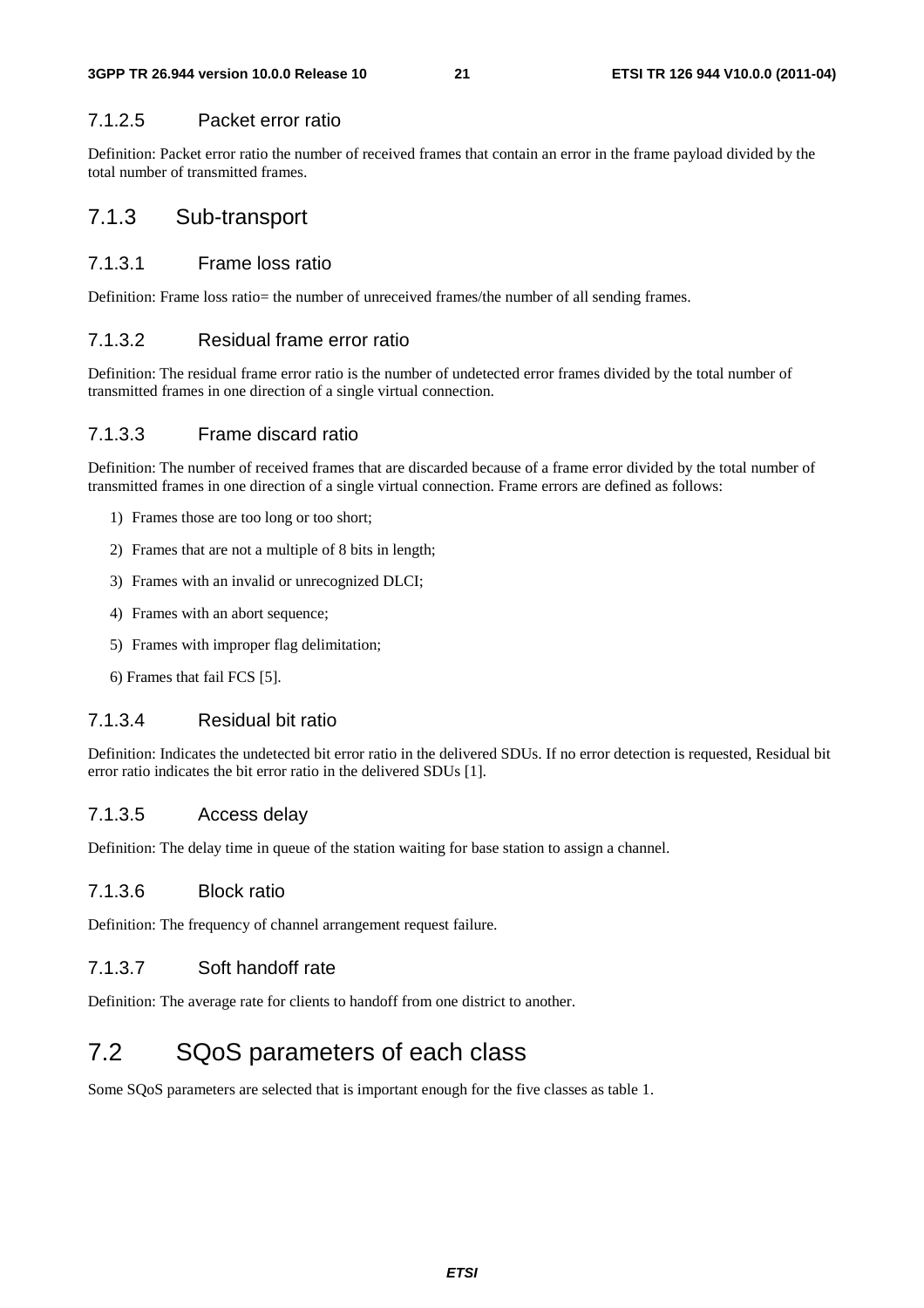| <b>Class</b>               | <b>SQoS parameters</b>                       |  |  |  |
|----------------------------|----------------------------------------------|--|--|--|
| Client                     | 1)<br>Frame rate                             |  |  |  |
|                            | Frame loss ratio                             |  |  |  |
|                            | Frame error ratio<br>3)                      |  |  |  |
| Radio access network       | 1)<br>Access delay                           |  |  |  |
|                            | Soft handoff rate                            |  |  |  |
|                            | <b>Block ratio</b><br>3)                     |  |  |  |
| Wireless transport network | 1)<br><b>Bandwidth</b>                       |  |  |  |
|                            | Transfer delay<br>2)                         |  |  |  |
|                            | 3)<br>Jitter                                 |  |  |  |
|                            | Packet loss ratio<br>$\left( 4\right)$       |  |  |  |
|                            | 5)<br>Frame loss ratio                       |  |  |  |
|                            | 6)<br>Frame error ratio                      |  |  |  |
|                            | Frame discard ratio                          |  |  |  |
|                            | Residual bit error ratio<br> 8)              |  |  |  |
| Wired transport network    | <b>Bandwidth</b><br>1)                       |  |  |  |
|                            | Transfer delay<br>$\left( 2\right)$          |  |  |  |
|                            | 3)<br><b>Jitter</b>                          |  |  |  |
|                            | 4)<br>Packet loss ratio                      |  |  |  |
|                            | 5)<br>Frame loss ratio                       |  |  |  |
|                            | 6)<br>Frame error ratio                      |  |  |  |
|                            | Frame discard ratio                          |  |  |  |
|                            | Residual bit error ratio<br>$\vert 8\rangle$ |  |  |  |
| <b>Transaction Node</b>    | 1)<br><b>Transaction rate</b>                |  |  |  |
|                            | <b>Transaction delay</b><br>2)               |  |  |  |
|                            | 3)<br><b>Transaction capacity</b>            |  |  |  |

#### **Table 1: SQoS parameters of each class**

## 7.3 SQoS parameters of each service

The general applicable SQoS parameters for each service (IMS, MBMS, PSS, and Video Telephone) are listed in table 2 according to both class and layers. A specific list of transaction node SQoS of each service is listed in table 3.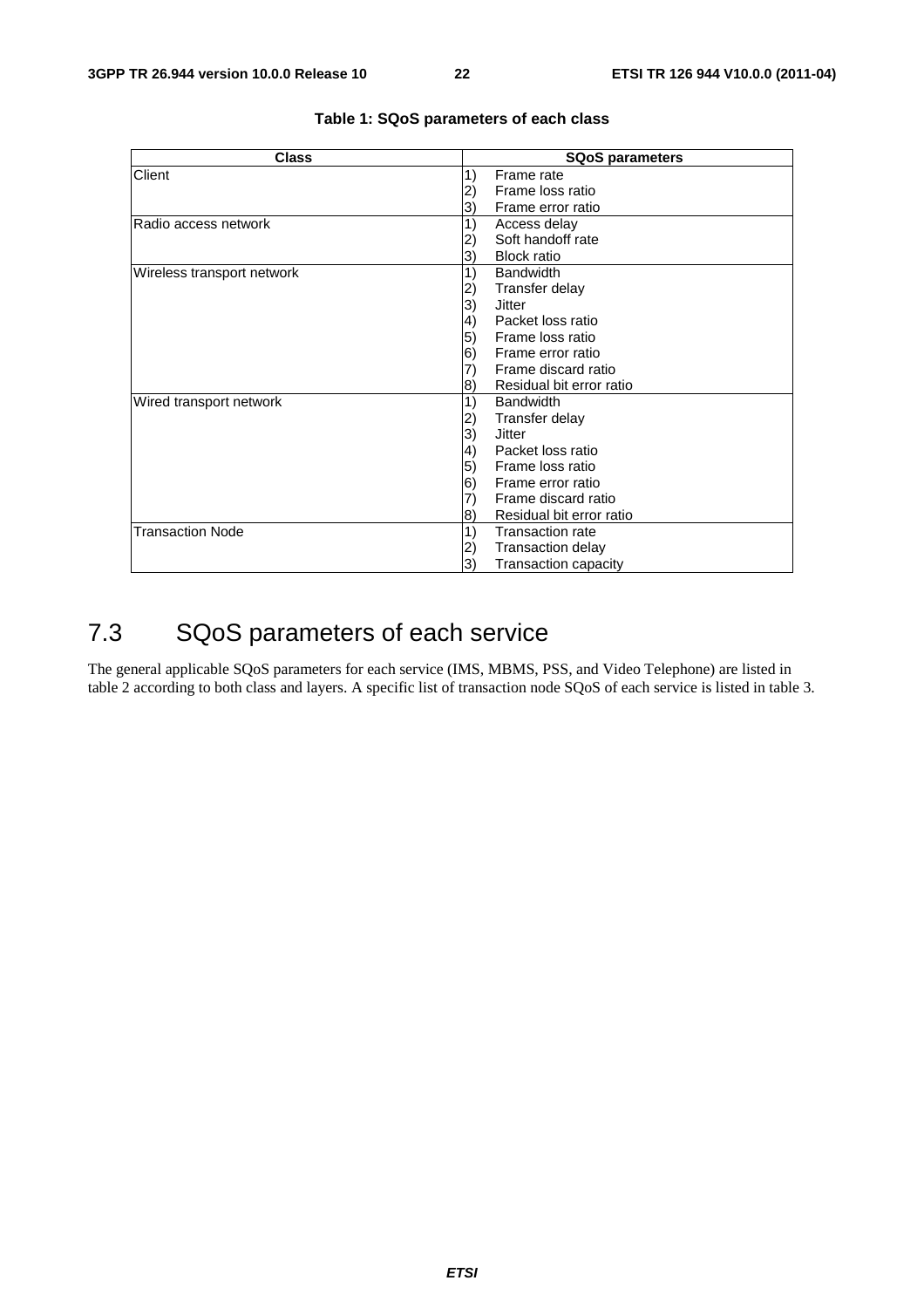| Applicable SQoS parameters  |                          |                                                           |
|-----------------------------|--------------------------|-----------------------------------------------------------|
| of IMS, MBMS, PSS, VT class |                          |                                                           |
| Client                      | <b>Application Layer</b> | <b>IFrame</b> rate                                        |
|                             |                          | Frame loss ratio,                                         |
|                             |                          | Frame error ratio                                         |
|                             | Transport Layer          |                                                           |
|                             | Under transports         |                                                           |
| Radio access network        | <b>Application Layer</b> |                                                           |
|                             | <b>Transport Layer</b>   |                                                           |
|                             | Under transports         | <b>Block ratio</b>                                        |
|                             |                          | Access delay                                              |
|                             |                          | Soft handoff rate                                         |
| Wireless transport          | <b>Application Layer</b> |                                                           |
| <b>Network</b>              | Transport Layer          | Bandwidth                                                 |
|                             |                          | <b>Transfer Delay</b>                                     |
|                             |                          | Jitter                                                    |
|                             |                          | Packet loss ratio                                         |
|                             | Under transports         | Frame loss ratio, Frame error ratio, Frame discard ratio, |
|                             |                          | Residual bit error ratio                                  |
| Wired transport             | <b>Application Layer</b> | Bandwidth                                                 |
| <b>Network</b>              | Transport Layer          | <b>Transfer Delay</b>                                     |
|                             |                          | <b>Jitter</b>                                             |
|                             |                          | Packet loss ratio                                         |
|                             | Under transports         | Frame loss ratio, Frame error ratio, Frame discard ratio, |
|                             |                          | Residual bit error ratio                                  |
| <b>Transaction Node</b>     | <b>Application Layer</b> | Transaction rate                                          |
|                             |                          | Transaction delay                                         |
|                             |                          | Transaction capacity                                      |
|                             | Transport Layer          |                                                           |
|                             | Under transports         |                                                           |

| Table 2: General applicable SQoS parameters for service |  |  |  |  |
|---------------------------------------------------------|--|--|--|--|
|---------------------------------------------------------|--|--|--|--|

The SQoS metrics of each service are different in the transaction node class.

#### **Table 3: Specific SQoS parameters for transaction node of each service**

| <b>Service and SQoS</b>      | <b>PSS</b>                                                                     | IMS                                                                                                                                                   | <b>MBMS</b>                                                                                                        | <b>Video Telephony</b>                          |
|------------------------------|--------------------------------------------------------------------------------|-------------------------------------------------------------------------------------------------------------------------------------------------------|--------------------------------------------------------------------------------------------------------------------|-------------------------------------------------|
| Applicable Functional Entity | Base Station,<br>SGSN, GGSN,<br>VLR, HLR, AuC,<br>web server,<br>Imedia server | Base Station,<br>ISGSN.GGSN.<br>IVLR, HLR,<br>IAuCIP-CAN.P-<br>ICSCF.I-CSCF.S-<br>ICSCF,HSS,DHC<br>P.DNS.MGW.MG<br>CF, BGCF, AS, MR<br><b>FC.MRFP</b> | Base Station,<br>SGSN, GGSN,<br>VLR, HLR, AuC,<br>IBM-SC, CBC,<br>Data Sources<br>land Content<br><b>IProvider</b> | Base Station, SGSN, GGSN,<br>VLR, HLR, AuC, MGW |
| <b>SQoS Parameter</b>        | 1) Transaction rate<br>2) Transaction delay<br>3) Transaction capacity         |                                                                                                                                                       |                                                                                                                    |                                                 |

## 8 Mapping between ESQoS and SQoS

## 8.1 General

Firstly, a general mapping between ESQoS and SQoS parameters for all the new services is presented, and then the specific characters of them are given.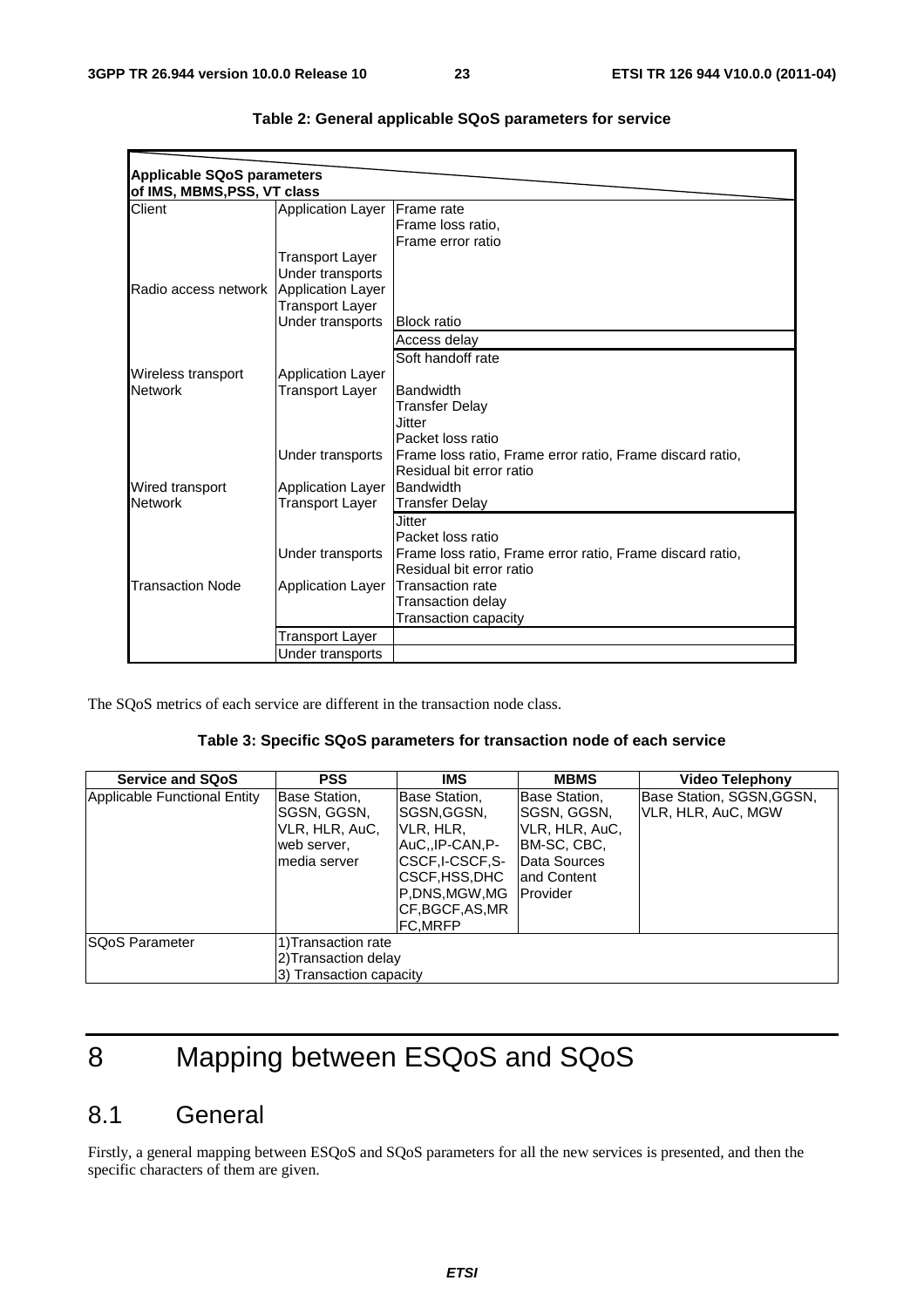#### **Table 4: the ESQoS and SQoS parameters mapping**

| <b>ESQoS</b>                    |                                                             |                                                                                             | Service Non-<br>Availability | <b>Service</b><br>failure<br>ratio | <b>Initial</b><br>connection<br>time | <b>Initial</b><br>buffering<br>time | Rebuffering<br>frequency | Rebuffering<br>time | <b>Audio</b><br>quality | Intra-<br>frame/inter-<br>frame Video | Audio/video de-<br>synchronization<br>error |
|---------------------------------|-------------------------------------------------------------|---------------------------------------------------------------------------------------------|------------------------------|------------------------------------|--------------------------------------|-------------------------------------|--------------------------|---------------------|-------------------------|---------------------------------------|---------------------------------------------|
| <b>SQoS</b>                     |                                                             |                                                                                             |                              |                                    |                                      |                                     |                          |                     |                         | quality                               |                                             |
| <b>Client</b>                   | Application                                                 | Frame rate<br>Frame loss ratio,<br>Frame error ratio                                        |                              |                                    |                                      |                                     |                          |                     |                         |                                       |                                             |
| Radio access<br><b>Inetwork</b> | Transports<br>Under transports<br>Application<br>Transports |                                                                                             |                              |                                    |                                      |                                     |                          |                     |                         |                                       |                                             |
|                                 | Under transports                                            | <b>Block ratio</b><br>Access delay<br>Soft handoff rate                                     |                              |                                    |                                      |                                     |                          |                     | N                       |                                       |                                             |
| <b>Wireless</b>                 | Application                                                 |                                                                                             |                              |                                    |                                      |                                     |                          |                     |                         |                                       |                                             |
| transport<br><b>Network</b>     | Transports                                                  | <b>Bandwidth</b><br><b>Transfer Delay</b><br><b>Jitter</b><br>Packet loss ratio             |                              |                                    |                                      |                                     |                          |                     |                         |                                       |                                             |
|                                 | Under transports                                            | Frame loss ratio, Frame<br>error ratio, Frame<br>discard ratio, Residual<br>bit error ratio |                              |                                    |                                      |                                     |                          |                     |                         |                                       |                                             |
| <b>Wired</b>                    | Application                                                 |                                                                                             |                              |                                    |                                      |                                     |                          |                     |                         |                                       |                                             |
| transport<br><b>Network</b>     | Transports                                                  | <b>Bandwidth</b><br><b>Transfer Delay</b><br><b>Jitter</b><br>Packet loss ratio             |                              |                                    |                                      |                                     |                          |                     |                         |                                       |                                             |
|                                 | Under transports                                            | Frame loss ratio, Frame<br>error ratio, Frame<br>discard ratio, Residual<br>bit error ratio |                              |                                    |                                      |                                     |                          |                     |                         |                                       |                                             |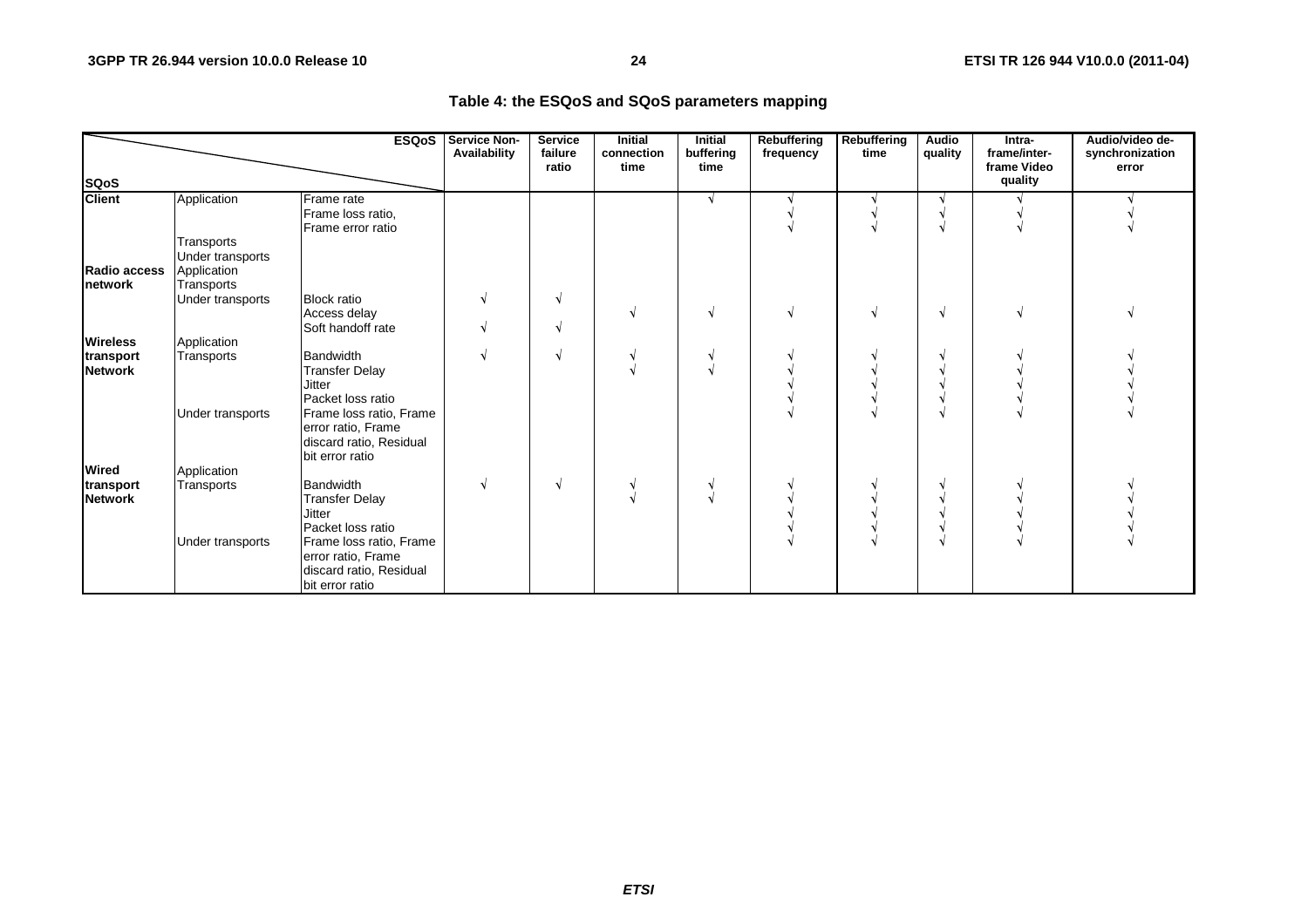|                    |             |             | <b>ESQoS</b>                | Service Non-<br>Availability | Service<br>failure<br>ratio | Initial<br>connection<br>time | Initial<br>buffering<br>time | Rebuffering<br>frequency | Rebuffering<br>time | Audio<br>quality | Intra-<br>frame/inter-<br>frame Video | Audio/video de-<br>synchronization<br>error |
|--------------------|-------------|-------------|-----------------------------|------------------------------|-----------------------------|-------------------------------|------------------------------|--------------------------|---------------------|------------------|---------------------------------------|---------------------------------------------|
| <b>SQoS</b>        |             |             |                             |                              |                             |                               |                              |                          |                     |                  | quality                               |                                             |
| <b>Transaction</b> | Application | Base        | Transaction rate            |                              |                             |                               |                              |                          |                     |                  |                                       |                                             |
| <b>Node</b>        |             | Station     | Transaction delay           |                              |                             |                               |                              |                          |                     |                  |                                       |                                             |
|                    |             |             | Transaction capacity        |                              |                             |                               |                              |                          |                     |                  |                                       |                                             |
|                    |             | <b>SGSN</b> | <b>Transaction rate</b>     |                              |                             |                               |                              |                          |                     |                  |                                       |                                             |
|                    |             |             | Transaction delay           |                              |                             |                               |                              |                          |                     |                  |                                       |                                             |
|                    |             |             | Transaction capacity        |                              |                             |                               |                              |                          |                     |                  |                                       |                                             |
|                    |             | <b>GGSN</b> | Transaction rate            |                              |                             |                               |                              |                          |                     |                  |                                       |                                             |
|                    |             |             | Transaction delay           |                              |                             |                               |                              |                          |                     |                  |                                       |                                             |
|                    |             |             | Transaction capacity        |                              |                             |                               |                              |                          |                     |                  |                                       |                                             |
|                    |             | <b>HLR</b>  | <b>Transaction rate</b>     |                              |                             |                               |                              |                          |                     |                  |                                       |                                             |
|                    |             |             | Transaction delay           |                              |                             |                               |                              |                          |                     |                  |                                       |                                             |
|                    |             |             | Transaction capacity        |                              |                             |                               |                              |                          |                     |                  |                                       |                                             |
|                    |             | <b>VLR</b>  | <b>Transaction rate</b>     |                              |                             |                               |                              |                          |                     |                  |                                       |                                             |
|                    |             |             | Transaction delay           |                              |                             |                               |                              |                          |                     |                  |                                       |                                             |
|                    |             |             | Transaction capacity        |                              |                             |                               |                              |                          |                     |                  |                                       |                                             |
|                    |             | AuC         | <b>Transaction rate</b>     |                              |                             |                               |                              |                          |                     |                  |                                       |                                             |
|                    |             |             | Transaction delay           |                              |                             |                               |                              |                          |                     |                  |                                       |                                             |
|                    |             |             | <b>Transaction capacity</b> |                              |                             |                               |                              |                          |                     |                  |                                       |                                             |

## 8.2 PSS

The specific transaction nodes that PSS involves are HLR, VLR, AuC, web servers and media servers, so these nodes are listed in table 5.

**Table 5: the ESQoS and SQoS parameters mapping of PSS** 

|             |                 |        |             | <b>ESQoS</b> Service Non-<br>Availability | <b>Service</b><br>failure | Initial<br>connection | Initial<br>buffering | Rebuffering<br>frequency | Rebuffering<br>time | <b>Audio</b><br>quality | Intra-frame/inter-<br>frame Video | Audio/video de-<br>synchronization |
|-------------|-----------------|--------|-------------|-------------------------------------------|---------------------------|-----------------------|----------------------|--------------------------|---------------------|-------------------------|-----------------------------------|------------------------------------|
| <b>SQoS</b> |                 |        |             |                                           | ratio                     | time                  | time                 |                          |                     |                         | quality                           | error                              |
| Transaction | Application Web |        | Transaction |                                           |                           |                       |                      |                          |                     |                         |                                   |                                    |
| Node        |                 | server | rate        |                                           |                           |                       |                      |                          |                     |                         |                                   |                                    |
|             |                 |        | Transaction |                                           |                           |                       |                      |                          |                     |                         |                                   |                                    |
|             |                 |        | delay       |                                           |                           |                       |                      |                          |                     |                         |                                   |                                    |
|             |                 |        | Transaction |                                           |                           |                       |                      |                          |                     |                         |                                   |                                    |
|             |                 |        | capacity    |                                           |                           |                       |                      |                          |                     |                         |                                   |                                    |
|             |                 | Media  | Transaction |                                           |                           |                       |                      |                          |                     |                         |                                   |                                    |
|             |                 | server | rate        |                                           |                           |                       |                      |                          |                     |                         |                                   |                                    |
|             |                 |        | Transaction |                                           |                           |                       |                      |                          |                     |                         |                                   |                                    |
|             |                 |        | delay       |                                           |                           |                       |                      |                          |                     |                         |                                   |                                    |
|             |                 |        | Transaction |                                           |                           |                       |                      |                          |                     |                         |                                   |                                    |
|             |                 |        | capacity    |                                           |                           |                       |                      |                          |                     |                         |                                   |                                    |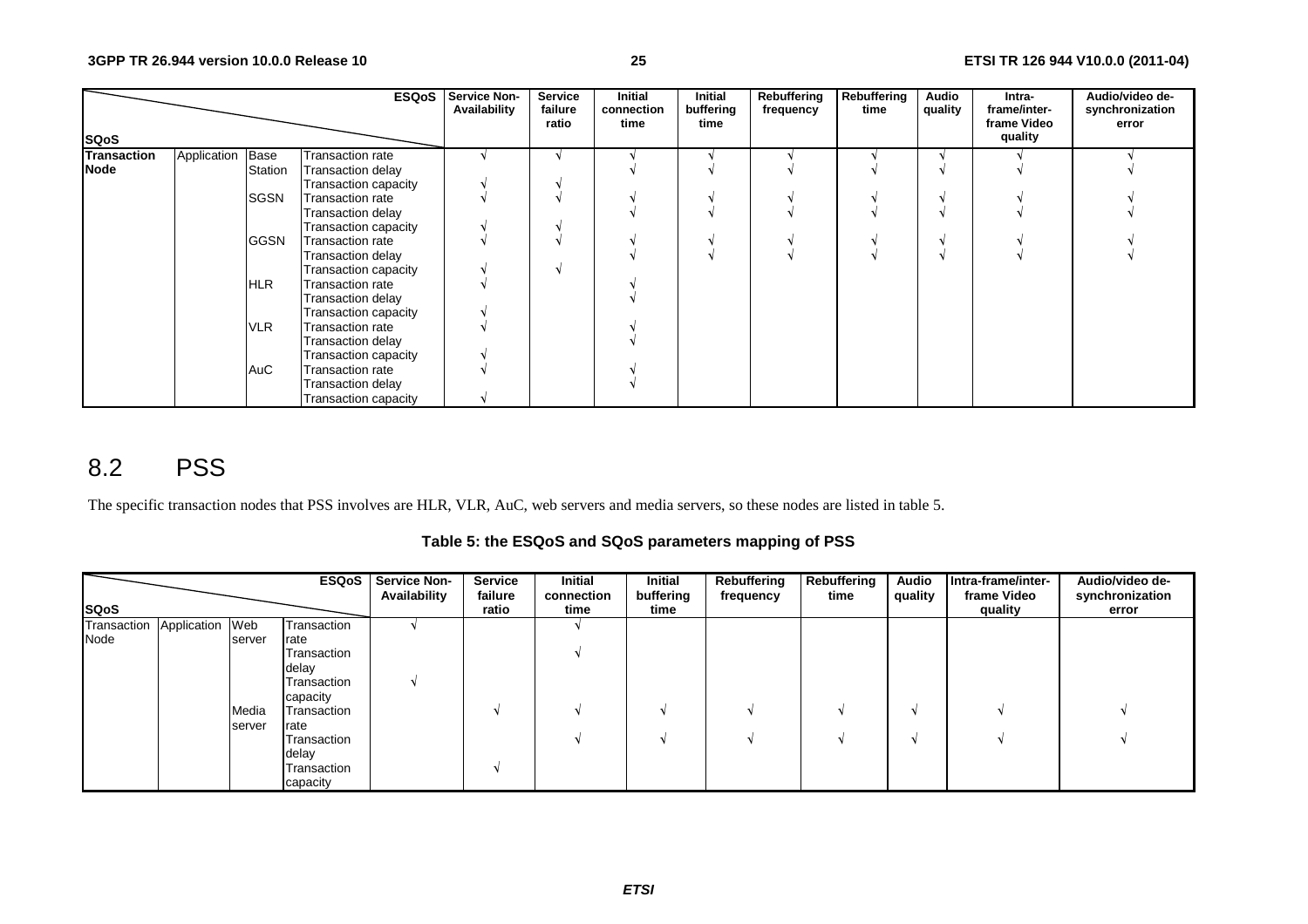## 8.3 MBMS

The specific transaction nodes that MBMS involves are BM-SC, CBC, Data Sources and Content Provider, so these nodes are listed in table 6.

|             |                               |            | ESQoS               | <b>Service Non-</b> | <b>Service</b>   | Initial            | Initial           | Rebuffering | <b>Rebuffering</b> | Audio   | Intra-                                 | Audio/video de-          |
|-------------|-------------------------------|------------|---------------------|---------------------|------------------|--------------------|-------------------|-------------|--------------------|---------|----------------------------------------|--------------------------|
| <b>SQoS</b> |                               |            |                     | Availability        | failure<br>ratio | connection<br>time | buffering<br>time | frequency   | time               | quality | frame/inter-<br>frame Video<br>quality | synchronization<br>error |
|             | Transaction Application BM-SC |            | Transaction         |                     |                  |                    |                   |             |                    |         |                                        |                          |
| Node        |                               |            | rate                |                     |                  |                    |                   |             |                    |         |                                        |                          |
|             |                               |            | Transaction         |                     |                  |                    |                   |             |                    |         |                                        |                          |
|             |                               |            | delay               |                     |                  |                    |                   |             |                    |         |                                        |                          |
|             |                               |            | Transaction         |                     |                  |                    |                   |             |                    |         |                                        |                          |
|             |                               |            | capacity            |                     |                  |                    |                   |             |                    |         |                                        |                          |
|             |                               | <b>CBC</b> | Transaction<br>rate |                     |                  |                    |                   |             |                    |         |                                        |                          |
|             |                               |            | Transaction         |                     |                  |                    |                   |             |                    |         |                                        |                          |
|             |                               |            | delay               |                     |                  |                    |                   |             |                    |         |                                        |                          |
|             |                               |            | Transaction         |                     |                  |                    |                   |             |                    |         |                                        |                          |
|             |                               |            | capacity            |                     |                  |                    |                   |             |                    |         |                                        |                          |
|             |                               | Data       | Transaction         |                     |                  |                    |                   |             |                    |         |                                        |                          |
|             |                               | Sources    | rate                |                     |                  |                    |                   |             |                    |         |                                        |                          |
|             |                               |            | Transaction         |                     |                  |                    |                   |             |                    |         |                                        |                          |
|             |                               |            | delay               |                     |                  |                    |                   |             |                    |         |                                        |                          |
|             |                               |            | Transaction         |                     |                  |                    |                   |             |                    |         |                                        |                          |
|             |                               |            | capacity            |                     |                  |                    |                   |             |                    |         |                                        |                          |
|             |                               | Content    | Transaction         |                     | N                |                    | N                 | V           |                    | N       |                                        |                          |
|             |                               | Provider   | rate                |                     |                  |                    |                   |             |                    |         |                                        |                          |
|             |                               |            | Transaction         |                     |                  |                    | N                 | N           |                    | N       |                                        |                          |
|             |                               |            | delay               |                     |                  |                    |                   |             |                    |         |                                        |                          |
|             |                               |            | Transaction         |                     | N                |                    |                   |             |                    |         |                                        |                          |
|             |                               |            | capacity            |                     |                  |                    |                   |             |                    |         |                                        |                          |

#### **Table 6: the ESQoS and SQoS parameters mapping of MBMS**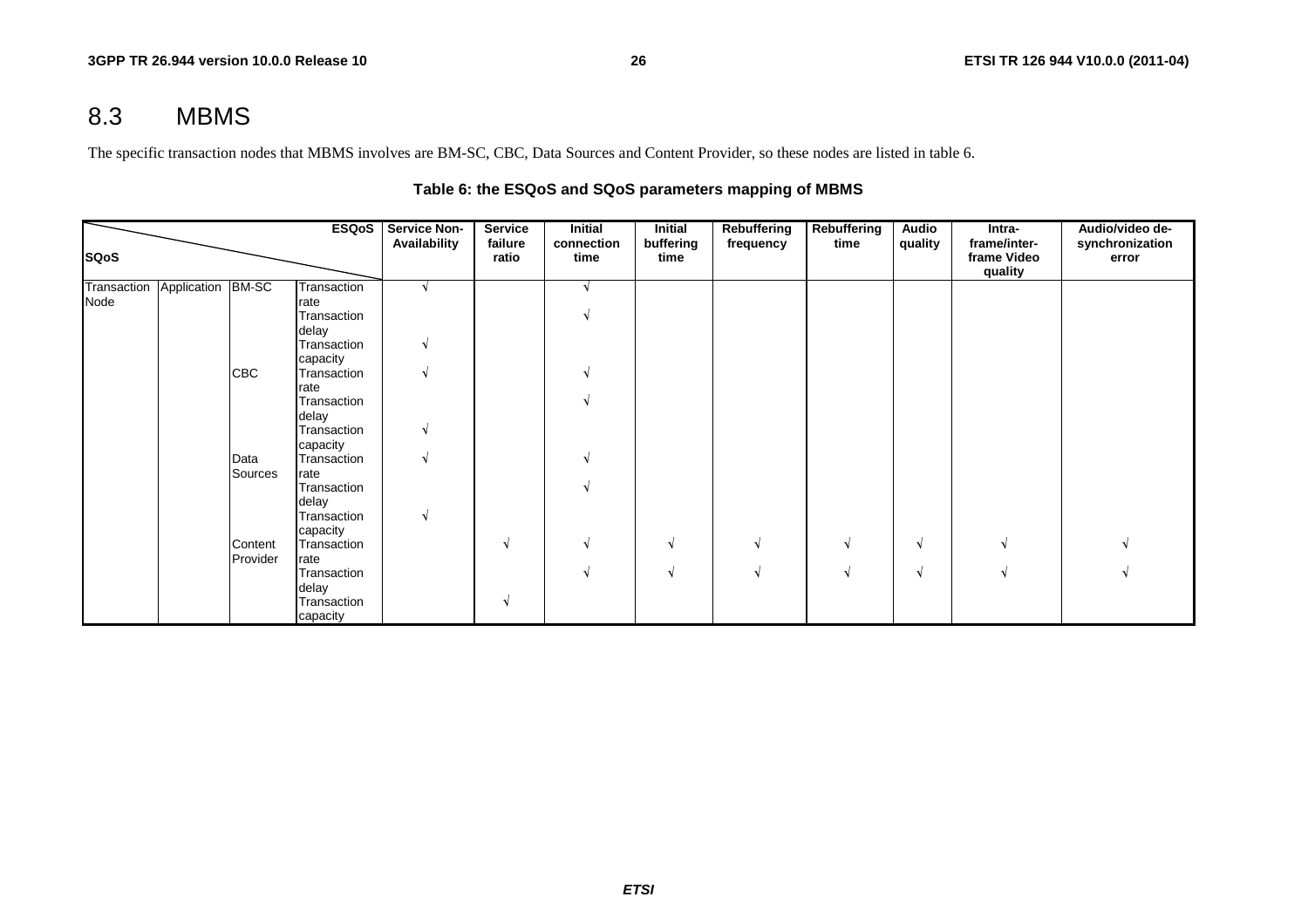## 8.4 Video telephony

The specific transaction nodes that Video Telephony involves are VLR and MGW, so these nodes are listed in table 7.

#### **Table 7: the ESQoS and SQoS parameters mapping of VT**

|                         |  | <b>ESQoS</b>    | <b>Service Non-</b><br>Availability | Service<br>failure | <b>Initial</b><br>connection | <b>Initial</b><br>buffering | Rebuffering<br>frequency | Rebuffering<br>time | <b>Audio</b><br>quality | Intra-frame/inter-<br>frame Video | Audio/video de-<br>synchronization |
|-------------------------|--|-----------------|-------------------------------------|--------------------|------------------------------|-----------------------------|--------------------------|---------------------|-------------------------|-----------------------------------|------------------------------------|
| <b>ISQoS</b>            |  |                 |                                     | ratio              | time                         | time                        |                          |                     |                         | quality                           | error                              |
| Transaction Application |  | MGW Transaction |                                     |                    |                              |                             |                          |                     |                         |                                   |                                    |
| Node                    |  | rate            |                                     |                    |                              |                             |                          |                     |                         |                                   |                                    |
|                         |  | Transaction     |                                     |                    |                              |                             |                          |                     |                         |                                   |                                    |
|                         |  | delay           |                                     |                    |                              |                             |                          |                     |                         |                                   |                                    |
|                         |  | Transaction     |                                     |                    |                              |                             |                          |                     |                         |                                   |                                    |
|                         |  | capacity        |                                     |                    |                              |                             |                          |                     |                         |                                   |                                    |

## 8.5 IMS

The specific transaction nodes that IMS involves are HLR, VLR, AuC, IP-CAN, P-CSCF, I-CSCF, S-CSCF, HSS, DHCP, DNS, MGW, MGCF, BGCF, AS, MRFC and MRFP, so these nodes are listed in table 8.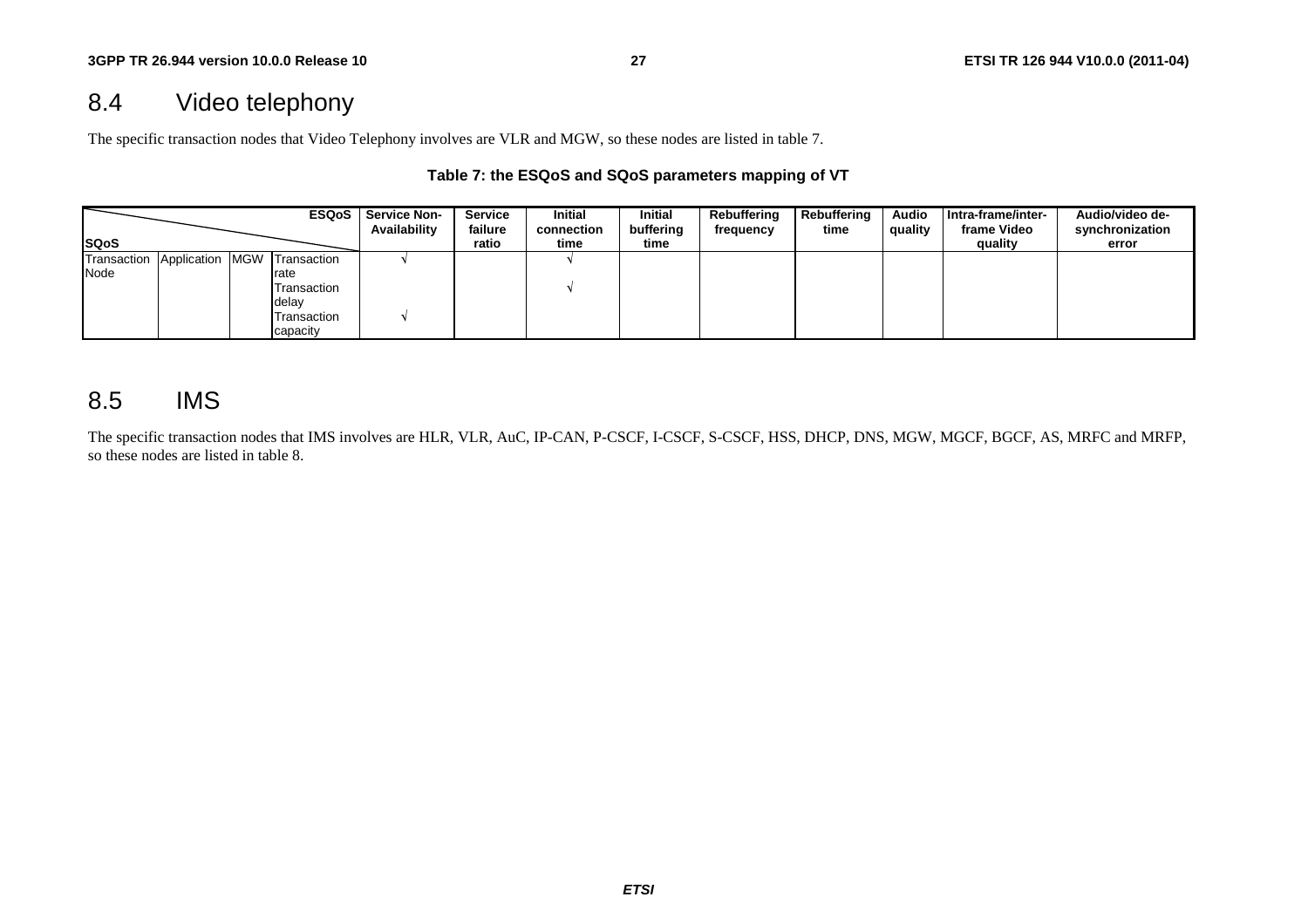| Table 8: the ESQoS and SQoS parameters mapping of IMS |  |
|-------------------------------------------------------|--|
|-------------------------------------------------------|--|

|             |                    |             | <b>ESQoS</b>            | <b>Service Non-</b> | <b>Service</b>   | <b>Initial</b>     | <b>Initial</b>    | Rebuffering | <b>Rebuffering</b> | <b>Audio</b> | Intra-                                 | Audio/video de-          |
|-------------|--------------------|-------------|-------------------------|---------------------|------------------|--------------------|-------------------|-------------|--------------------|--------------|----------------------------------------|--------------------------|
| <b>SQoS</b> |                    |             |                         | Availability        | failure<br>ratio | connection<br>time | buffering<br>time | frequency   | time               | quality      | frame/inter-<br>frame Video<br>quality | synchronization<br>error |
| Transaction | Application IP-CAN |             | <b>Transaction rate</b> | $\sqrt{}$           |                  | $\sqrt{ }$         |                   |             |                    |              |                                        |                          |
| Node        |                    |             | Transaction             |                     |                  | $\sqrt{ }$         |                   |             |                    |              |                                        |                          |
|             |                    |             | delay                   |                     |                  |                    |                   |             |                    |              |                                        |                          |
|             |                    |             | Transaction             | N                   |                  |                    |                   |             |                    |              |                                        |                          |
|             |                    |             | capacity                |                     |                  |                    |                   |             |                    |              |                                        |                          |
|             |                    | P-CSCF      | Transaction rate        | N                   |                  |                    |                   |             |                    |              |                                        |                          |
|             |                    |             | Transaction             |                     |                  |                    |                   |             |                    |              |                                        |                          |
|             |                    |             | delay<br>Transaction    |                     |                  |                    |                   |             |                    |              |                                        |                          |
|             |                    |             | capacity                |                     |                  |                    |                   |             |                    |              |                                        |                          |
|             |                    | I-CSCF      | Transaction rate        | $\sqrt{ }$          |                  |                    |                   |             |                    |              |                                        |                          |
|             |                    |             | Transaction             |                     |                  |                    |                   |             |                    |              |                                        |                          |
|             |                    |             | delay                   |                     |                  |                    |                   |             |                    |              |                                        |                          |
|             |                    |             | Transaction             |                     |                  |                    |                   |             |                    |              |                                        |                          |
|             |                    |             | capacity                |                     |                  |                    |                   |             |                    |              |                                        |                          |
|             |                    | S-CSCF      | Transaction rate        | V                   |                  |                    |                   |             |                    |              |                                        |                          |
|             |                    |             | Transaction             |                     |                  |                    |                   |             |                    |              |                                        |                          |
|             |                    |             | delay                   |                     |                  |                    |                   |             |                    |              |                                        |                          |
|             |                    |             | Transaction             |                     |                  |                    |                   |             |                    |              |                                        |                          |
|             |                    |             | capacity                |                     |                  |                    |                   |             |                    |              |                                        |                          |
|             |                    | <b>HSS</b>  | Transaction rate        | $\sqrt{ }$          |                  |                    |                   |             |                    |              |                                        |                          |
|             |                    |             | Transaction<br>delay    |                     |                  |                    |                   |             |                    |              |                                        |                          |
|             |                    |             | Transaction             | N                   |                  |                    |                   |             |                    |              |                                        |                          |
|             |                    |             | capacity                |                     |                  |                    |                   |             |                    |              |                                        |                          |
|             |                    | <b>DHCP</b> | Transaction rate        | $\sqrt{ }$          |                  |                    |                   |             |                    |              |                                        |                          |
|             |                    |             | Transaction             |                     |                  |                    |                   |             |                    |              |                                        |                          |
|             |                    |             | delay                   |                     |                  |                    |                   |             |                    |              |                                        |                          |
|             |                    |             | Transaction             |                     |                  |                    |                   |             |                    |              |                                        |                          |
|             |                    |             | capacity                |                     |                  |                    |                   |             |                    |              |                                        |                          |
|             |                    | <b>DNS</b>  | Transaction rate        | N                   |                  |                    |                   |             |                    |              |                                        |                          |
|             |                    |             | Transaction             |                     |                  |                    |                   |             |                    |              |                                        |                          |
|             |                    |             | delay                   |                     |                  |                    |                   |             |                    |              |                                        |                          |
|             |                    |             | Transaction             | $\sqrt{ }$          |                  |                    |                   |             |                    |              |                                        |                          |
|             |                    |             | capacity                | $\sqrt{}$           |                  |                    |                   |             |                    |              |                                        |                          |
|             |                    | <b>MGW</b>  | Transaction rate        |                     |                  |                    |                   |             |                    |              |                                        |                          |
|             |                    |             | Transaction<br>delay    |                     |                  |                    |                   |             |                    |              |                                        |                          |
|             |                    |             | Transaction             |                     |                  |                    |                   |             |                    |              |                                        |                          |
|             |                    |             | capacity                |                     |                  |                    |                   |             |                    |              |                                        |                          |
|             |                    | <b>MGCF</b> | Transaction rate        | $\sqrt{ }$          |                  |                    |                   |             |                    |              |                                        |                          |
|             |                    |             | Transaction             |                     |                  |                    |                   |             |                    |              |                                        |                          |
|             |                    |             | delay                   |                     |                  |                    |                   |             |                    |              |                                        |                          |
|             |                    |             | Transaction             | $\sqrt{ }$          |                  |                    |                   |             |                    |              |                                        |                          |
|             |                    |             | capacity                |                     |                  |                    |                   |             |                    |              |                                        |                          |
|             |                    | <b>BGCF</b> | Transaction rate        | $\sqrt{}$           |                  | $\sqrt{ }$         |                   |             |                    |              |                                        |                          |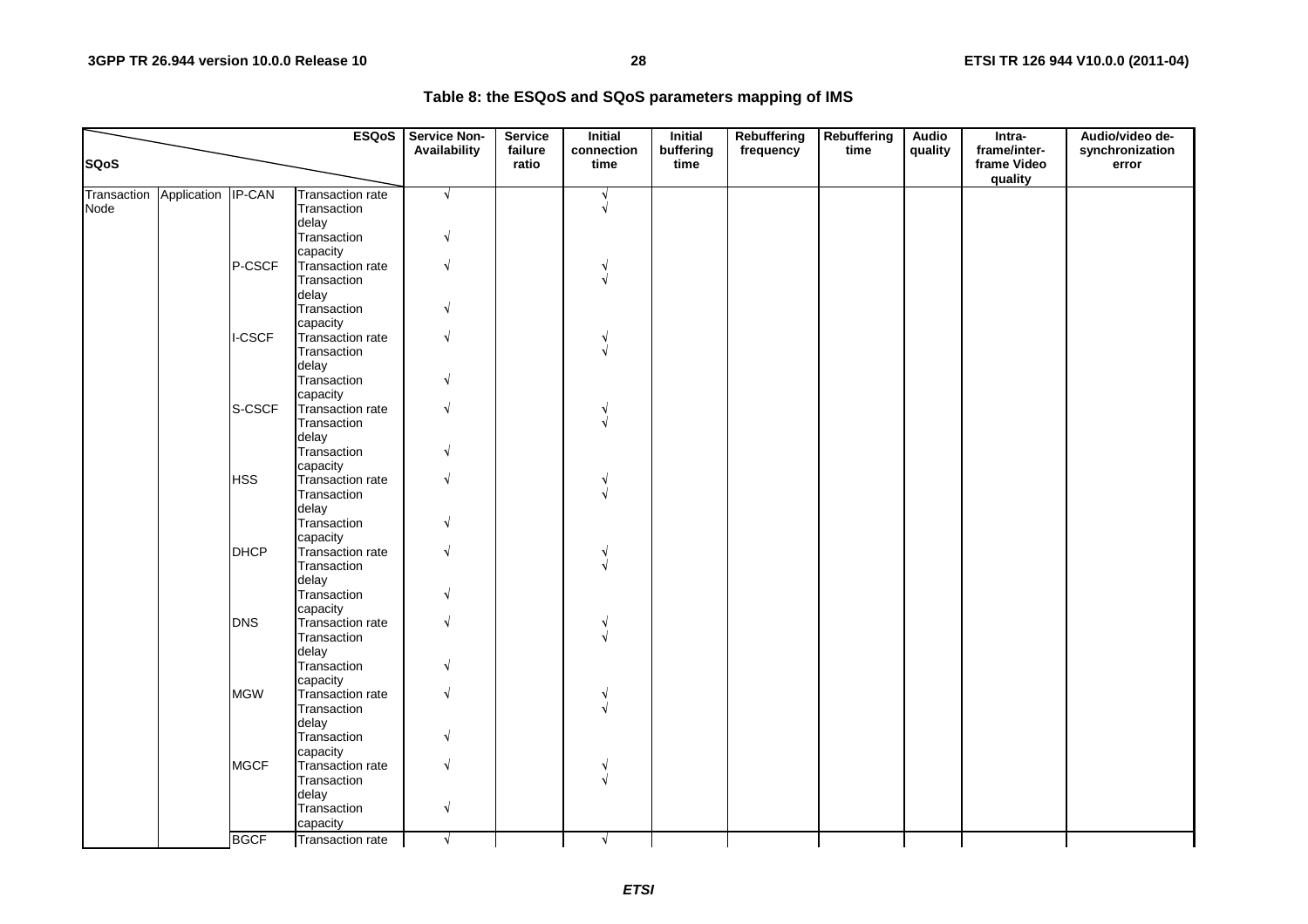| <b>SQoS</b> |             | <b>ESQoS</b>            | <b>Service Non-</b><br>Availability | <b>Service</b><br>failure<br>ratio | <b>Initial</b><br>connection<br>time | Initial<br>buffering<br>time | Rebuffering<br>frequency | Rebuffering<br>time | <b>Audio</b><br>quality | Intra-<br>frame/inter-<br>frame Video<br>quality | Audio/video de-<br>synchronization<br>error |
|-------------|-------------|-------------------------|-------------------------------------|------------------------------------|--------------------------------------|------------------------------|--------------------------|---------------------|-------------------------|--------------------------------------------------|---------------------------------------------|
|             |             | Transaction             |                                     |                                    |                                      |                              |                          |                     |                         |                                                  |                                             |
|             |             | delay                   |                                     |                                    |                                      |                              |                          |                     |                         |                                                  |                                             |
|             |             | Transaction<br>capacity | N                                   |                                    |                                      |                              |                          |                     |                         |                                                  |                                             |
|             | AS          | Transaction rate        | N                                   |                                    |                                      |                              |                          |                     |                         |                                                  |                                             |
|             |             | Transaction             |                                     |                                    |                                      |                              |                          |                     |                         |                                                  |                                             |
|             |             | delay                   |                                     |                                    |                                      |                              |                          |                     |                         |                                                  |                                             |
|             |             | Transaction             | N                                   |                                    |                                      |                              |                          |                     |                         |                                                  |                                             |
|             |             | capacity                |                                     |                                    |                                      |                              |                          |                     |                         |                                                  |                                             |
|             | <b>MRFC</b> | Transaction rate        | N                                   |                                    |                                      |                              |                          |                     |                         |                                                  |                                             |
|             |             | Transaction             |                                     |                                    |                                      |                              |                          |                     |                         |                                                  |                                             |
|             |             | delay                   |                                     |                                    |                                      |                              |                          |                     |                         |                                                  |                                             |
|             |             | Transaction             | N                                   |                                    |                                      |                              |                          |                     |                         |                                                  |                                             |
|             |             | capacity                |                                     |                                    |                                      |                              |                          |                     |                         |                                                  |                                             |
|             | <b>MRFP</b> | Transaction rate        | N                                   |                                    |                                      |                              |                          |                     |                         |                                                  |                                             |
|             |             | Transaction             |                                     |                                    |                                      |                              |                          |                     |                         |                                                  |                                             |
|             |             | delay                   |                                     |                                    |                                      |                              |                          |                     |                         |                                                  |                                             |
|             |             | Transaction             | N                                   |                                    |                                      |                              |                          |                     |                         |                                                  |                                             |
|             |             | capacity                |                                     |                                    |                                      |                              |                          |                     |                         |                                                  |                                             |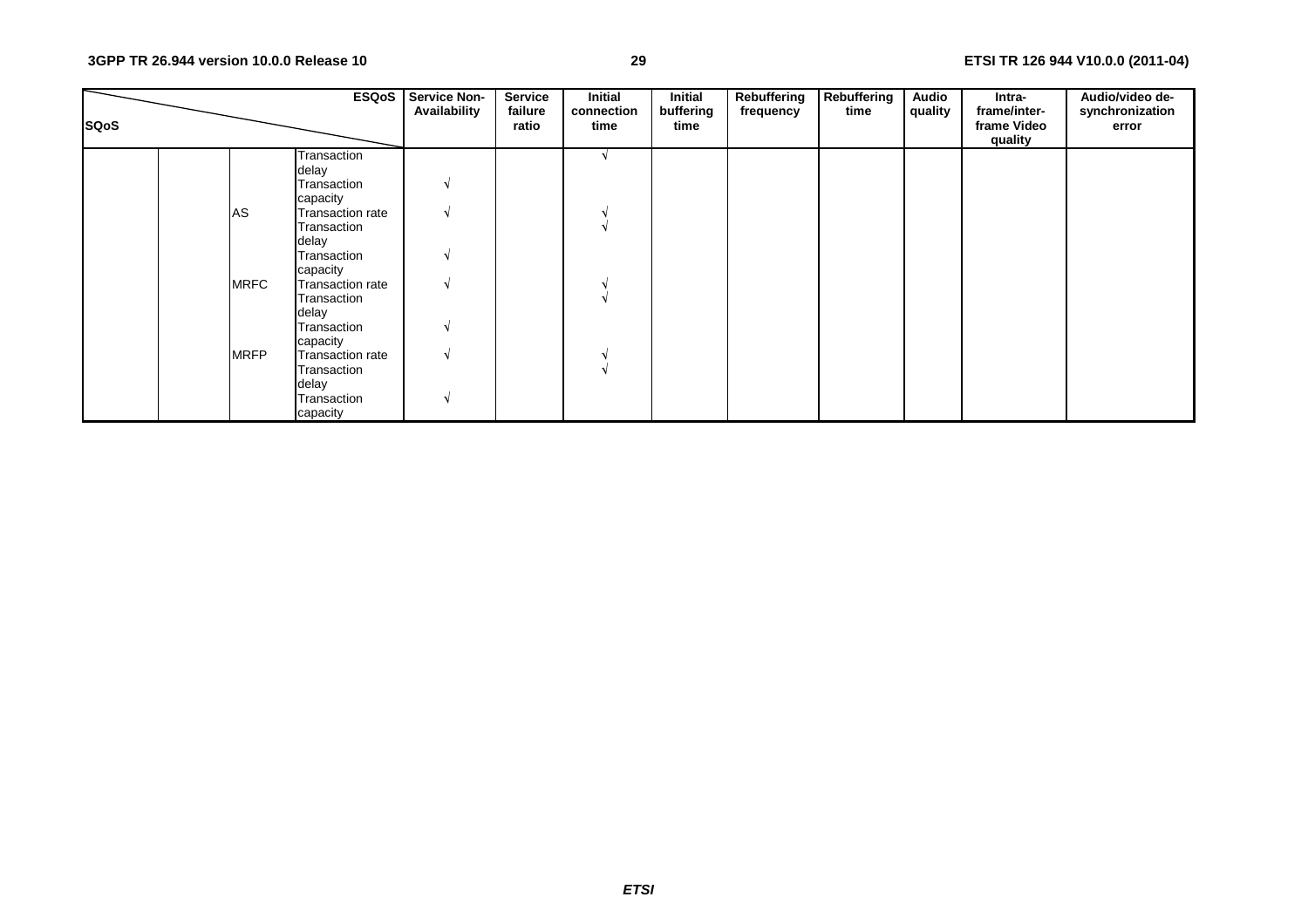## Annex A: PSS Performance Analysis with Theoretical Models

## A.1 Introduction

The "End-to-end Multimedia Services Performance Metrics" work item is conducting a research on the performance metrics for popular multimedia services, including streaming, multimedia broadcast multicast service (MBMS), video telephony and IP Multimedia subsystem Service (IMS), etc. This annex will support and justify the results in the present document.

In this annex, the performance evaluation for end-to-end multimedia services based on System QoS (SQoS) and end-to-End Service QoS (ESQoS) parameters is conducted, to provide the possible operational methods for operators/service providers to guarantee the quality of the provided services. The quantitative study of ESQoS and SQoS parameters would benefit both operators/service providers and end users as well. It would offer models and metrics for operators/service providers to better manage network capacity and deploy services. It would also guide operators/service providers to provide the best service in limited bandwidth with little latency and packet loss.

In this annex, packet-switched streaming service is taken as an example.

## A.2 Scope

Theoretical models are introduced to study the ESQoS and SQoS parameters. The inherent relationship between the ESQoS and SQoS parameters of PSS is described, which provide the possible operational methods for the operators/service providers to guarantee of the service performance.

First, some general models are proposed to study the performance parameters of the multimedia services. Then, the accurate and concrete models are created to figure out the relationships of the ESQoS and SQoS parameters.

Further, these methods and models can be extended to other multimedia services.

## A.3 References

The following documents contain provisions which, through reference in this text, constitute provisions of the present document.

- References are either specific (identified by date of publication, edition number, version number, etc.) or non-specific.
- For a specific reference, subsequent revisions do not apply.
- For a non-specific reference, the latest version applies. In the case of a reference to a 3GPP document (including a GSM document), a non-specific reference implicitly refers to the latest version of that document *in the same Release as the present document*.
- [1] CACC, Department of ECE, Duke University, Kishor S. Trivedi, Dharmaraja Selvamuthu, Xiaomin Ma: "Analytic Modeling of Handoffs in Wireless Cellular Networks", 2002.
- [2] MISCHA SCHWARTZ, broadband integrated networks, Prentice Hall, 1996.
- [3] Lin C. Performance evaluation of computer networks and computer systems, Tsinghua University Press, 2001.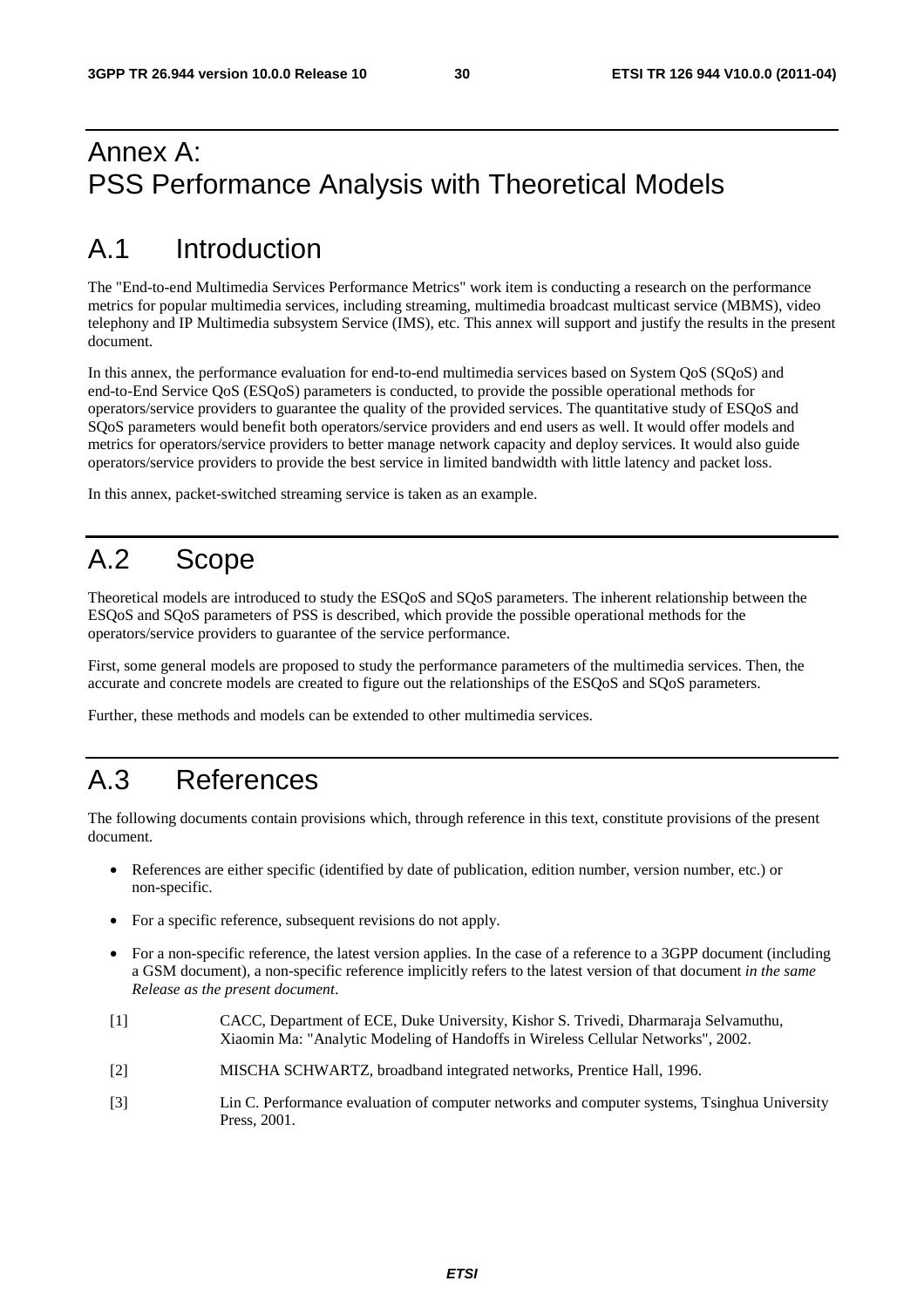## A.4 General models

Three classes of general models are presented including radio access network modelling, transport network modelling, node modelling. And there are two types of node models: simple node model and complex node model. These models can be used to study the performance metrics of various multimedia services and the network conditions. In this annex, queuing models are introduced to get the metrics, including the delay, failure ratio and loss ratio.

### A.4.1 Radio access network model

Some analytical models are introduced for the radio access network to evaluate some important parameters, such as the block ratio of new calls, the failure ratio of handoff calls.

#### A.4.1.1 Model description

As an example, a queuing model can be used for Streaming Service in the access cell [1].

The new calls and handoff calls share a fixed numbers of channels in the cell, and the left channels are reserved. A new call will be connected if an idle channel is available among the sharing channels, otherwise the call is blocked. A handoff call will be connected if an idle channel is available in the cell, otherwise the call is failed.

For simplicity, assume that the arrival stream of new calls, the stream of handoff arrivals, the channel holding time for new calls and handoff calls are all of exponential distributions. Besides, the model also considers the platform failure and the base repeater failure. All failures are assumed to be mutually independent. Times to platform and base repeater failures and repair are assumed to be exponentially distributed.

The parameters' definitions are as follows:

| $\lambda_n$ :           | the rate of arrival stream of new calls.      |
|-------------------------|-----------------------------------------------|
| $\lambda_h$ :           | the rate of stream of handoff arrivals.       |
| $\mu_c$ :               | the channel holding time for new calls.       |
| $\mu_n$ :               | the channel holding time for handoff calls.   |
| $N_b$ :                 | the number of the base repeaters in the cell. |
| M:                      | the channel number of each base repeater.     |
| g:                      | the reserved resources.                       |
| $\frac{1}{\lambda_s}$ : | mean time of platform failure.                |
| $\frac{1}{\mu_s}$ :     | mean time of platform repair.                 |
| $\frac{1}{\lambda_b}$ : | mean time of base repeater failure.           |
| $\overline{\mu_{h}}$    | mean time of base repeater repair.            |

Now the system can be basically modelled as a queue, which can be presented by a Markov chain.

Solving the model, the block ratio of new calls and the failure ratio of handoff calls can be easily obtained.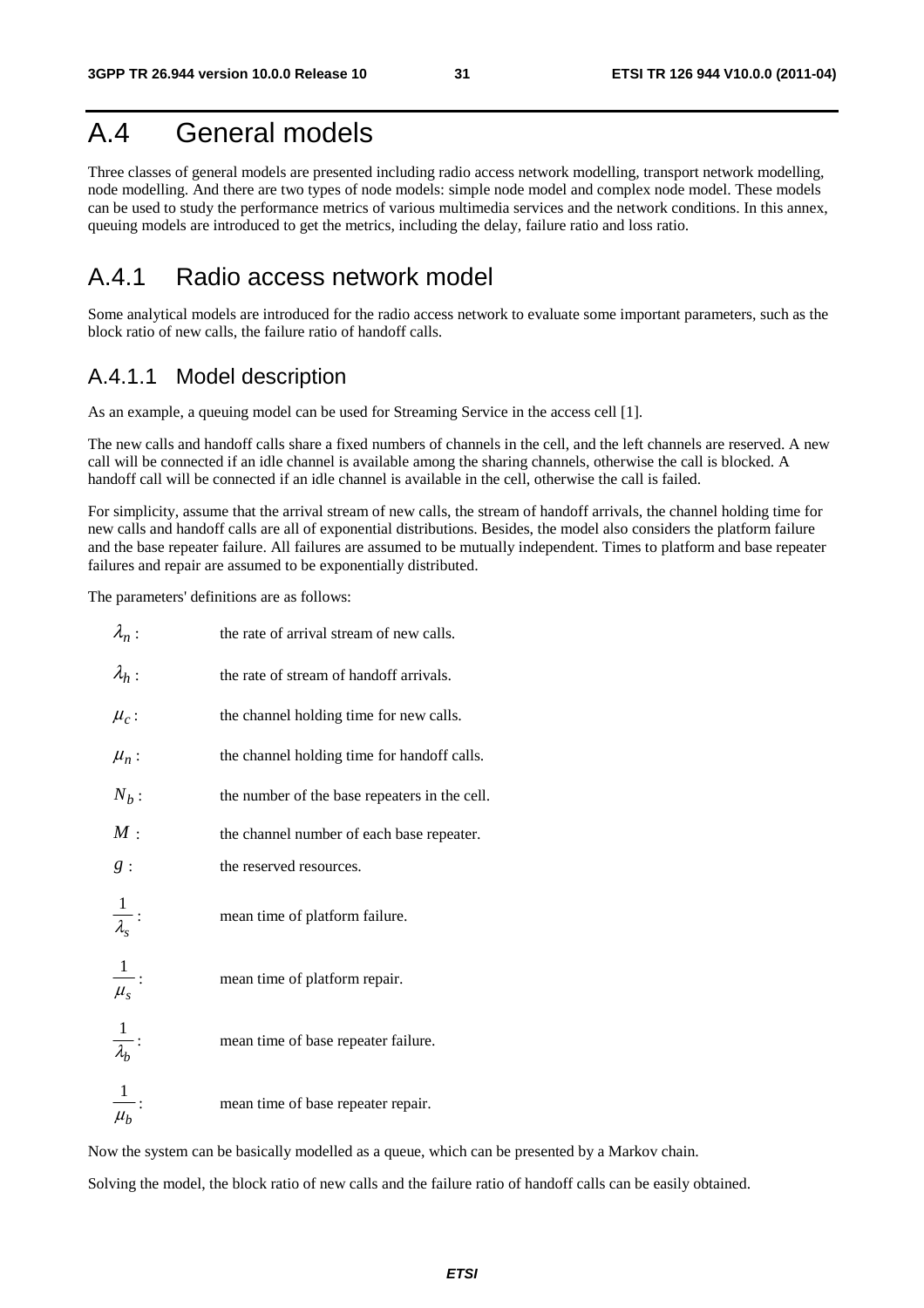A.4.1.2 The block ratio of new calls and the failure ratio of handoff calls Let:

$$
\lambda = \lambda_n + \lambda_h
$$

$$
\mu = \mu_c + \mu_h
$$

$$
A = \frac{\lambda}{\mu}
$$

$$
A_1 = \frac{\lambda_h}{\mu_c + \mu_h}
$$

Solving the Markov chain, it can be obtained:

$$
P_d(N,g) = \frac{A^{N-g}}{N-g-1} \frac{A^n}{n!} + \sum_{n=N-g}^{N} \frac{A^{N-g}}{n!} A_1^{n-(N-g)}
$$
  
\n
$$
P_b(N,g) = \frac{\sum_{n=N-g}^{N} A^{N-g}}{N-g-1} \frac{A^n}{n!} + \sum_{n=N-g}^{N} A_1^{n-(N-g)}
$$
  
\n
$$
P_b(N,g) = \frac{\sum_{n=N-g}^{N} A^{N-g}}{n!} A_1^{n-(N-g)}
$$
  
\n
$$
= A^{N-g} \frac{\sum_{k=0}^{g} A_1^k}{(k+N-g)!}
$$
  
\n
$$
= A^{N-g} \frac{\sum_{k=0}^{g} A_1^k}{n!} + \sum_{n=N-g}^{N} \frac{A^{N-g}}{n!} A_1^{n-(N-g)}
$$
  
\n
$$
k; N_b = \begin{bmatrix} \lambda_{s} & 1 \end{bmatrix} \mu_b \begin{bmatrix} \mu_b \end{bmatrix}^k \begin{bmatrix} \frac{N_b}{N} & 1 \end{bmatrix} \mu_b \end{bmatrix}^{-1}
$$

$$
P(s,k;N_b) = \n\begin{bmatrix}\n\frac{\lambda_s}{\lambda_s + \mu_s} \frac{1}{k!} \left( \frac{\mu_b}{\lambda_b} \right)^k \left[ 1 + \sum_{j=1}^{N_b} \frac{1}{j!} \left( \frac{\mu_b}{\lambda_b} \right)^j \right]^{-1}, & \text{if } s = 0, \\
\frac{\mu_s}{\lambda_s + \mu_s} \frac{1}{k!} \left( \frac{\mu_b}{\lambda_b} \right)^k \left[ 1 + \sum_{j=1}^{N_b} \frac{1}{j!} \left( \frac{\mu_b}{\lambda_b} \right)^j \right]^{-1}, & \text{if } s = 1.\n\end{bmatrix}
$$

$$
\bar{A}(N_b) = \begin{cases}\n\sum_{k=0}^{N_b} P(0, k; N_b) + \sum_{k=0}^{N_b} P(1, k; N_b) \frac{N_b - k}{N_b}, & \text{w/o APS} \\
\sum_{k=0}^{N_b} P(0, k; N_b) + P(1, 0; N_b), & \text{w/ APS.} \n\end{cases}
$$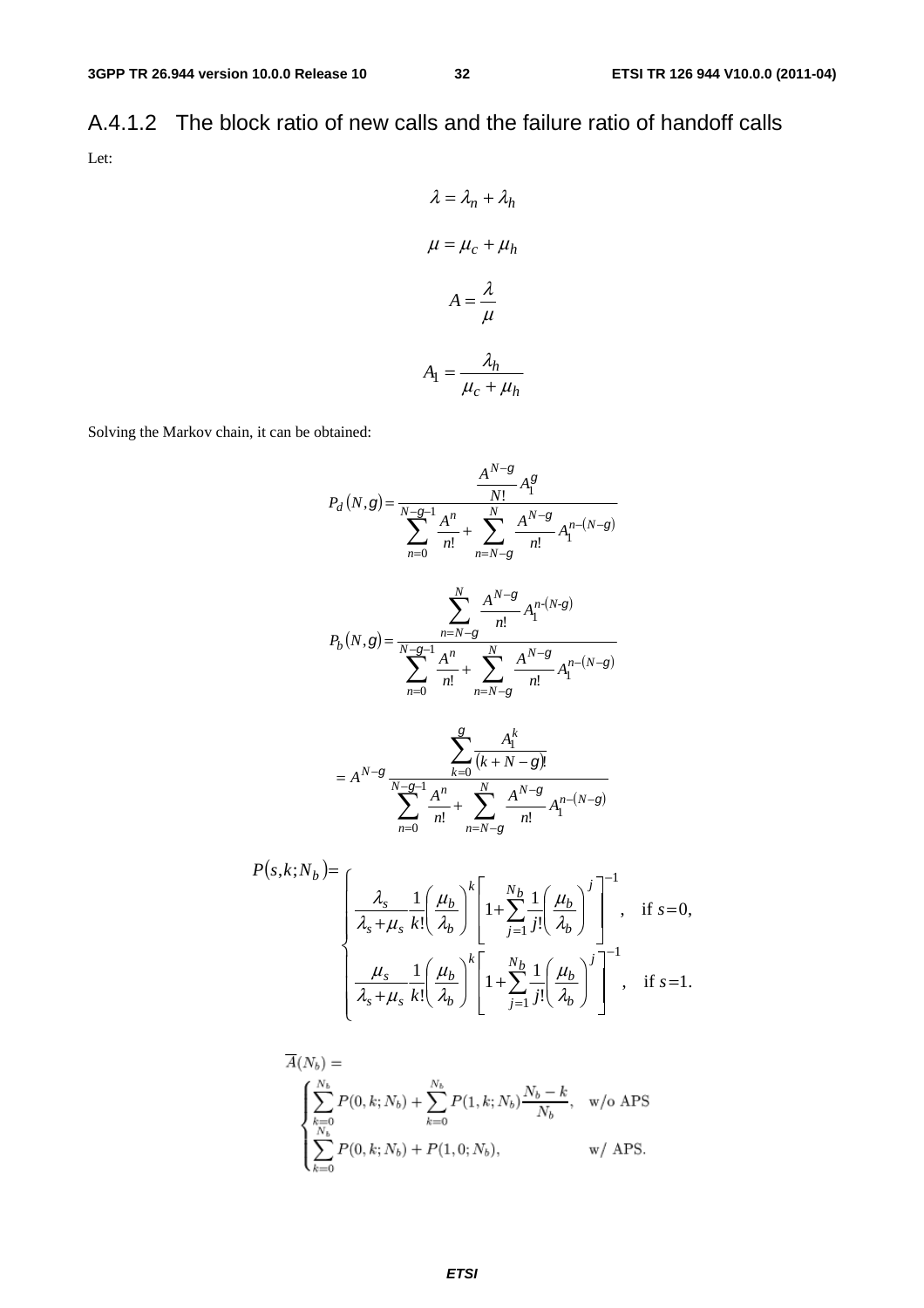$$
P_b^o(N_b, M, g) = \overline{A}(N_b)
$$
  
\n
$$
1(G > 0) \sum_{k=1}^G P(1, k; N_b) \left(\frac{k}{N_b}\right)
$$
  
\n
$$
+ \sum_{k=G+1}^{N_b} P(1, k; N_b) P_b(kM - 1, g) \left(\frac{k}{N_b}\right),
$$
  
\n
$$
1(G > 0) \sum_{k=1}^G P(1, k; N_b)
$$
  
\n
$$
+ \sum_{k=G+1}^{N_b} P(1, k; N_b) P_b(kM - 1, g),
$$
  
\n
$$
w / APS
$$

$$
P_d^o(N_b, M, g) = \overline{A}(N_b)
$$
  
+ 
$$
\begin{cases} \sum_{k=1}^{N_b} P(1, k; N_b) P_d(kM - 1, g) \frac{k}{N_b}, & \text{w/o APS} \\ \sum_{k=1}^{N_b} P(1, k; N_b) P_d(kM - 1, g), & \text{w/ APS.} \end{cases}
$$

Where  $I(e)$  is the indicator function:  $I(e) = 1$  if expression e is true; otherwise  $I(e) = 0$ ;

$$
G = \lfloor (g+1)/M \rfloor;
$$

0  $P_b^0(N_b, M, g)$  is the block ratio of new calls and  $P_a^0(N_b, M, g)$  is the failure ratio of handoff calls.

## A.4.2 Transport network model

There are two types of network: wireless network and wired network. First the average transfer delay of a packet in the wired network is analyzed. In the transfer delay model, the transfer time is ignored. Then consider the transfer time of a mount of data in the whole transport network.

The transport network is very complex and to get the transfer delay of a packet is not so easy. For simplicity, the transport network with a Jackson network is modeled and the average transfer delay of a packet is analyzed [2].

## A.4.2.1 Model description

It is assumed that the packet switching network as a Jackson network to analysis the average transfer delay of a packet in the network.

| ,,                                                                                    | THE total foad of the hetwork from outside. |  |  |  |  |  |  |
|---------------------------------------------------------------------------------------|---------------------------------------------|--|--|--|--|--|--|
| $\lambda_i$ :                                                                         | The load on link i.                         |  |  |  |  |  |  |
| L:                                                                                    | The number of links in the network.         |  |  |  |  |  |  |
| $M$ .                                                                                 | The average length of a packet.             |  |  |  |  |  |  |
| $R_i$ :                                                                               | The data transport rate of link i.          |  |  |  |  |  |  |
| The analysis to the transfer time is very simple. The parameters used are as follows. |                                             |  |  |  |  |  |  |

*D* : The size of the data to be transported.

*dwireless* The mean bandwidth in wireless network.

γ : The total load of the network from outside.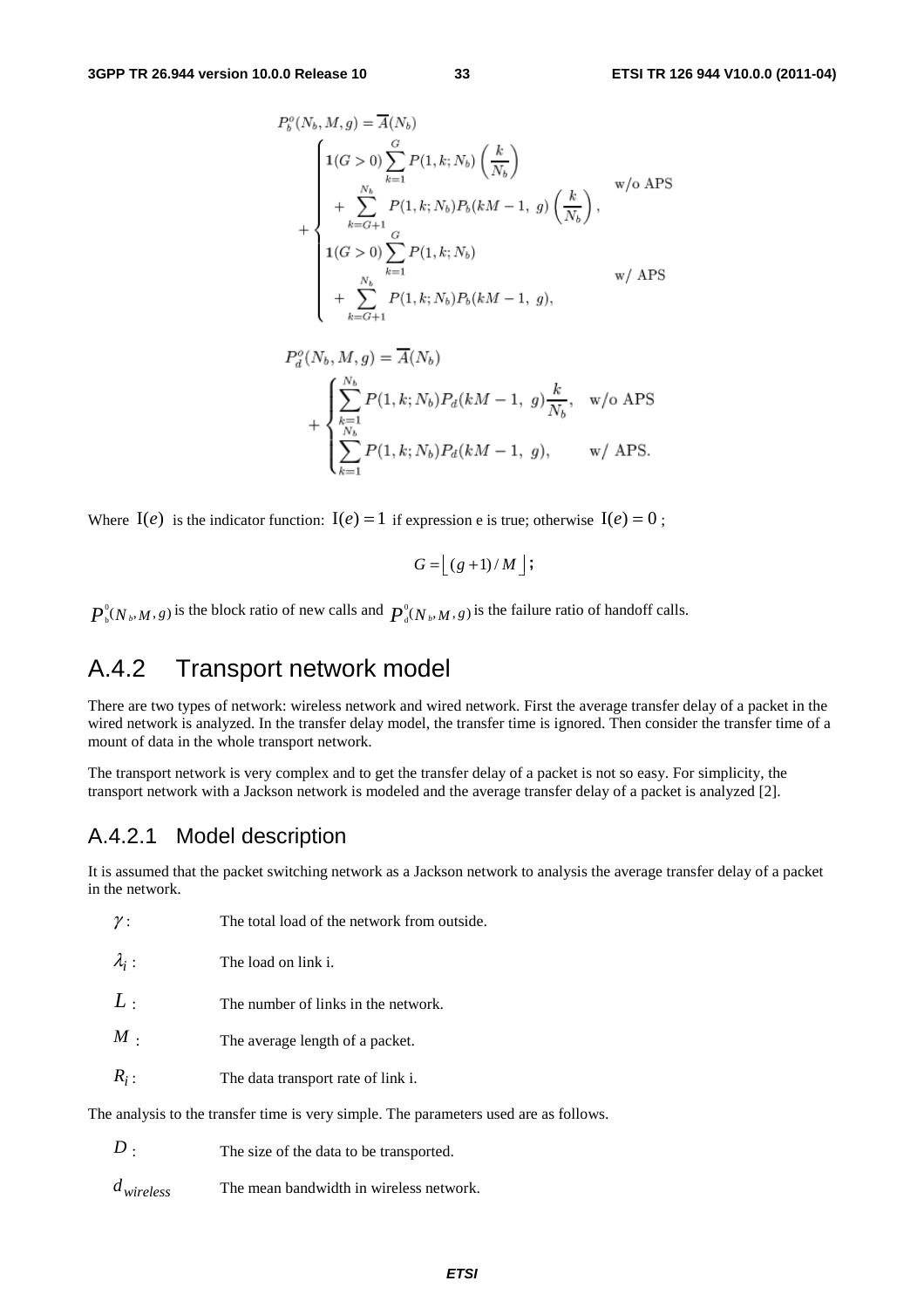*dwired* The mean bandwidth in wired network.

#### A.4.2.2 The mean transfer delay and the transfer time

Solving the transfer delay model, it can be obtained:

$$
T_{\text{tran\_delay}} = \frac{1}{\gamma} \sum_{i=1}^{L} \frac{M}{R_i - M \lambda_i}
$$

 $T_{\textit{tran\_delay}}$  is the mean transfer delay of a packet over the network.

It can be easily to get the transfer time:

$$
T_{\text{tran\_time}} = \frac{D}{d_{\text{wireless}}} + \frac{D}{d_{\text{wired}}}
$$

 $T_{\text{tran time}}$  is the transfer time of data D over the wireless and wired transport network.

### A.4.3 Node model

The work "node" there means all the entities handling data in the network including the gateway, router, and server. There are four class of traffic in the network according to 3GPP. Among all the nodes, some just handle one class of traffic or some information requests and some need to handle all the four class of traffic. According to the class of data flow handled by each node, the nodes are classified into two kinds: simple nodes and complex nodes. A simple node only handles one class of traffic or some information requests and a complex node handles all the four class of traffic.

#### A.4.3.1 Simple node model

In all the nodes related to the streaming service, the web server, media server, HLR, VLR and AuC are considered as the simple node.

Because these nodes just handle one class of traffic or some information requests, so a simple node is modelled as a queuing system. Solving the mode the transaction delay and the data loss ratio in the node can be get.

#### A.4.3.1.1 Model description

Assume that the data unit arrival into the node is Poisson distributed, and the transaction time of a data unit is exponentially distributed. These data units are scheduled using FIFO algorithm. And the buffer size is B (data unit). The parameters are defined as follows:

| $\lambda$ . | The arrival rate of data units. |
|-------------|---------------------------------|
|             |                                 |

μ 1 The mean transaction time to a data unit of the node.

*B* : The buffer size in the node.

The model is as figure A.1.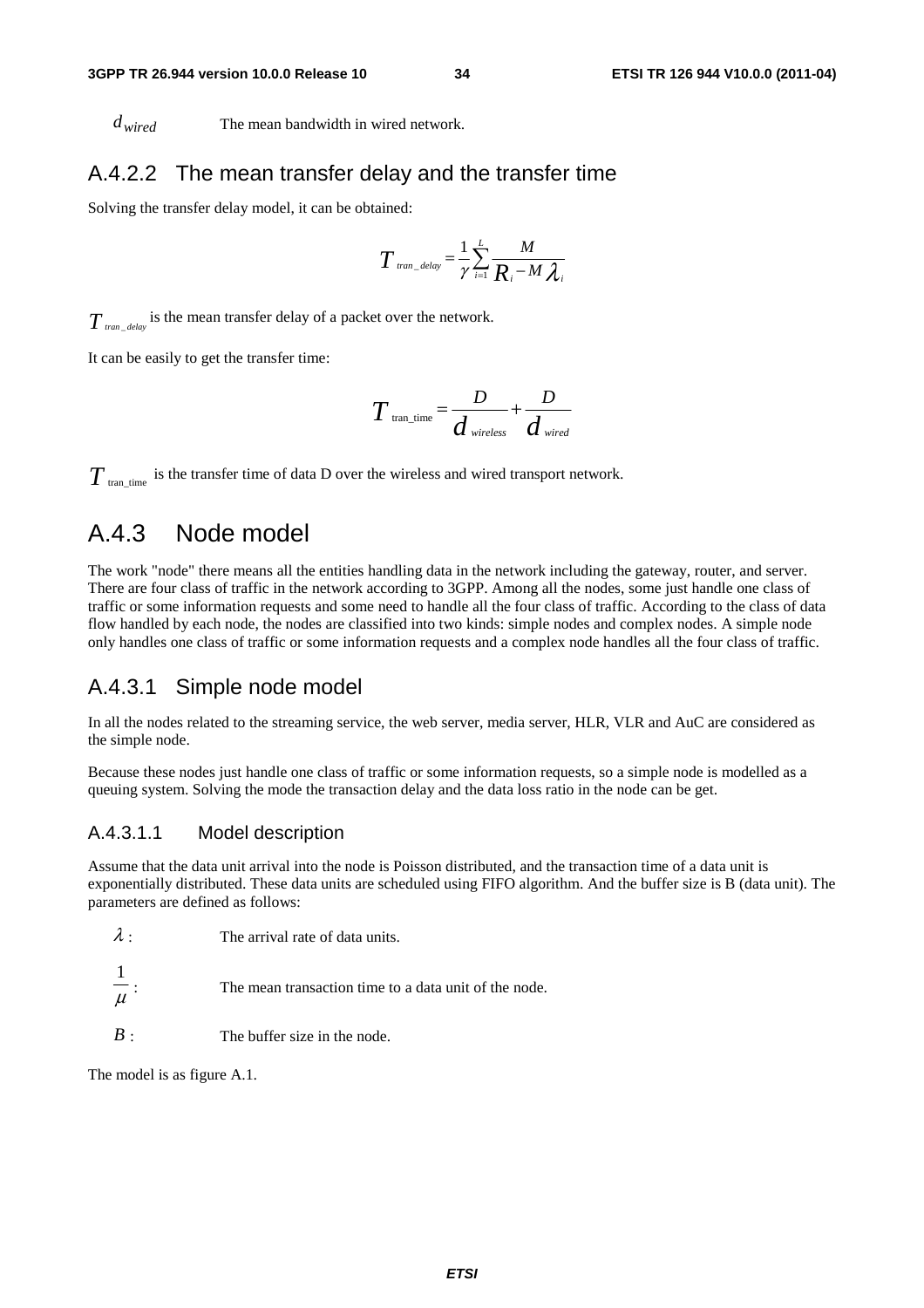

**Figure A.1: A queuing model of a simple node** 

#### A.4.3.1.2 The transaction delay and the data loss ratio

Solving the model, it can be obtained.

$$
T_{w} = \frac{\lambda}{\mu(\mu - \lambda)}
$$

$$
p_{B} = (1 - \rho)\rho^{B} = (1 - \frac{\lambda}{\mu})(\frac{\lambda}{\mu})^{B}
$$

 $T_w$  is the transaction delay and  $P_B$  is the data loss ratio.

### A.4.3.2 Complex node model

In all the nodes related to the streaming service, the BS, SGSN and GGSN are considered as the complex node.

These nodes need to handle four class of data flow: conversational class, streaming class, interactive class and background class. Their delay requirements are getting stricter, and the transfer priority in a node is according to the delay requirements. So the complex node is modeled as a queuing system with four queues and a single server. Solving the mode, the transaction delay and the data loss ratio in the node can be get.

#### A.4.3.2.1 Model description

In the conversational class the voice traffic is analyzed and in the streaming class the video traffic is analyzed.

#### **The voice traffic model**

In the book Broadband Integrated Networks, Mischa Schwartz points out two models: fluid flow model and MMPP (Markov-modulated Poisson Process) model. Here the MMPP model is adopted. The MMPP model is as follows [3].

The model is a queuing system and the data source is combined by several voice sources as figure A.2. Each voice source has two states: on and off. When the source is in the state on, it generates voice data with Poisson arrival or rather it is silent. The model is as figure A.3.



**Figure A.2: A queuing model for voice traffic** 



**Figure A.3: Two-state model**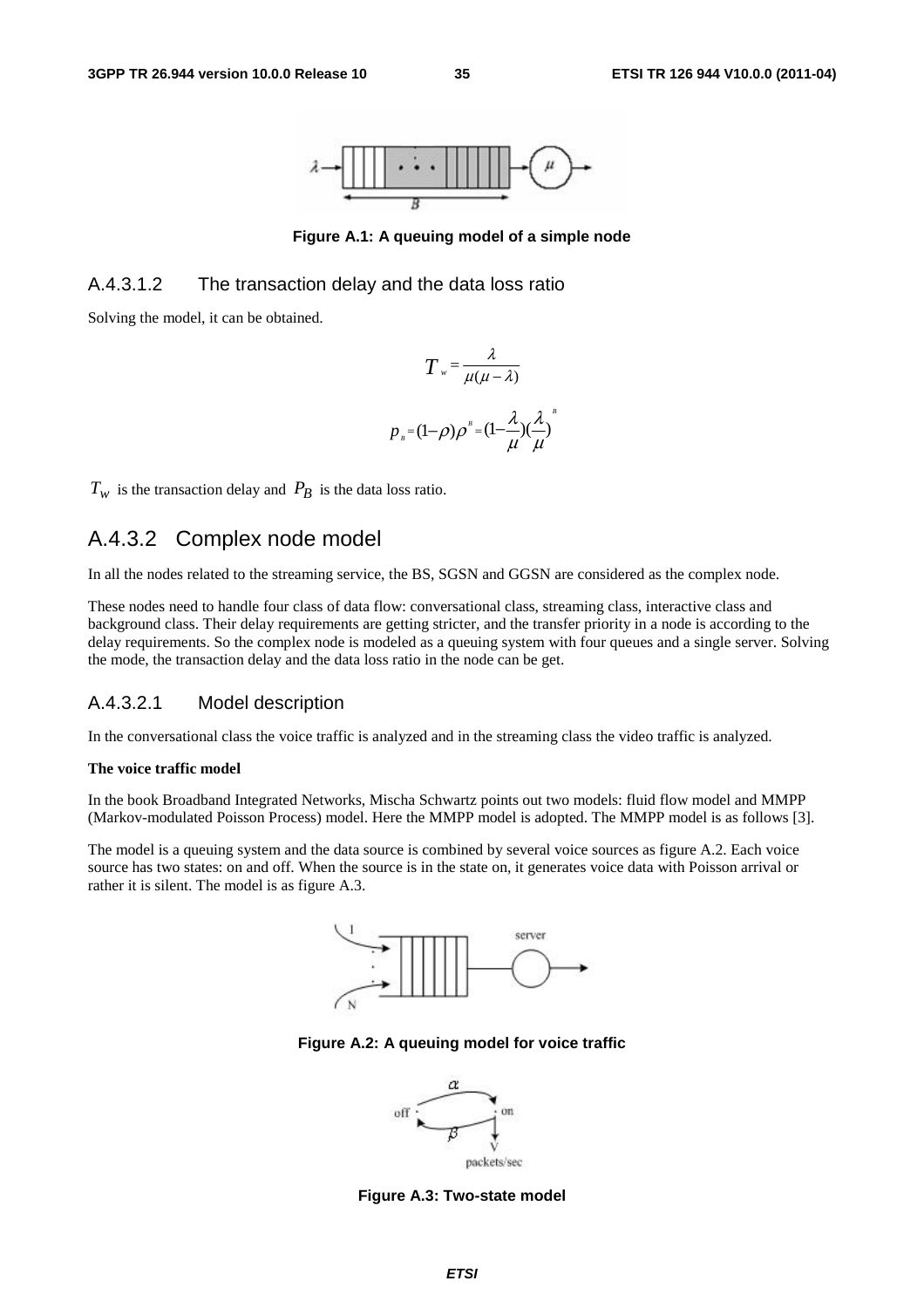The parameters are defined as follows:

| $\,N$ .    | The number of voice source in the voice model.                      |
|------------|---------------------------------------------------------------------|
| $\alpha$ . | The transfer rate from the off state to on state.                   |
| $\beta$ .  | The transfer rate from the on state to off state.                   |
|            | The mean output data rate when the voice source is in the on state. |

#### **The video traffic model**

Also adopting the way in the book "Broadband Integrated Networks", an equivalent process of the sum of M identical two state "minisources" for the video traffic of N video source is defined. The model is as figure A.4.



**Figure A.4: The model of video traffic** 

The traffics of interactive class and background class are both assumed to be Poisson arrival.

And because the protocol of the data link layer is ATM, so it is assumed that the transaction time to each class data of the node is a constant.

All the buffers are infinite.

So the model of a complex node is as figure A.5.



**Figure A.5: The model of a complex node** 

 $\alpha_1$ : The transfer rate of the conversational traffic from the off state the on state.

 $\alpha$ <sup>2</sup>: The transfer rate of the streaming traffic from the off state the on state.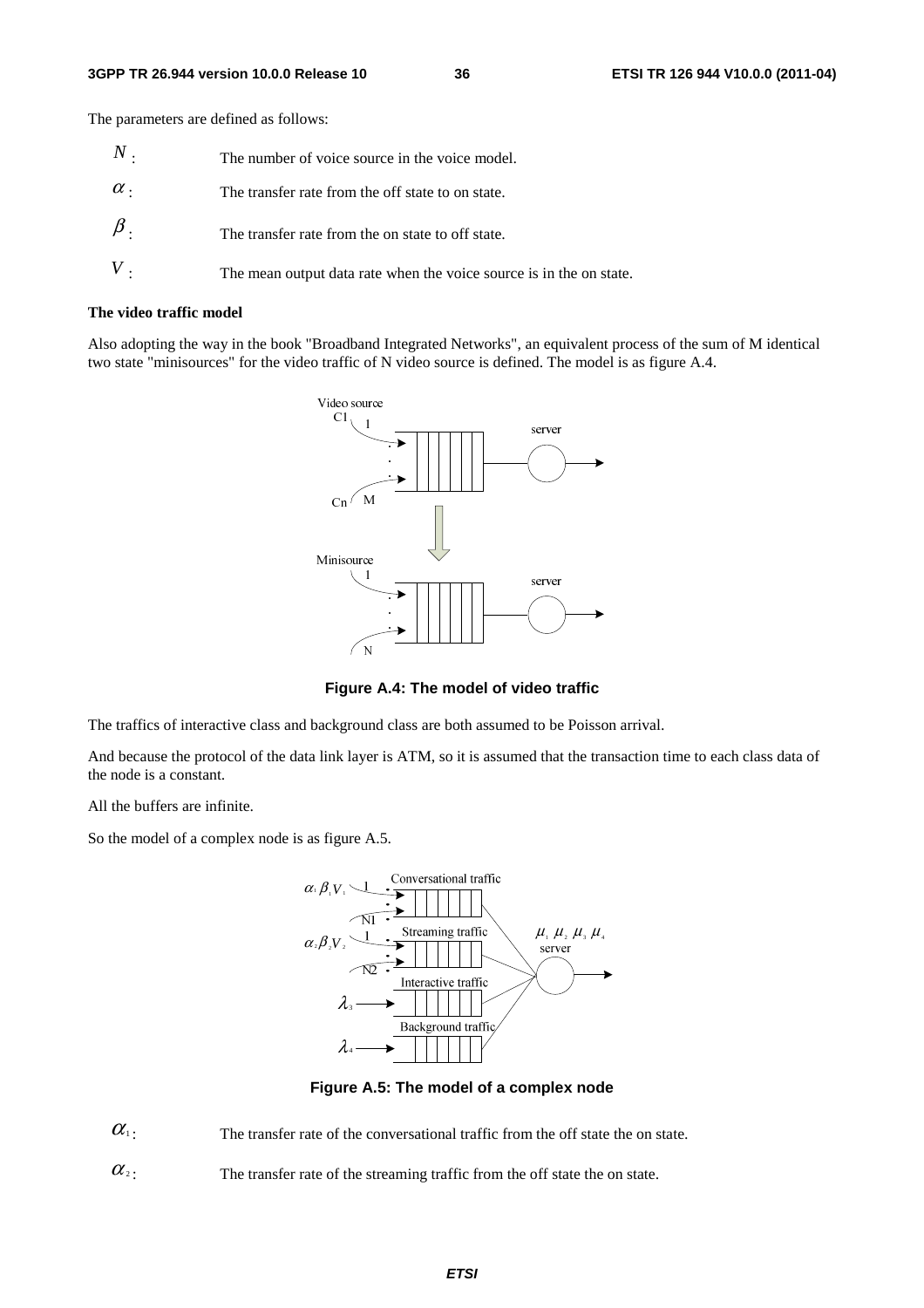| $\beta_{\scriptscriptstyle{\overline{1}}}$ . | The transfer rate of the conversational traffic from the on state to the off state. |
|----------------------------------------------|-------------------------------------------------------------------------------------|
| $\beta_{\scriptscriptstyle 2}$               | The transfer rate of the streaming traffic from the on state to the off state.      |
| $V_{\perp}$                                  | The output data rate when the voice source is in the on state                       |
| $V_{2}$ .                                    | The output data rate when the video source is in the on state                       |
| $\lambda_{3}$                                | The arrival rate of interactive traffic data units.                                 |
| $\lambda_{4}$                                | The arrival rate of background traffic data units.                                  |
| $\mu_{\scriptscriptstyle 1}$ .               | The transaction time of the node to the conversational traffic.                     |
| $\mu_{\scriptscriptstyle 2}$ .               | The transaction time of the node to the streaming traffic.                          |
| $\mu_{\scriptscriptstyle 3}$ .               | The transaction time of the node to the interactive traffic.                        |
| $\mu_{\scriptscriptstyle 4}$ .               | The transaction time of the node to the background traffic.                         |

### A.4.3.2.2 The transaction delay

$$
T_{w} = \frac{1}{2} \sum_{i=1}^{4} \rho_{i} {}^{*}T_{si}
$$
\n
$$
T_{w1} = \frac{T_{w}}{1 - \rho_{1}}
$$
\n
$$
T_{w2} = \frac{T_{w} + \rho_{1} {}^{*}T_{w1}}{1 - \rho_{2} - \rho_{1}}
$$
\n
$$
T_{w3} = \frac{T_{w} + \rho_{2} {}^{*}T_{w2} + \rho_{1} {}^{*}T_{w1}}{1 - \rho_{3} - \rho_{2} - \rho_{1}}
$$
\n
$$
T_{w4} = \frac{T_{w} + \rho_{3} {}^{*}T_{w3} + \rho_{2} {}^{*}T_{w2} + \rho_{1} {}^{*}T_{w1}}{1 - \rho_{4} - \rho_{3} - \rho_{2} - \rho_{1}}
$$

 $T_{W1}$  is the transaction delay of the conversational traffic in the node.  $T_{W2}$  is the transaction delay of the streaming traffic in the node.  $T_{w3}$  is the transaction delay of the interactive traffic in the node.  $T_{w_4}$  is the transaction delay of the background traffic in the node.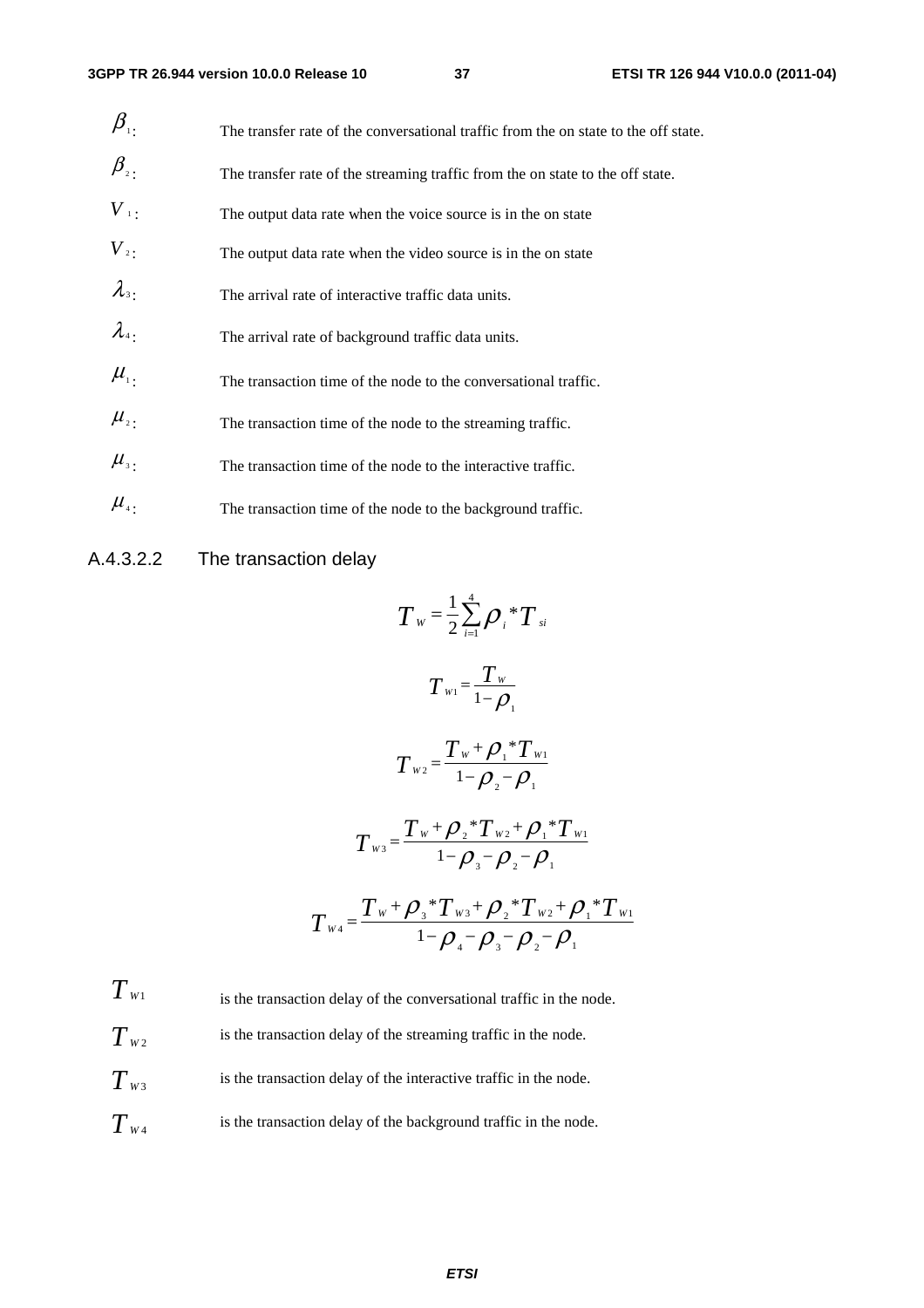## A.5 Modelling the relationship between ESQoS and SQoS

The models of this section aim to describe the relationship of each ESQoS parameter and their relative SQoS parameters pointed out in the present document. Not all the SQoS parameters are analyzed with these models. It only gives some example to justify how to get the mapping between the ESQoS and SQoS in the present document.

## A.5.1 Service Non-Availability

### A.5.1.1 Relative SQoS and other parameters

The parameters used for the service non-availability model are list in table A.1.

#### **Table A.1: the SQoS and other parameters in our model of service non-availability**

| class                   | layer                                                        | <b>SQoS</b>                                 | <b>Other parameters</b>                                                                                                                                                                                                                                                                                                                                                                                                                                                                    | <b>Model</b>                  | Parameters to<br>calculate                                      |
|-------------------------|--------------------------------------------------------------|---------------------------------------------|--------------------------------------------------------------------------------------------------------------------------------------------------------------------------------------------------------------------------------------------------------------------------------------------------------------------------------------------------------------------------------------------------------------------------------------------------------------------------------------------|-------------------------------|-----------------------------------------------------------------|
| Radio access<br>network | Under transports                                             | <b>Block ratio</b><br>Soft handoff rate     | The channel number<br>The reserved channel<br>number<br>The rate of arrival<br>stream of new calls<br>The channel holding<br>time for new calls<br>The channel holding<br>time for handoff calls<br>The number of the<br>base repeaters in the<br>cell<br>The channel number of<br>each base repeater<br>The reserved<br>resources<br>Mean time of platform<br>failure<br>Mean time of platform<br>repair<br>Mean time of base<br>repeater failure<br>Mean time of base<br>repeater repair | Radio access<br>network model | the block ratio of new<br>calls<br>$P_{\,\rm access\_fail}$ ure |
| Transaction<br>node     | Base station,<br>SGSN, GGSN,<br>HLR, VLR, AuC,<br>Web server | Transaction rate<br>Transaction<br>capacity | <b>Buffer size</b>                                                                                                                                                                                                                                                                                                                                                                                                                                                                         | Node model                    | Transaction failure ratio<br>$\pmb{P}$ web_failure              |

The first three columns are from the present document.

Other columns means the parameters affected the ESQoS also, but they are not SQoS parameters.

The general models used in our model are list in the column model. And the parameter to be analyzed are list behind the model column.

The radio access network and the web server for service non-availability without the wireless and wired network failure and the transaction nodes in the network are analyzed.

The parameters' locations used in our model are as figure A.6.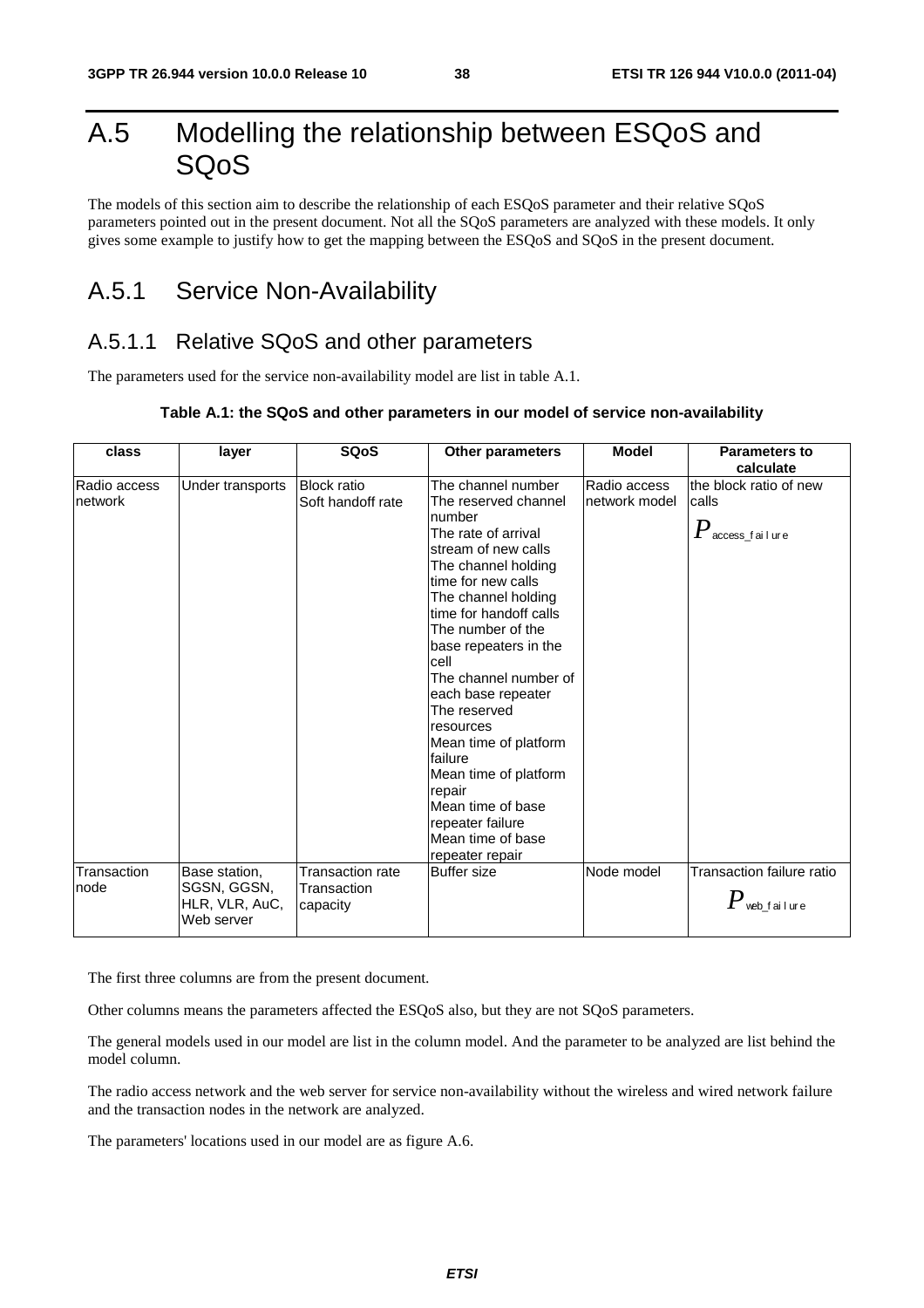



NOTE: The parameter transaction rate and transaction capacity can be got by testing the transaction node. And the buffer size can also be easily got from the node.

The soft handoff rate, the new call arrival rate, new call holding time and handoff call holding time are statistical parameters. They can be got from the cell's statistical data of the cell.

The mean time of platform failure, mean time of platform repair, mean time of base repeater failure and the mean time of base repeater repair can be got by analysing the base station's performance. It is not included in our work. The base repeater's number and the channel number of base repeaters are the cell's setting parameters.

### A.5.1.2 Model description

Ignoring the wireless and wired network failure, the failure ratio of a data unit transferred in the network can be expressed as follows:

$$
p_{\text{failure}} = p_{\text{access\_failure}} + p_{\text{web\_failure}}
$$

$$
P_{access\_failure} = \overline{A}(N_b)
$$
\n
$$
+ \begin{cases}\n1(G > 0) \sum_{k=1}^{G} P(1, k; N_b) \left(\frac{k}{N_b}\right) & \text{w/o APS} \\
+ \sum_{k=G+1}^{N_b} P(1, k; N_b) P_b(kM - 1, g) \left(\frac{k}{N_b}\right), & \text{w/o APS} \\
1(G > 0) \sum_{k=1}^{G} P(1, k; N_b) & \text{w/APS} \\
+ \sum_{k=G+1}^{N_b} P(1, k; N_b) P_b(kM - 1, g), & \text{w/APS}\n\end{cases}
$$

$$
p_{\text{web\_failure}} = (1 - \rho)\rho^B = (1 - \frac{\lambda}{\mu})(\frac{\lambda}{\mu})^B
$$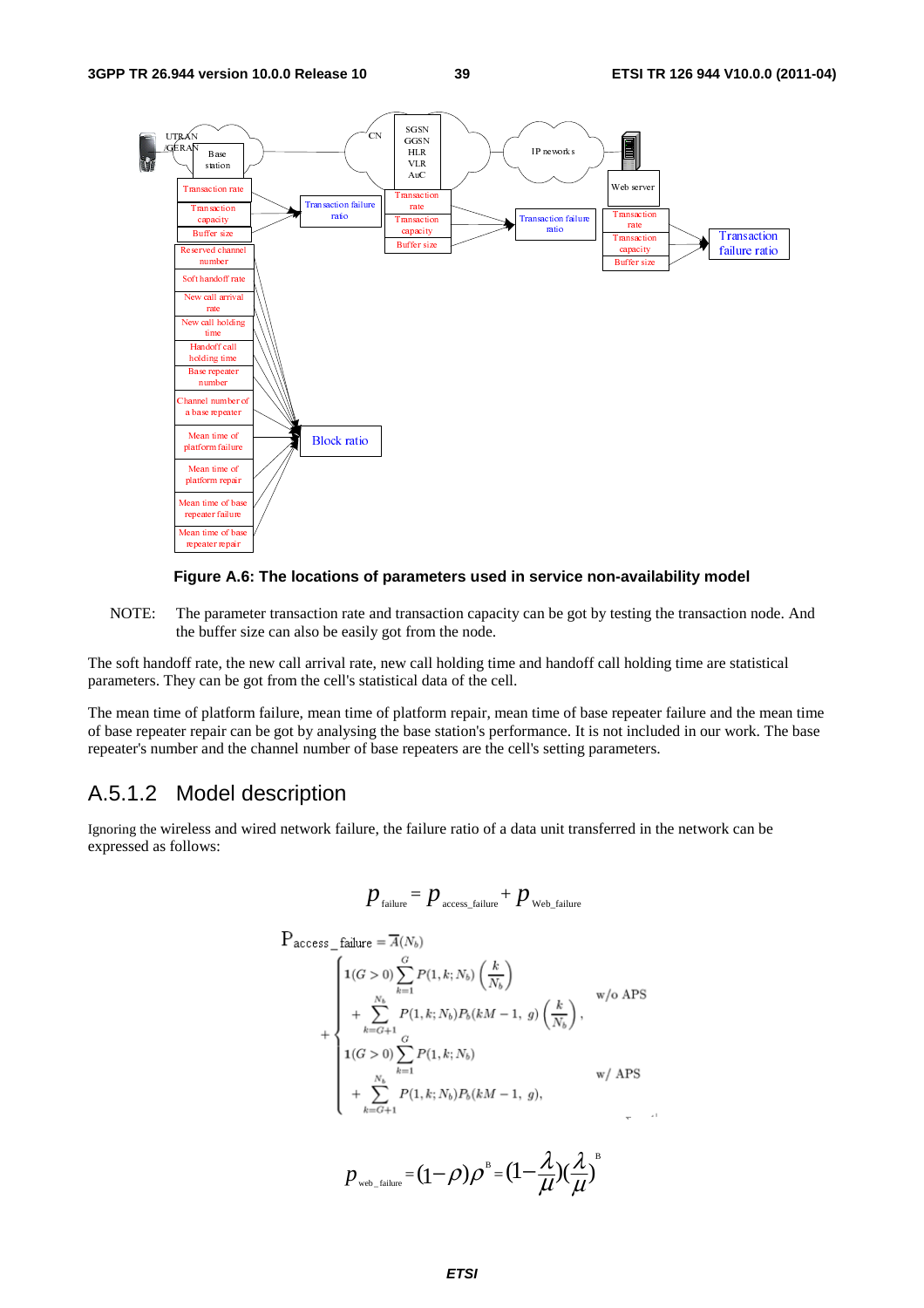All the parameters' definitions are from clause 4.

In the base station, the service non-availability can be changed by adjusting some parameters as table A.2.

#### **Table A.2: The simple relation between service non-availability and other parameters in the base station**

| Parameters                                    | Service non-availability |
|-----------------------------------------------|--------------------------|
| Transaction rate $\uparrow$                   |                          |
| Transaction capacity $\uparrow$               |                          |
| Buffer size $\uparrow$                        |                          |
| Reserved channel number $\uparrow$            |                          |
| Soft handoff rate $\uparrow$                  |                          |
| New call arrival rate $\uparrow \uparrow$     |                          |
| Handoff call holding time $\uparrow$          |                          |
| New call holding time $\uparrow$              |                          |
| Base repeater number $\uparrow$               |                          |
| Channels number of a base repeater $\uparrow$ |                          |
| Mean time of platform failure $\uparrow$      |                          |
| Mean time of platform repair $\uparrow$       |                          |
| Mean time of base repeater failure $\uparrow$ |                          |
| Mean time of base repeater repair $\uparrow$  |                          |
| means value increases;                        |                          |
| means value decreases.                        |                          |

In the transaction node (SGSN, GGSN, VLR, HLR, AuC, web server), the service non-availability can be changed by adjusting some parameters as table A.3.

#### **Table A.3: The simple relation between service non-availability and other parameters in the transaction nodes**

| <b>Parameters</b>               | Service non-availability |  |
|---------------------------------|--------------------------|--|
| Transaction rate $\uparrow$     |                          |  |
| Transaction capacity $\uparrow$ |                          |  |
| Buffer size $\uparrow$          |                          |  |
| means value increases;          |                          |  |
| means value decreases.          |                          |  |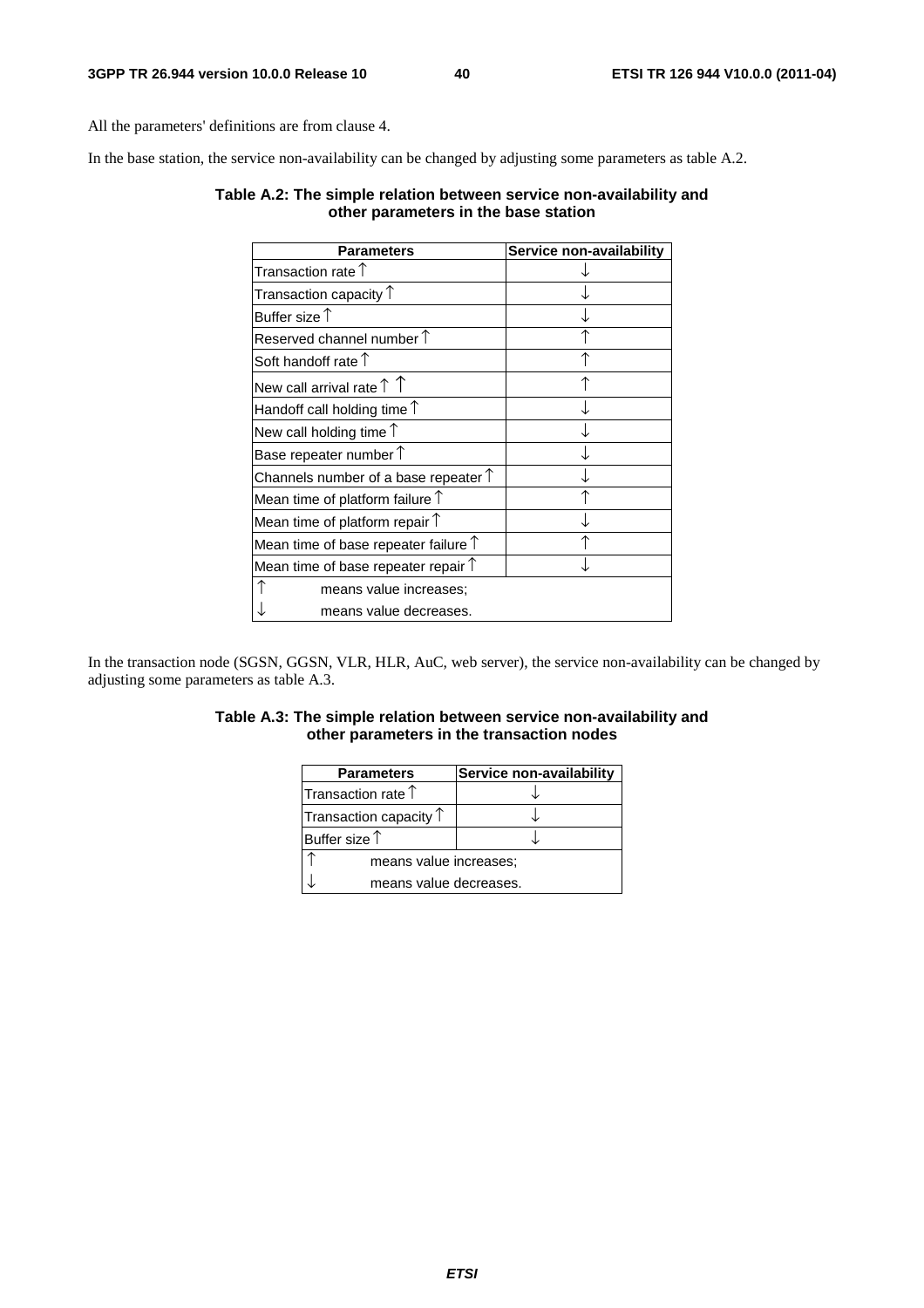## A.5.2 Service Failure Ratio

### A.5.2.1 Relative SQoS and other parameters

The parameters affect the service failure ratio are list in table A.4.

#### **Table A.4: the SQoS and other parameters in the model of service failure ratio**

| class                   | layer                                                          | <b>SQoS</b>                                    | <b>Other parameters</b>                                                                                                                                                                                                                                                                                                                                                                                                      | <b>Model</b>                  | <b>Parameters to</b><br>calculate                                           |
|-------------------------|----------------------------------------------------------------|------------------------------------------------|------------------------------------------------------------------------------------------------------------------------------------------------------------------------------------------------------------------------------------------------------------------------------------------------------------------------------------------------------------------------------------------------------------------------------|-------------------------------|-----------------------------------------------------------------------------|
| Radio access<br>network | Under transports                                               | <b>Block ratio</b><br>Soft handoff<br>rate     | The rate of arrival<br>stream of new calls<br>The channel holding<br>time for new calls<br>The channel holding<br>time for handoff calls<br>The number of the base<br>repeaters in the cell<br>The channel number of<br>each base repeater<br>The reserved resources<br>Mean time of platform<br>failure<br>Mean time of platform<br>repair<br>Mean time of base<br>repeater failure<br>Mean time of base<br>repeater repair | Radio access<br>network model | the failure ratio of<br>handoff calls<br>$\pmb{P}_\text{handoff\_f}$ ailure |
| Transaction<br>node     | Base station,<br>SGSN, GGSN,<br>HLR, VLR, AuC,<br>Media server | Transaction<br>rate<br>Transaction<br>capacity | <b>Buffer size</b>                                                                                                                                                                                                                                                                                                                                                                                                           | Node model                    | <b>Transaction failure</b><br>$\pmb{P}_{\text{media\_f} \text{ai lure}}$    |

The radio access network and the media server for service failure ratio are analyzed, ignoring the wireless and wired network failure and the transaction nodes in the network.

The first three columns are from the present document.

Other columns means the parameters affected the QoE ESQoS also, but they are not SQoS parameters.

The general models used in our model are list in the column model. And the parameter to be analyzed are list behind the model column.

The radio access network and the media server for service failure ratio are analyzed without the wireless and wired network failure and the transaction nodes in the network.

The parameters' locations used in our model are as figure A.7.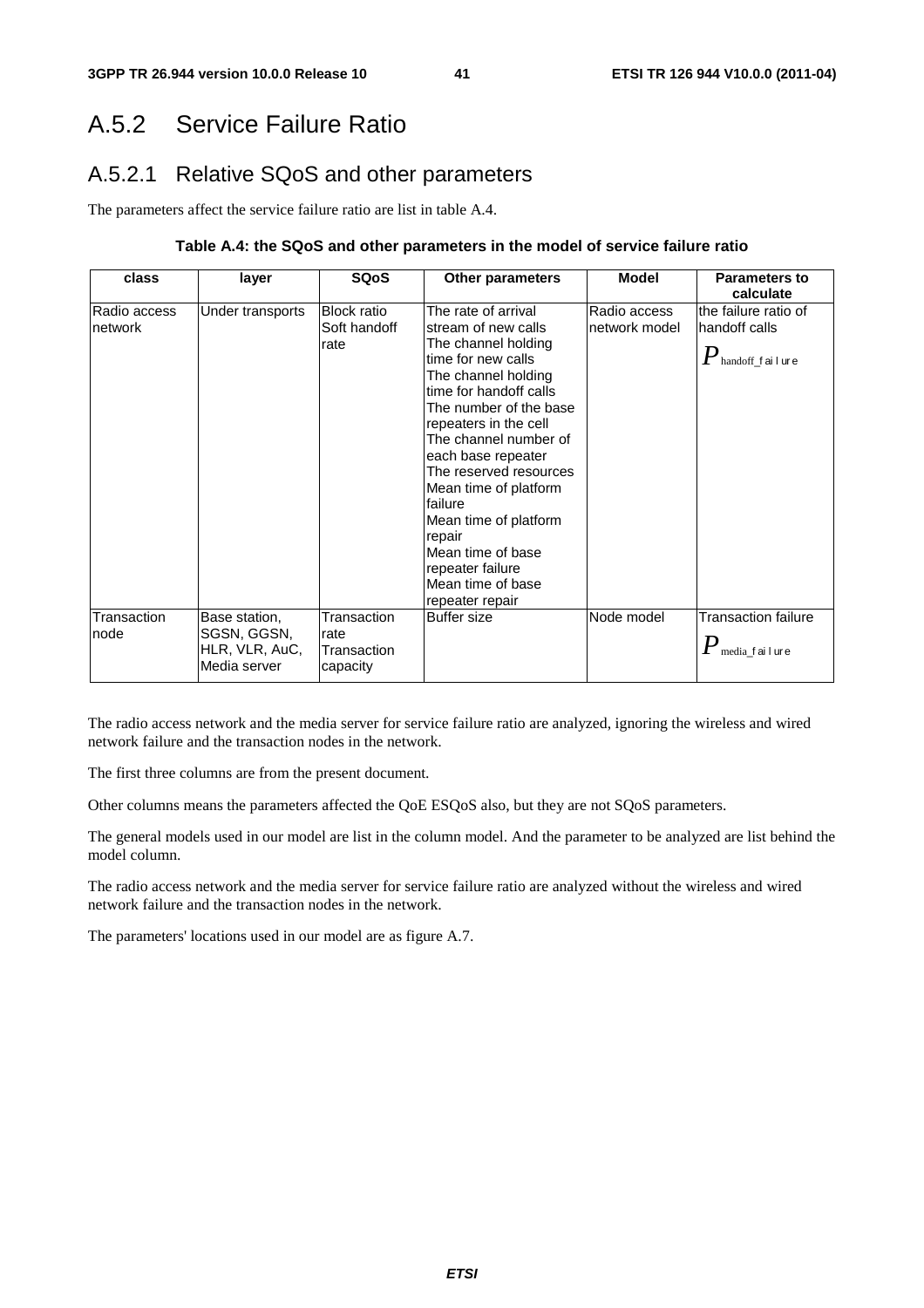

#### **Figure A.7: The locations of parameters used in service failure ratio model**

NOTE: The parameter transaction rate and transaction capacity can be got by testing the transaction node. And the buffer size can also be easily got from the node.

The soft handoff rate, the new call arrival rate, new call holding time and handoff call holding time are statistical parameters. They can be got from the cell's statistical data.

The mean time of platform failure, mean time of platform repair, mean time of base repeater failure and the mean time of base repeater repair can be got by analysing the base station's performance. It is not included in our work. The base repeater's number and the channel number of base repeaters are the cell's setting parameters.

#### A.5.2.2 Model description

Ignoring the wireless and wired network failure, the failure ratio of a data unit transferred in the network can be expressed as follows:

$$
p_{\text{failure}} = p_{\text{handoff\_failure}} + p_{\text{median\_failure}}
$$
\n
$$
P_{\text{handoff\_failure}} = \overline{A}(N_b)
$$
\n
$$
+ \begin{cases} \sum_{k=1}^{N_b} P(1, k; N_b) P_d(kM - 1, g) \frac{k}{N_b}, & \text{w/o APS.} \\ \sum_{k=1}^{N_b} P(1, k; N_b) P_d(kM - 1, g), & \text{w/APS.} \end{cases}
$$
\n
$$
p_{\text{median}} = (1 - \rho)\rho^B = (1 - \frac{\lambda}{\mu})(\frac{\lambda}{\mu})^B
$$

All the parameters' definitions are from clause 4.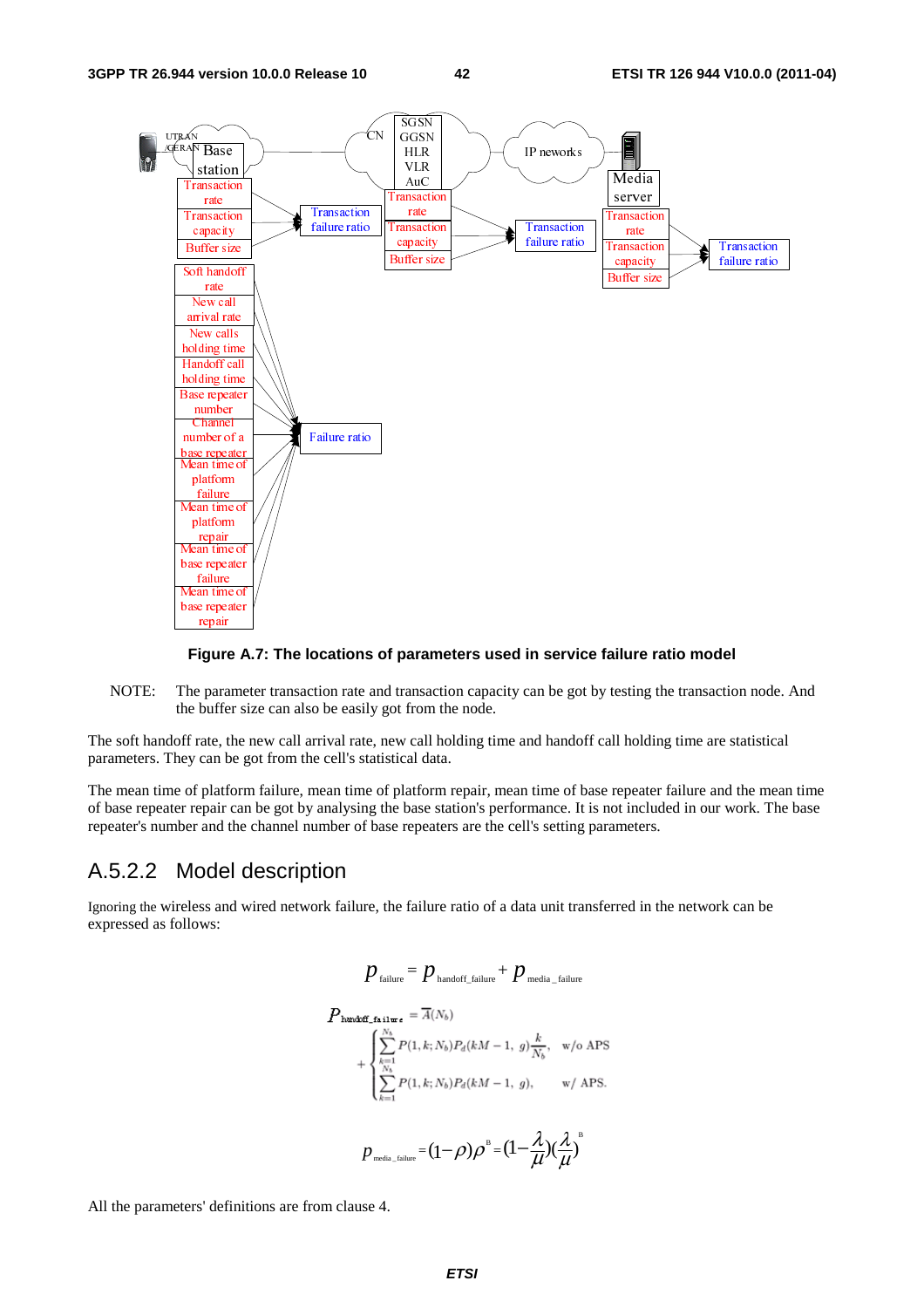In the base station, the service failure ratio can be changed by adjusting some parameters as table A.5.

| <b>Parameters</b>                             | Service non-availability |
|-----------------------------------------------|--------------------------|
| Transaction rate $\uparrow$                   |                          |
| Transaction capacity $\uparrow$               |                          |
| Buffer size $\uparrow$                        |                          |
| Soft handoff rate 1                           |                          |
| New call arrival rate $\uparrow$              |                          |
| Handoff call holding time $\uparrow$          |                          |
| New call holding time $\uparrow$              |                          |
| Base repeater number $\uparrow$               |                          |
| Channels number of a base repeater $\uparrow$ |                          |
| Mean time of platform failure $\uparrow$      |                          |
| Mean time of platform repair $\uparrow$       |                          |
| Mean time of base repeater failure $\uparrow$ |                          |
| Mean time of base repeater repair $\uparrow$  |                          |
| means value increases;                        |                          |
| means value decreases.                        |                          |

**Table A.5: The simple relation between service failure ratio and other parameters in the base station** 

In the transaction node (SGSN, GGSN, VLR, HLR, AuC, media server), the service failure ratio can be changed by adjusting some parameters as table A.6.

| Table A.6: The simple relation between service failure ratio and |  |
|------------------------------------------------------------------|--|
| other parameters in the transaction nodes                        |  |

| <b>Parameters</b>               | Service failure ratio |  |
|---------------------------------|-----------------------|--|
| Transaction rate $\uparrow$     |                       |  |
| Transaction capacity $\uparrow$ |                       |  |
| Buffer size $\uparrow$          |                       |  |
| means value increases;          |                       |  |
| means value decreases.          |                       |  |

An example is given to understand the further explain about the relationship.

In the radio access network, to decrease the service non-availability, both of the soft handoff rate and the new call arrival rate can be decreased. The two parameters are both related to the cell's radius.

Increase the total channel number or decrease the reserved channel number can also decrease the service non-availability. The total channel number can be computed from the base repeater number and the channels number of a repeater. The mean time of the repeater's failure and the mean time of repair also affect the total channel number.

To increase the mean time platform failure or decrease the mean time of repair also decreases the service nonavailability.

In these transaction nodes, developing the performance (the transaction rate, transaction capacity and the buffer size) of them will decrease the service non-availability and the service failure ratio.

Adjusting the value of the soft hand rate, new call arriving rate, base repeater number, channels number of a base repeater, mean time of platform failure, mean time of platform repair, mean time of base repeater failure, mean time of base repeater repair, transaction rate, transaction capability and buffer size has the same effect on the service nonavailability and the service failure ratio. But decreasing the reserved channel number will decrease the service nonavailability and increase the service failure ratio.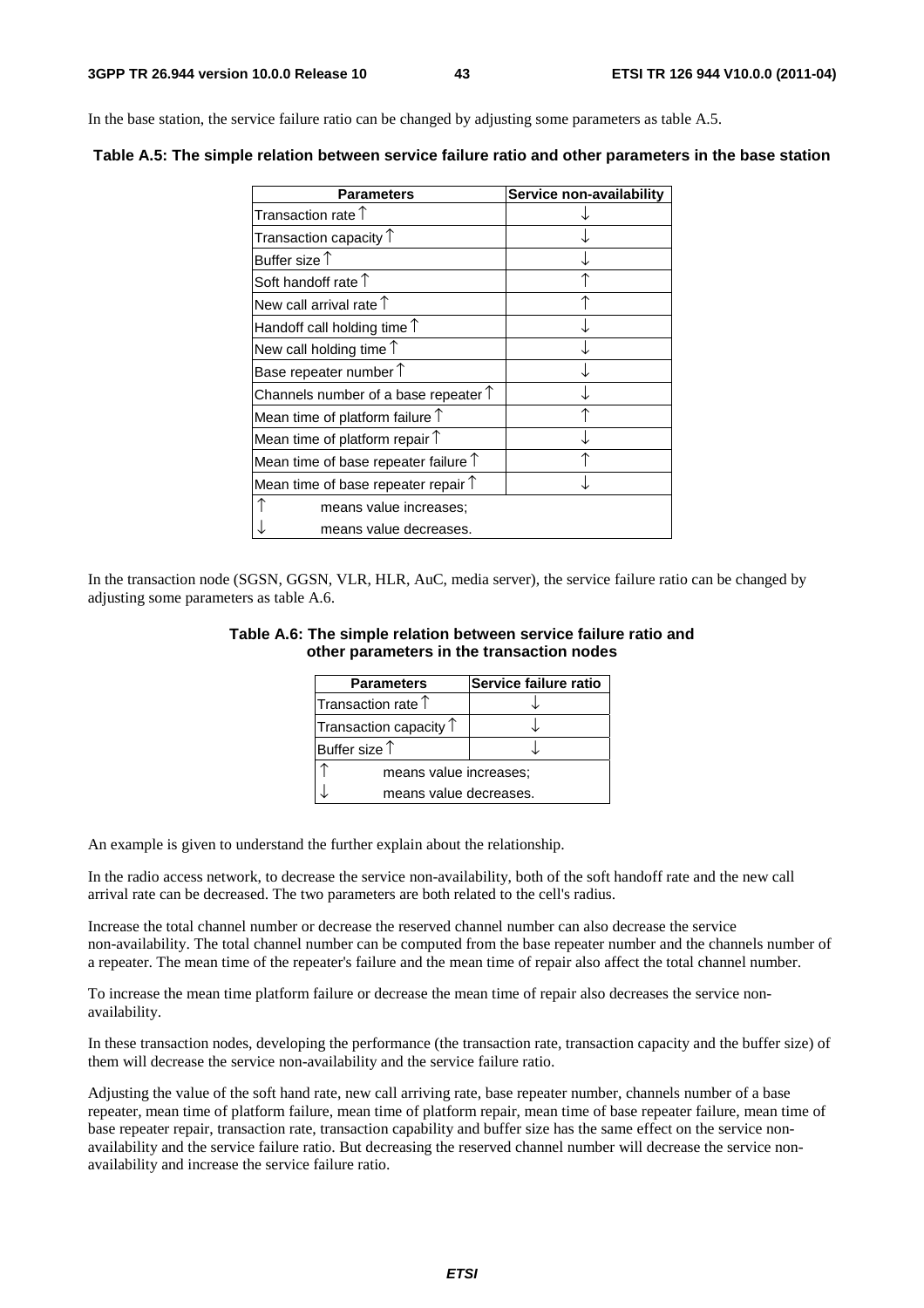## A.5.3 Initial Connection Time

## A.5.3.1 Relative SQoS and other parameters

The parameters affect the initial connection time are list in table A.7.

#### **Table A.7: the SQoS and other parameters in our model of initial connection time**

| class                            | layer                                                                                     | <b>SQoS</b>                                 | Other parameters                                                                                                                                                                                                                            | <b>Model</b>               | <b>Parameters to</b><br>calculate                                                                                                                                                               |
|----------------------------------|-------------------------------------------------------------------------------------------|---------------------------------------------|---------------------------------------------------------------------------------------------------------------------------------------------------------------------------------------------------------------------------------------------|----------------------------|-------------------------------------------------------------------------------------------------------------------------------------------------------------------------------------------------|
| client                           | Application                                                                               |                                             | Frame size                                                                                                                                                                                                                                  |                            |                                                                                                                                                                                                 |
| Wireless<br>transport<br>network | Transports                                                                                | <b>Bandwidth</b><br>Transport<br>delay      | The total transport data size during<br>The connection procedure (related to<br>the protocols)                                                                                                                                              | Transport<br>network model | Transfer time<br>$T$ tran_t i me                                                                                                                                                                |
| Wired transport<br>network       | Transports                                                                                | <b>Bandwidth</b><br>Transport<br>delay      | The total load from outside<br>The load on one link<br>The links number<br>The average length of packet<br>The link's data transport rate<br>The total transport data size during<br>The connection procedure (related to<br>the protocols) | Transport<br>network model | <b>Transfer time</b><br>$T$ tran_t i me<br>Transfer delay<br>$T$ tran_delay                                                                                                                     |
| Transaction<br>node              | Base<br>station,<br>SGSN,<br>GGSN,<br>HLR, VLR,<br>AuC, Web<br>server,<br>Media<br>server | Transaction<br>delay<br>Transaction<br>rate | <b>Buffer size</b>                                                                                                                                                                                                                          | Node model                 | Transaction<br>delay<br>$T$ BS_delay<br>$T$ sgsn_delay<br>$T$ GGSN_delay<br>$T$ vlr._delay<br>$T$ HLR_delay<br>$T$ AuC_delay<br>$T_{\scriptscriptstyle\rm web\_delay}$<br>$\pmb{T}$ media_delay |

The transfer delay and time of wireless /wired networks, the related transaction delay of transaction nodes for initial connection time are analyzed, disregarding radio access network's delay.

The parameters' locations used in our model are as figure A.8.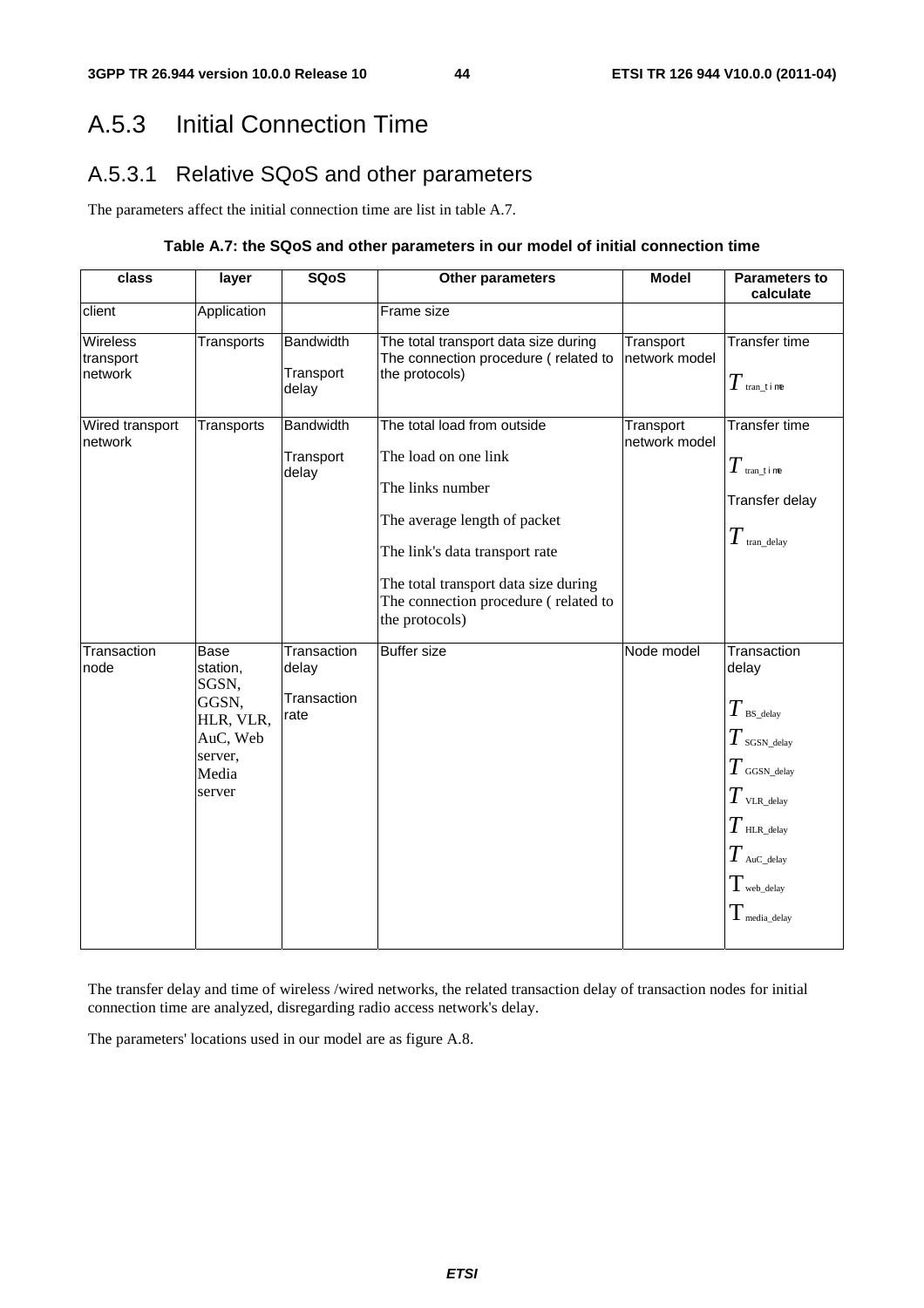

**Figure A.8: The locations of parameters used in service initial connection time model** 

NOTE: The parameter transaction rate and transaction capacity can be got by testing the transaction node. And the buffer size in the transaction node can also be easily got from the node.

The total data size during the connection procedure depends on the frame size in the client and the protocols used. It includes the data for the initiation between client and the server and the first frame data.

The data transport rate of one link and links number are the network's framework parameters.

The load on one link, total load on the network and average length of packet can be got from the network's statistical data.

#### A.5.3.2 Model description

The initial connection time ( $T$  <sub>connect</sub>) can be considered as a function of the transfer delay and the transfer time in network and the transaction delay in all the relative transaction nodes. The expression can be get as follows:

$$
T_{\text{connect}} = \nF(T_{\text{tran\_delay}}, T_{\text{tran\_time}}, T_{\text{BS\_delay}}, T_{\text{SGSN\_delay}}, T_{\text{GGSN\_delay}}, T_{\text{VLR\_delay}}, T_{\text{HL\_delay}}, T_{\text{Auc\_delay}}, T_{\text{web\_delay}}, T_{\text{median}})
$$

And  $T_{\text{connect}}$  varies in the same manner as all the parameters.

$$
T_{\text{tran\_delay}} = \frac{1}{\gamma} \sum_{i=1}^{L} \frac{M}{R_i - M \lambda_i}
$$

$$
T_{\text{tran\_time}} = \frac{D}{d_{\text{wireless}}} + \frac{D}{d_{\text{wire}}
$$

 $T$ <sub>BS\_delay  $T$ <sub>SGSN\_delay</sub>  $T$ <sub>GGSN\_delay</sub> can be got from formula  $T$ <sub>server\_delay1</sub> =  $\frac{T_w + \rho_z * T_{w_2} + \rho_1 * T_{w_1}}{1 - \rho_z - \rho_z - \rho_z}$ </sub> 3  $\mu_2$   $\mu_1$ \* $T_{w}$ + $Q$ .\*  $T_{\text{server\_delay1}} = \frac{T_w + \rho_{2} * T_{w2} + \rho_{1} * T_w}{1 - \rho_{3} - \rho_{2} - \rho_{1}}$ 

$$
T_{\text{VLR\_delay}} \sum_{\text{HLR\_delay}} T_{\text{Auc\_delay}} \sum_{\text{web\_delay}} T_{\text{median}} \sum_{\text{c} \text{mean}} \sum_{\text{c} \text{norm formula}} T_{\text{Sover\_delay}} = \frac{\lambda}{\mu(\mu - \lambda)}.
$$

All the parameters' definitions are from clause 4.

In the client, the initial connection time can be changed by adjusting some parameters as table A.8.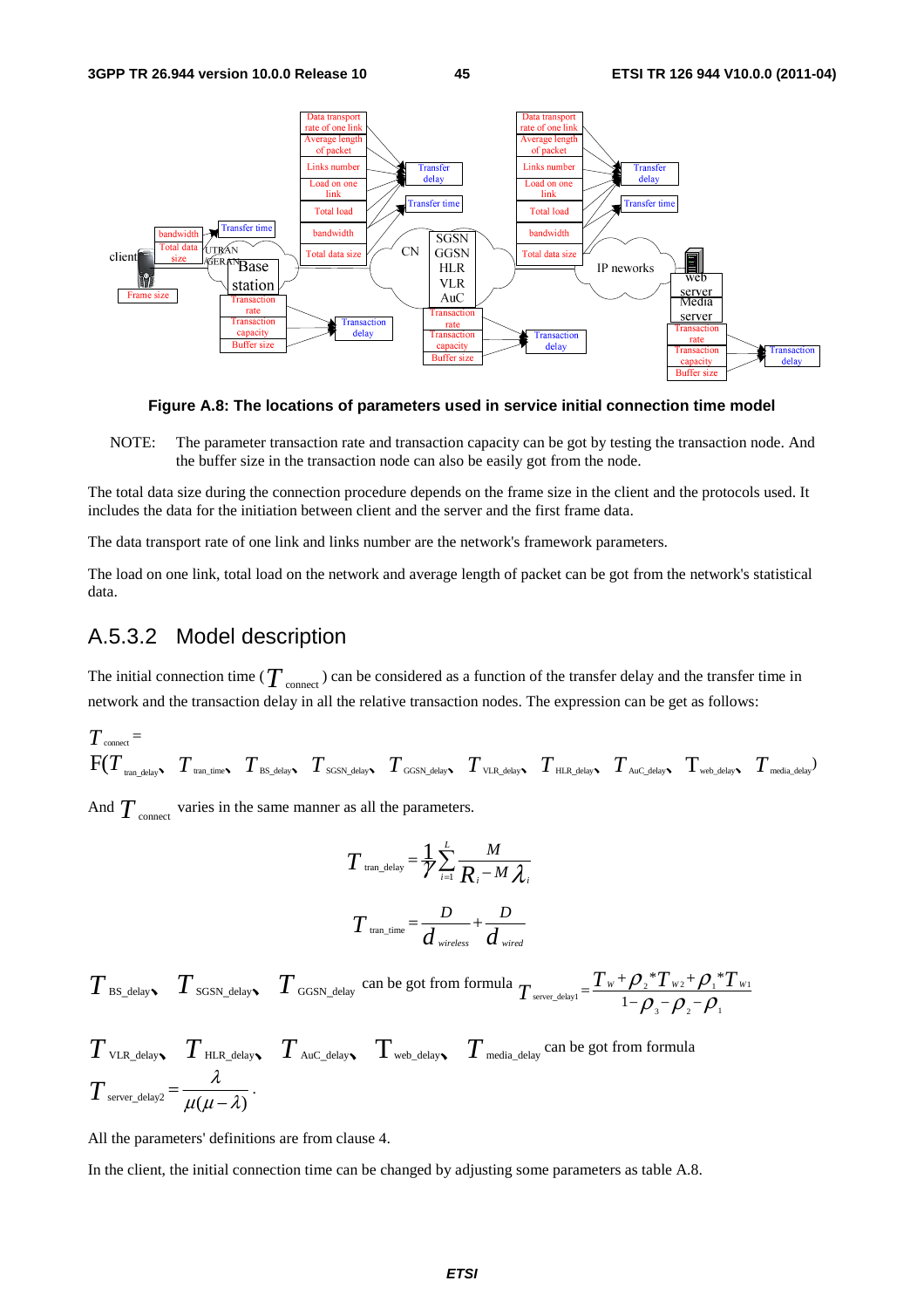#### **Table A.8: The simple relation between initial connection time and other parameters in the client**

|                        | <b>Parameters</b> Initial connection time |  |
|------------------------|-------------------------------------------|--|
| Buffer size $†$        |                                           |  |
| means value increases; |                                           |  |
| means value decreases. |                                           |  |

In the wireless network, the initial connection time can be changed by adjusting some parameters as table A.9.

#### **Table A.9: The simple relation between initial connection time and other parameters in the wireless network**

| <b>Parameters</b>          | Initial connection time |  |
|----------------------------|-------------------------|--|
| Bandwidth $\uparrow$       |                         |  |
| Total data size $\uparrow$ |                         |  |
| means value increases:     |                         |  |
| means value decreases.     |                         |  |

In the wired network, he initial connection time can be changed by adjusting some parameters as table A.10.

| <b>Parameters</b>                          | Initial connection time |
|--------------------------------------------|-------------------------|
| Bandwidth $\uparrow$                       |                         |
| Total data size $\uparrow$                 |                         |
| Total load $\uparrow$                      |                         |
| Load on one link $\uparrow$                |                         |
| Links number $\uparrow$                    |                         |
| Average length of packet $\uparrow$        |                         |
| Data transport rate of one link $\uparrow$ |                         |
| means value increases:                     |                         |
| means value decreases.                     |                         |

#### **Table A.10: The simple relation between initial connection time and other parameters in the wired network**

In the transaction nodes (base station, SGSN, GGSN, VLR, HLR, AuC, media server), the initial connection time can be changed by adjusting some parameters as table A.11.

| Table A.11: The simple relation between initial connection time and |  |
|---------------------------------------------------------------------|--|
| other parameters in the transactions nodes                          |  |

| <b>Parameters</b>               | Initial connection time |  |
|---------------------------------|-------------------------|--|
| Transaction rate $\uparrow$     |                         |  |
| Transaction capacity $\uparrow$ |                         |  |
| Buffer size $\uparrow$          |                         |  |
| means value increases:          |                         |  |
| means value decreases.          |                         |  |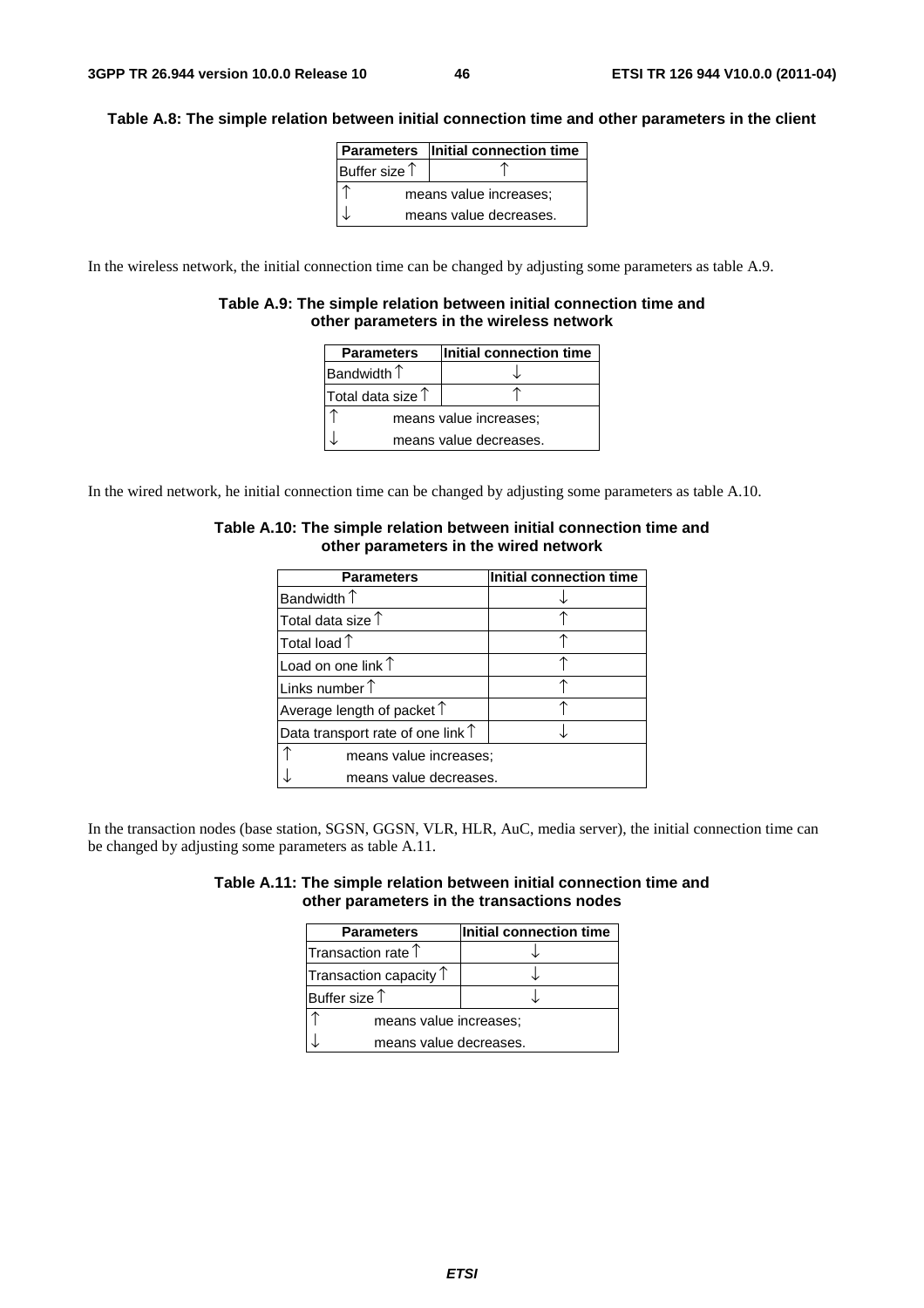## A.5.4 Initial Buffering Time

### A.5.4.1 Relative SQoS and other parameters

The parameters affect the initial buffering time are list in table A.12.

#### **Table A.12: the SQoS and other parameters in our model of initial buffering time**

| class                                   | layer                                                 | <b>SQoS</b>                                 | <b>Other parameters</b>                                                                                                                                                                                                                     | <b>Model</b>                | <b>Parameters to</b><br>calculate                                                         |
|-----------------------------------------|-------------------------------------------------------|---------------------------------------------|---------------------------------------------------------------------------------------------------------------------------------------------------------------------------------------------------------------------------------------------|-----------------------------|-------------------------------------------------------------------------------------------|
| client                                  | Application                                           | Frame rate                                  | Frame size<br><b>Buffer size</b>                                                                                                                                                                                                            |                             |                                                                                           |
| <b>Wireless</b><br>transport<br>network | Transports                                            | <b>Bandwidth</b><br>Transport<br>delay      | The total transport data size during<br>The connection procedure (related<br>to the protocols)                                                                                                                                              | Transport<br>Inetwork model | Transfer time<br>tran time                                                                |
| Wired transport<br>network              | Transports                                            | <b>Bandwidth</b><br>Transport<br>delay      | The total load from outside<br>The load on one link<br>The links number<br>The average length of packet<br>The link's data transport rate<br>The total transport data size during<br>The connection procedure (related<br>to the protocols) | Transport<br>network model  | Transfer time<br>$\overline{T}$<br>tran time<br>Transfer delay<br>tran_delay              |
| Transaction<br>node                     | Base<br>station,<br>SGSN,<br>GGSN,<br>Media<br>server | Transaction<br>delay<br>Transaction<br>rate | <b>Buffer size</b>                                                                                                                                                                                                                          | Node model                  | Transaction<br>delay<br>$T$ BS_delay<br>$T$ sGSN_delay<br>$T$ GGSN_delay<br>I media_delay |

The transfer delay and time of wireless /wired networks, the related transaction delay of transaction node for initial buffering time are analyzed, ignoring delay of radio access network.

The parameters' locations used in our model are as figure A.9.



#### **Figure A.9: The locations of parameters used in service initial buffering time model**

NOTE: The parameter transaction rate and transaction capacity can be got by testing the transaction node. And the buffer size in the transaction node can also be easily got from the node.

The total data size during the connection procedure depends on the buffer size in the client and the protocols used. Why the frame size and frame rate are listed here? Because they affect the buffer size the system set.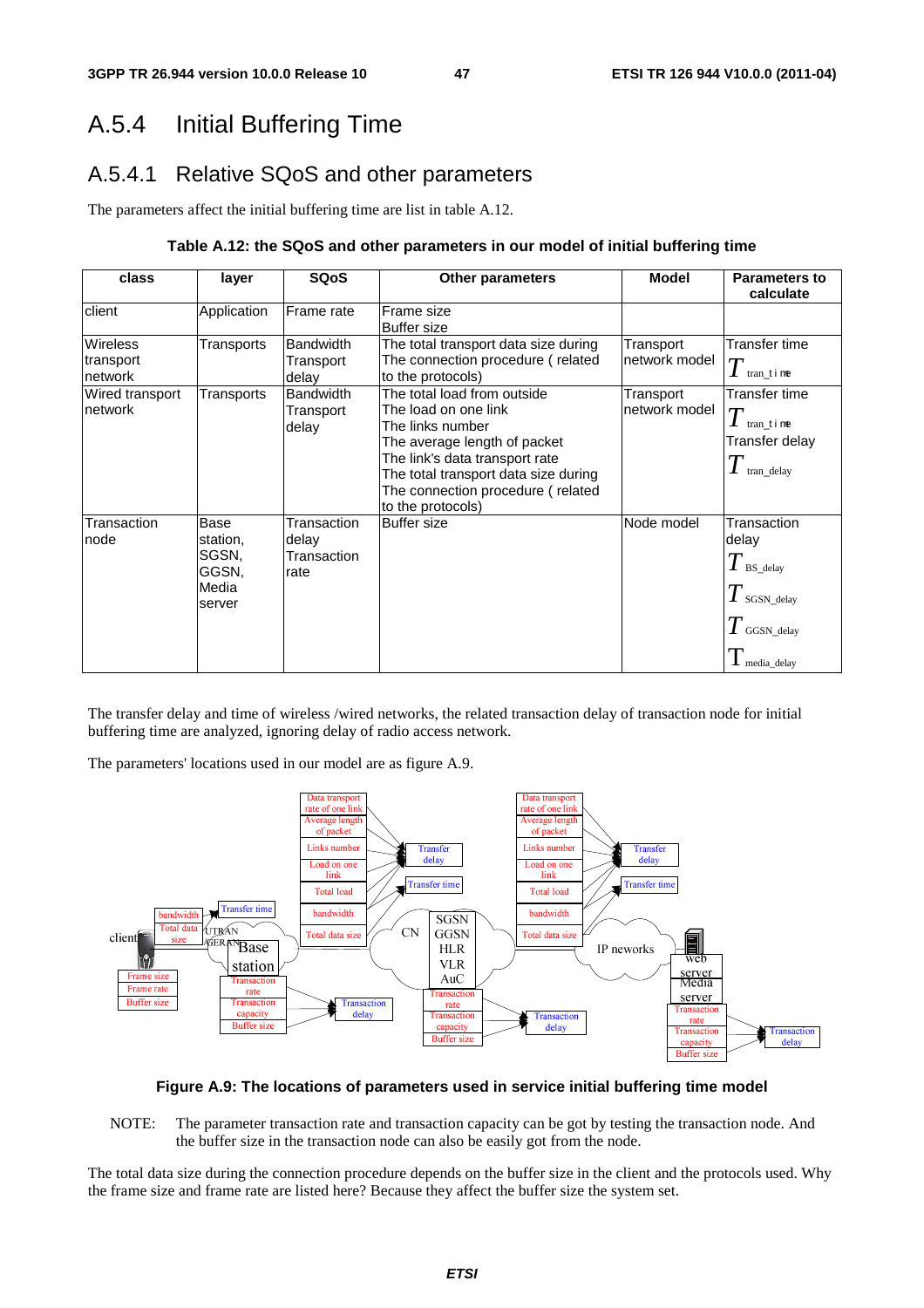#### **3GPP TR 26.944 version 10.0.0 Release 10 48 ETSI TR 126 944 V10.0.0 (2011-04)**

The data transport rate of one link and links number are the network's framework parameters.

The load on one link, total load on the network and average length of packet can be got from the network's statistical data.

### A.5.4.2 Model description

The initial connection time ( $T_{\text{buffering}}$ ) can be considered as a function of the transfer delay and the transfer time in network and the transaction delay in all the relative transaction nodes. The expression can be get as follows:

 $T_{\text{buffering}} = \text{F}(T_{\text{tran delay}} \mid T_{\text{tran time}} \mid T_{\text{BS delay}} \mid T_{\text{SGSN delay}} \mid T_{\text{GGSN delay}} \mid T_{\text{median}})$ 

And  $T_{\text{buffering}}$  varies in the same manner as all the parameters.

$$
T_{\text{tran\_delay}} = \frac{1}{\gamma} \sum_{i=1}^{L} \frac{M}{R_i - M \lambda_i}.
$$

$$
T_{\text{tran\_time}} = \frac{D}{d_{\text{wireless}}} + \frac{D}{d_{\text{wireed}}}
$$

 $T$  BS\_delay  $T$  SGSN\_delay  $T$  GGSN\_delay can be got from formula  $T$  server\_delay1 =  $\frac{T_W + \rho_2 T_W + \rho_1 T_W}{1 - \rho_1 - \rho_2}$ 3  ${\cal F}$  2  ${\cal F}$  1  $*T_{w}$ + $\mathcal{O}.*$  $T_{\text{server\_delay1}} = \frac{T_w + \rho_{_2} * T_{w_2} + \rho_{_1} * T_w}{1 - \rho_{_3} - \rho_{_2} - \rho_{_1}}$ 

$$
T_{\text{median\_delay}}
$$
 can be got from formula  $T_{\text{server\_delay2}} = \frac{\lambda}{\mu(\mu - \lambda)}$ .

All the parameters' definitions are from section 4.

In the client, the initial buffering time can be changed by adjusting some parameters as table A.13.

#### **Table A.13: The simple relation between initial buffering time and other parameters in the client**

|                        | <b>Parameters</b> Initial connection time |
|------------------------|-------------------------------------------|
| Buffer size $\uparrow$ |                                           |
|                        | means value increases;                    |
|                        | means value decreases.                    |

In the wireless network, the initial buffering time can be changed by adjusting some parameters as table A.14.

#### **Table A.14: The simple relation between initial buffering time and other parameters in wireless network**

| <b>Parameters</b>          | Initial connection time |  |  |  |
|----------------------------|-------------------------|--|--|--|
| Bandwidth $\uparrow$       |                         |  |  |  |
| Total data size $\uparrow$ |                         |  |  |  |
| means value increases:     |                         |  |  |  |
|                            | means value decreases.  |  |  |  |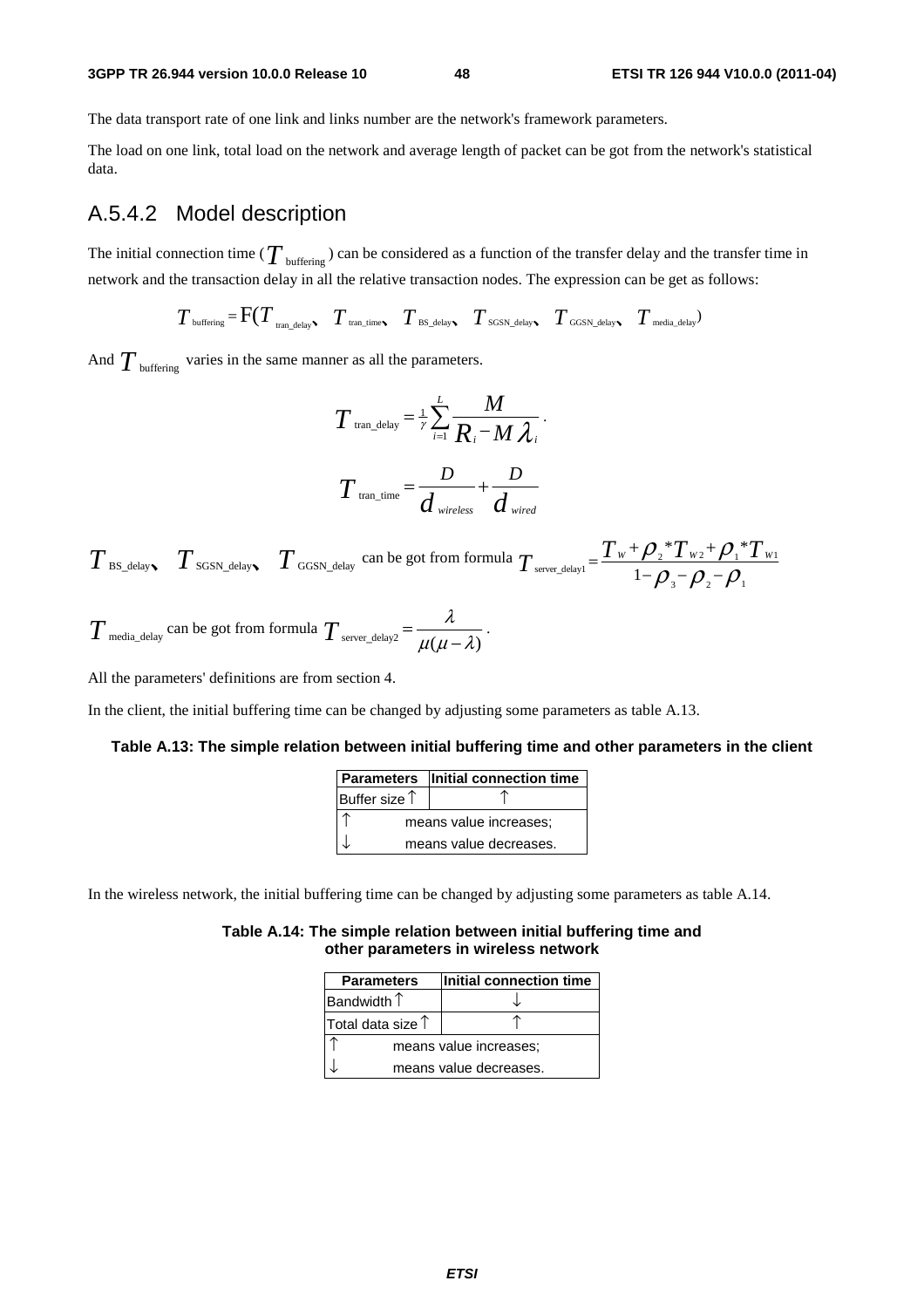In the wired network, the initial buffering time can be changed by adjusting some parameters as table A.15.

**Table A.15: The simple relation between initial buffering time and other parameters in wired network** 

| <b>Parameters</b>                          | Initial connection time |
|--------------------------------------------|-------------------------|
| Bandwidth $\uparrow$                       |                         |
| Total data size $\uparrow$                 |                         |
| Total load $\uparrow$                      |                         |
| Load on one link $\uparrow$                |                         |
| Links number $\uparrow$                    |                         |
| Average length of packet $\uparrow$        |                         |
| Data transport rate of one link $\uparrow$ |                         |
| means value increases;                     |                         |
| means value decreases.                     |                         |

In the transaction nodes (base station, SGSN, GGSN, VLR, HLR, AuC, media server), the initial buffering time can be changed by adjusting some parameters as table A.16.

#### **Table A.16: The simple relation between initial buffering time and other parameters in the transaction nodes**

| <b>Parameters</b>               | Initial connection time |  |  |  |
|---------------------------------|-------------------------|--|--|--|
| Transaction rate $\uparrow$     |                         |  |  |  |
| Transaction capacity $\uparrow$ |                         |  |  |  |
| Buffer size $\uparrow$          |                         |  |  |  |
| means value increases;          |                         |  |  |  |
| means value decreases.          |                         |  |  |  |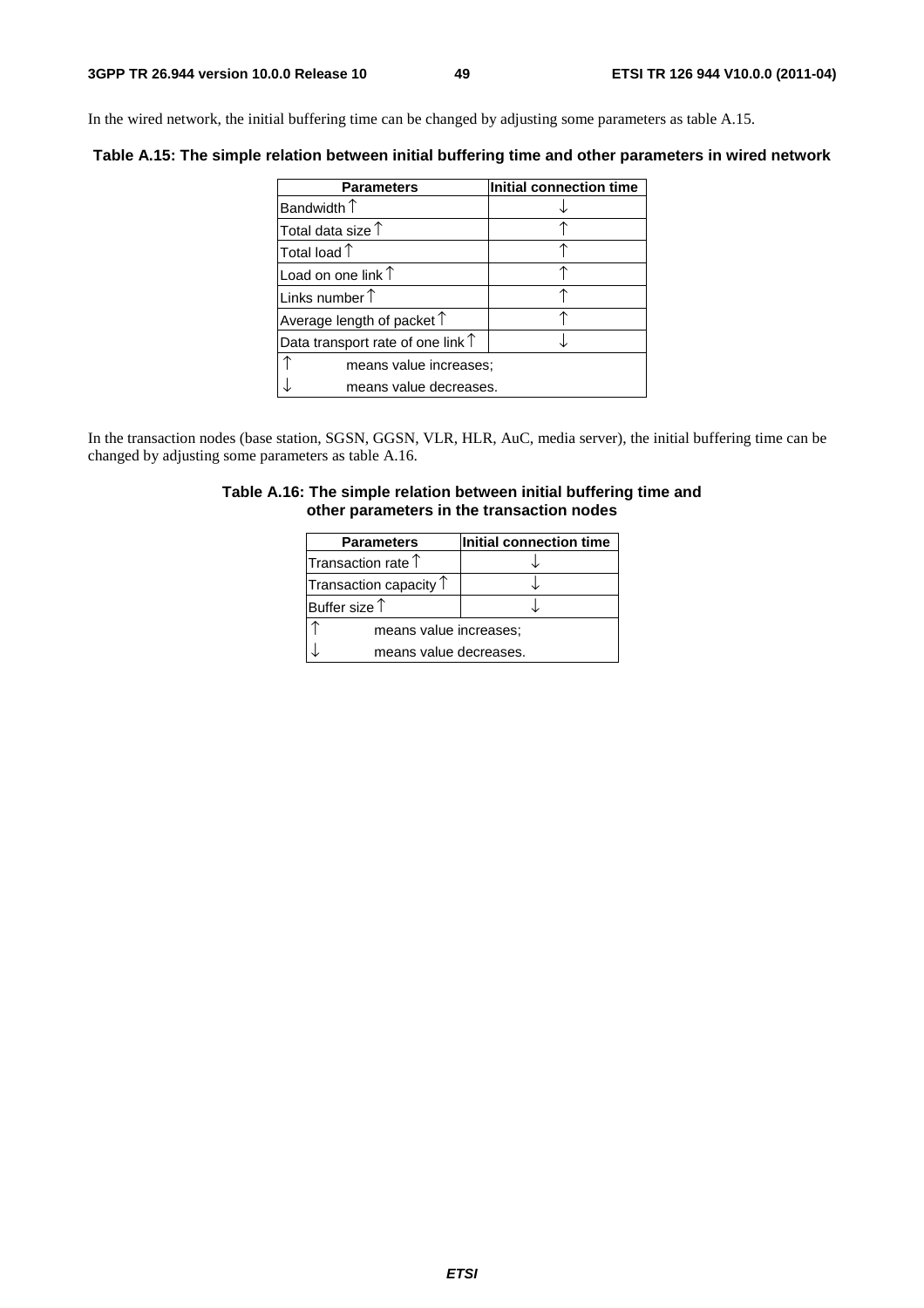## A.5.5 Re-Buffering Frequency

### A.5.5.1 Relative SQoS and other parameters

The rebuffering is a important metric to reflect the network's condition. The majority of SQoS parameters affect it.

The model analyse the SQoS parameters' effect in the application and transports layers.

**Table A.17: the SQoS and other parameters in our model of service rebuffering frequency** 

| class              | layer         | <b>SQoS</b>                             | <b>Other parameters</b> | <b>Model</b>      |
|--------------------|---------------|-----------------------------------------|-------------------------|-------------------|
| client             | Application   | Frame rate                              | Frame size              | Model the whole   |
|                    |               | Frame loss ratio                        | <b>Buffer size</b>      | transport process |
|                    |               | Frame error ratio                       |                         |                   |
| Radio access       | Under         | Access delay                            | Channels                |                   |
| network            | transports    |                                         |                         |                   |
| Wireless transport | Transports    | <b>Bandwidth</b>                        | Wireless transport      |                   |
| network            |               | Transport delay                         | condition               |                   |
|                    |               | Jitter                                  |                         |                   |
|                    |               | Packet loss ratio                       |                         |                   |
|                    | Under         | Frame loss ratio, Frame error ratio,    |                         |                   |
|                    | transports    | Frame discard ratio, Residual bit error |                         |                   |
|                    |               | ratio                                   |                         |                   |
| Wired transport    | Transports    | <b>Bandwidth</b>                        | network load,           |                   |
| network            |               | Transport delay                         | network framework       |                   |
|                    |               | Jitter                                  |                         |                   |
|                    |               | Packet loss ratio                       |                         |                   |
|                    | Under         | Frame loss ratio, Frame error ratio,    |                         |                   |
|                    | transports    | Frame discard ratio, Residual bit error |                         |                   |
|                    |               | ratio                                   |                         |                   |
| Transaction node   | Base station, | Transaction delay                       | <b>Buffer size</b>      |                   |
|                    | SGSN.         | Transaction rate                        |                         |                   |
|                    | GGSN.         |                                         |                         |                   |
|                    | Media server  |                                         |                         |                   |

### A.5.5.2 Model description

Assumed the send data is initially distributed of  $F_0(t)$ . After the transportation, affected by the frame loss rate, the frame error rate, bandwidth and delay, the data is distributed of  $F(t)$  at the end. Here delay means transfer delay and transaction delay. The model is as figure A.10.



**Figure A.10: the model of transportation**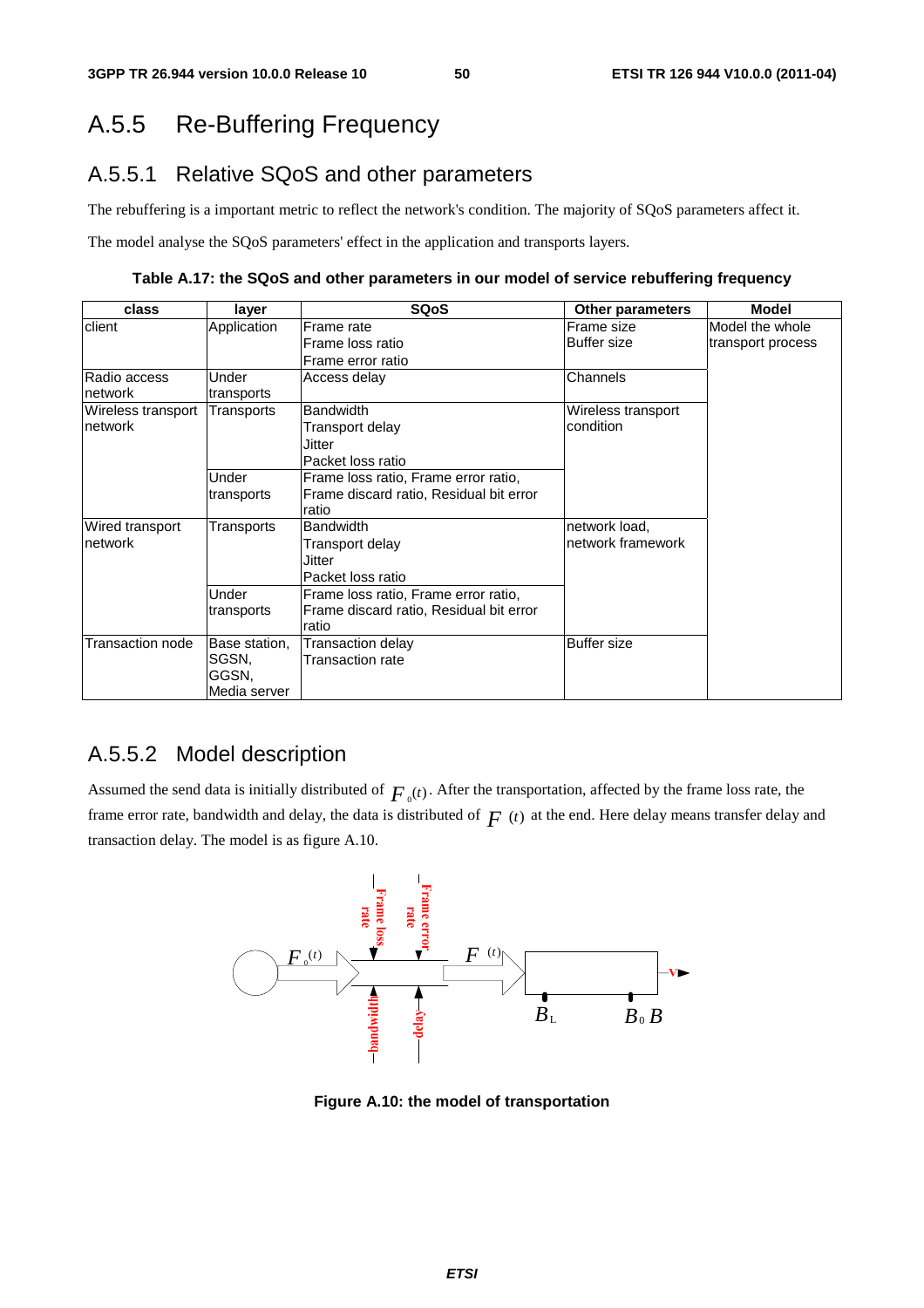The effect of frame loss rate and frame error rate on the send data are the same. So it can be assume that the data become  $F_{\mu}(t)$  after affected by the frame loss rate and frame error rate. And it become  $F_{\mu}(t)$  after affected by the change of bandwidth, then become  $F(t)$  because of the delay at last. The functions  $F_1(t)$ ,  $F_2(t)$ ,  $F(t)$  can be analyzed after our simulation.

The initial data size in the buffer  $B$ . When the data in the buffer exceed  $B_0$ , the player starts to play, and when data is less than  $B<sub>i</sub>$ , the rebuffering starts. The frame rate is V when it is playing.

 $F(t)$  means the amount of arrival data, so  $F(t)$  is a monotonic increasing function. So its inverse function exists.

When  $B+(F(t)-v^*t) < B_+$ , the system start rebuffering. And  $B_0-(B+(F(t)-v^*t)) \leq F(t')-F(t)$ , where  $t'$  is the time when the rebuffering finishes.

$$
F^{-1}(B_0-(B-v^*t)) \leq t'
$$

So the rebuffering frequency is:

$$
\frac{\sum \mathbf{I}(B+(F(t)-v^*t)
$$

I(*e*) is the indicator function: I(*e*) = 1 if expression e is true; otherwise I(*e*) = 0.

 $\mathcal{T}_{\text{test}}$  is the total time to test.

## A.5.6 Re-Buffering Time

#### A.5.6.1 Relative SQoS and other parameters

The model is the same as clause 5.5.

#### A.5.6.2 Model description

The rebuffering time of this time is:

$$
t^-t = F^{-1}(B_0-(B-v^*t)) - t
$$

And the mean rebuffering time is:

$$
\frac{\displaystyle\sum_{B+(F(t)-v^*t)
$$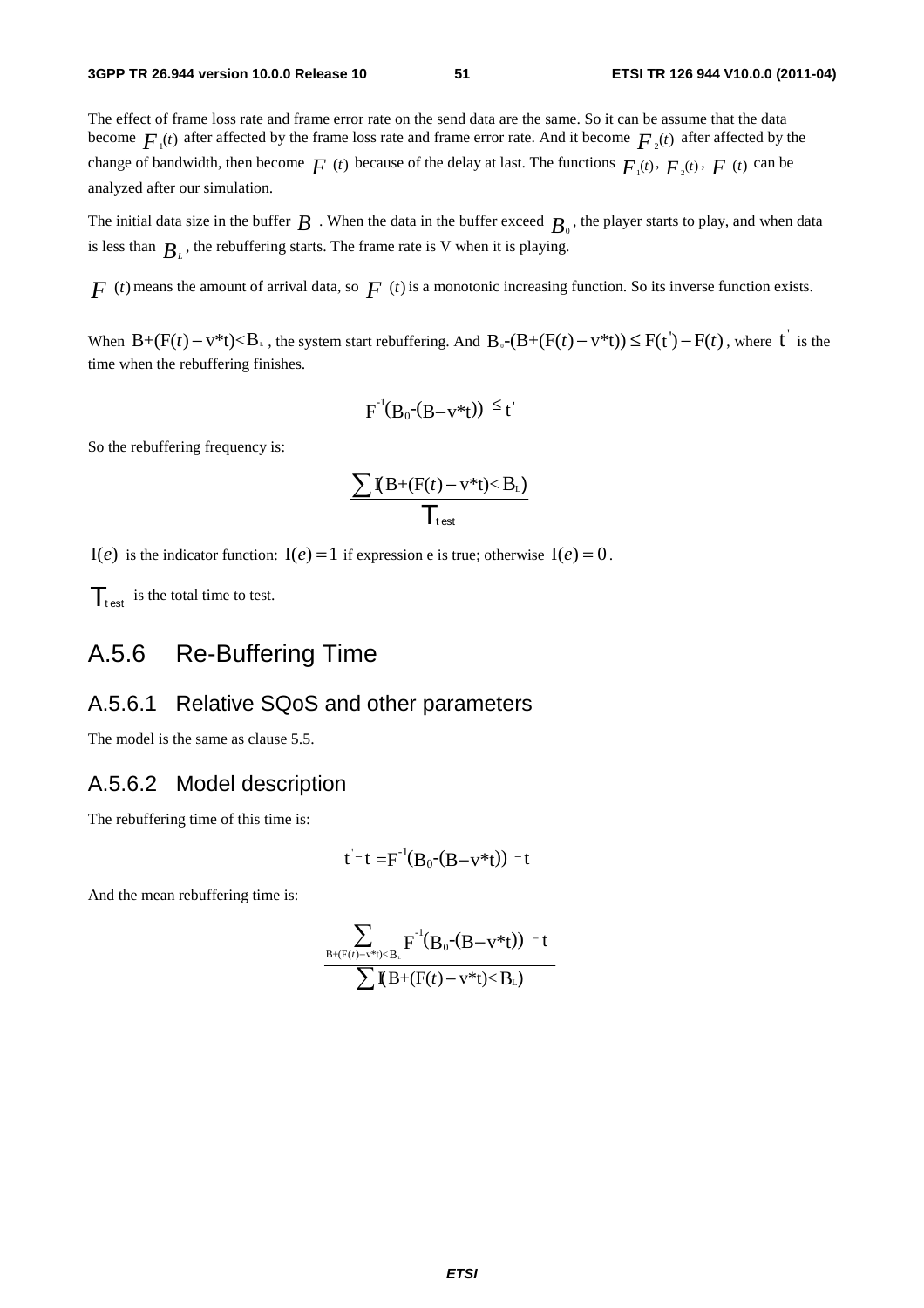## Annex B: Analysis of QoE

## B.1 Introduction

The SA4 "End-to-end Multimedia Services Performance Metrics" work item is conducting a research on the performance metrics for popular multimedia services, including streaming, multimedia broadcast multicast service (MBMS), video telephony and IP Multimedia subsystem Service (IMS), etc. This annex is an extension to the present document, which will support and justify the results in the present document.

In this annex, a subjective test is conducted to acquire the QoE. And the results of the test are listed in the following sections.

And also, in this annex, packet-switched streaming service is taken as an example.

## B.2 Process

From the user perspective, the service performance indicators cannot be defined only according to researcher's experience. It should be acquired by user investigation as well as experience.

## B.2.1 Collection of QoE

The selected testers are kept unknown about any indicators. After watching given audio/video multimedia contents with different quality levels and experiencing those services, they take down the performance indicators only with their feeling and experience.

Then according to their record and description, the scope of QoE is determined.

The common user's requirements of service performance are collected and classified as our QoE, disregarding the measurability.

See clause 3.1.

## B.2.2 Weightiness of Selected QoE

With DSCQS (see ITU-R Recommendation BT.500), testers are asked to mark each service and content in comparison with the reference. Those services and contents are provided with different quality levels of each selected indicator.

## B.3 Results

## B.3.1 Collection of QoE

- Service Non-Access.
- Service Failure.
- Service Setting-up Time.
- Re-Buffering.
- Image corruption.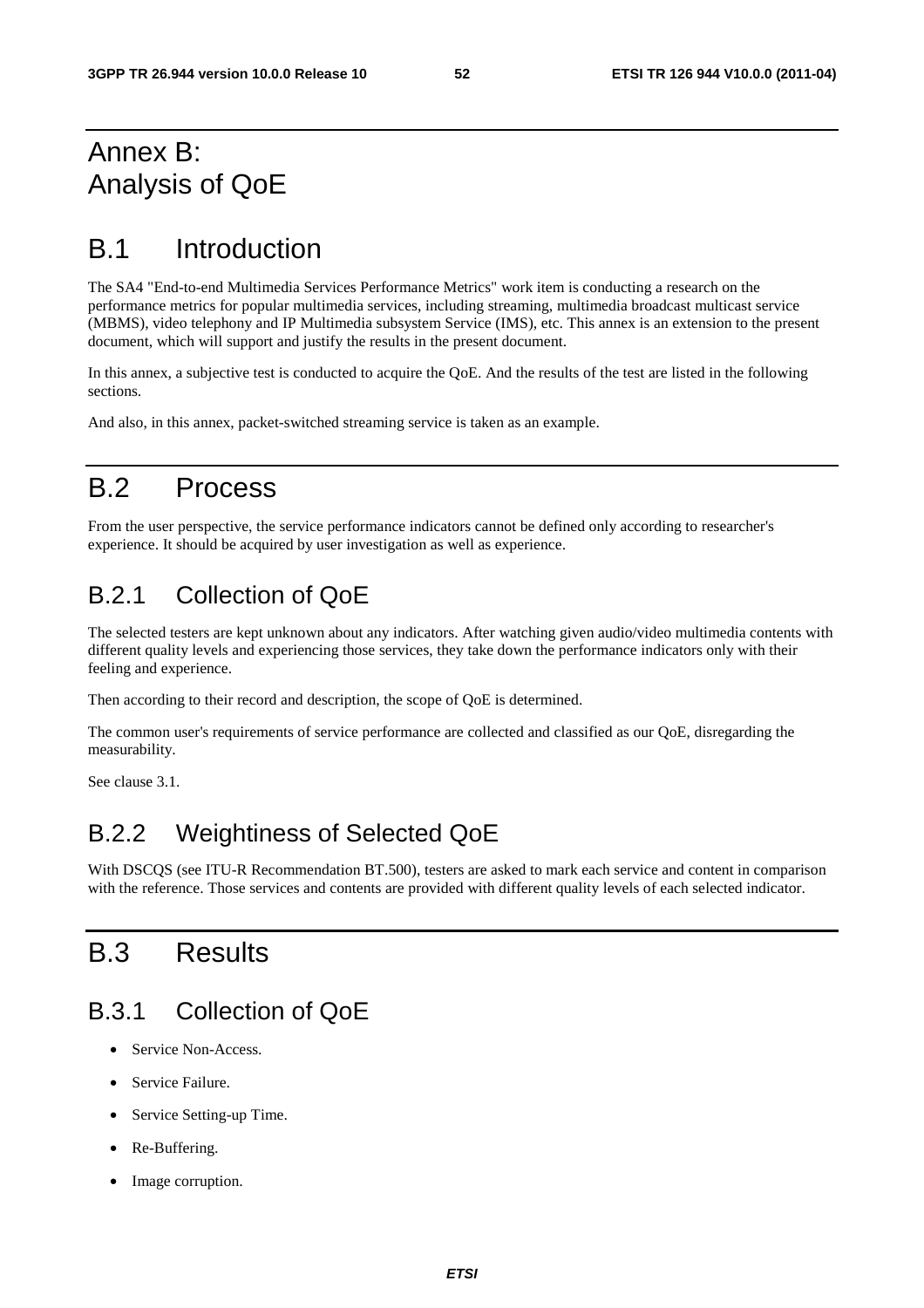- Blurriness.
- Blockiness.
- Colour Reproduction Accuracy.
- Edge Noise.
- Freeze image.
- Incontinuous Image with block.
- Audio Quality.
- Audio/Video Synchronization Error.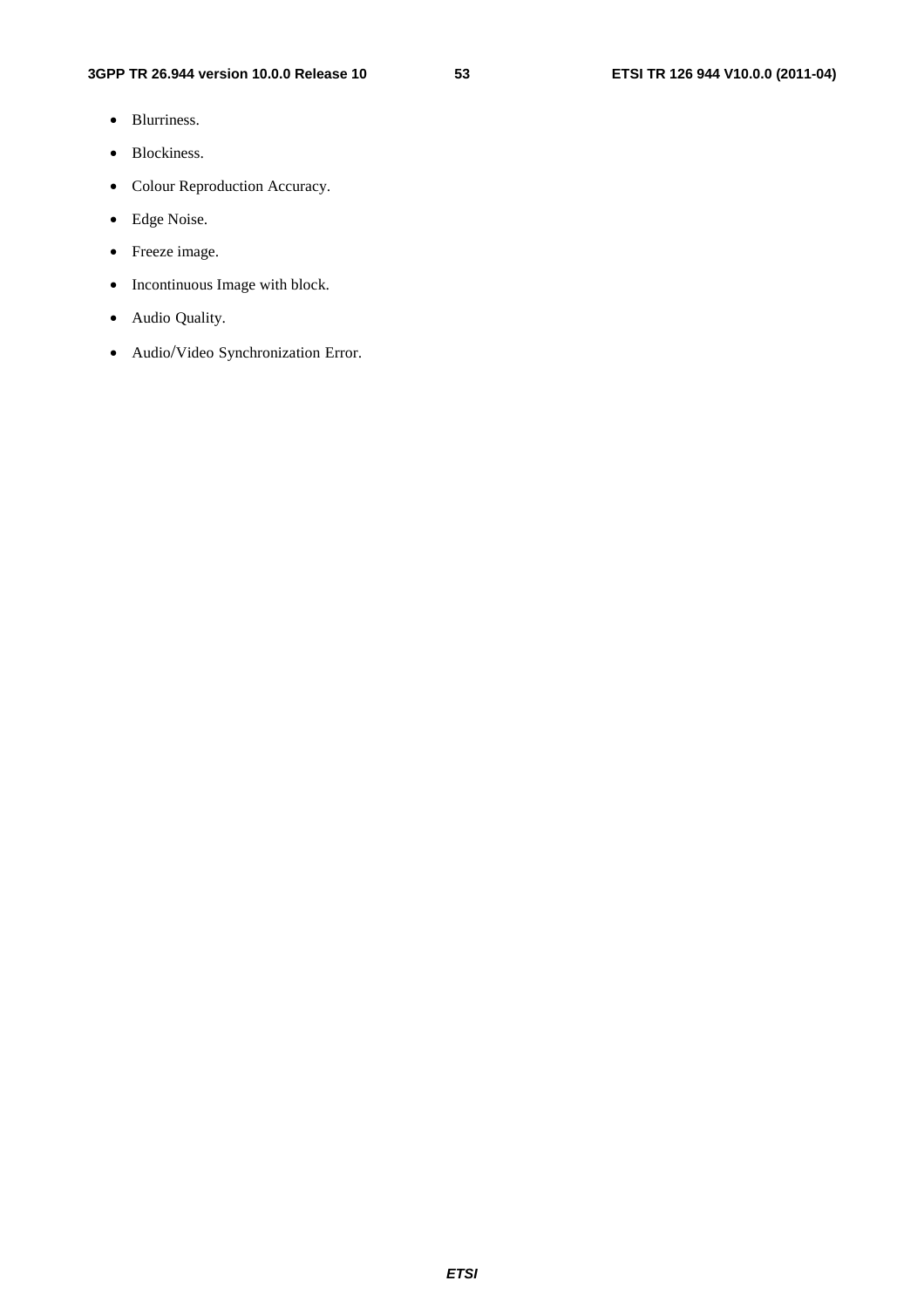

B.3.2 Comparison of Weightiness among Selected QoE **Parameters** 

**Figure B.1**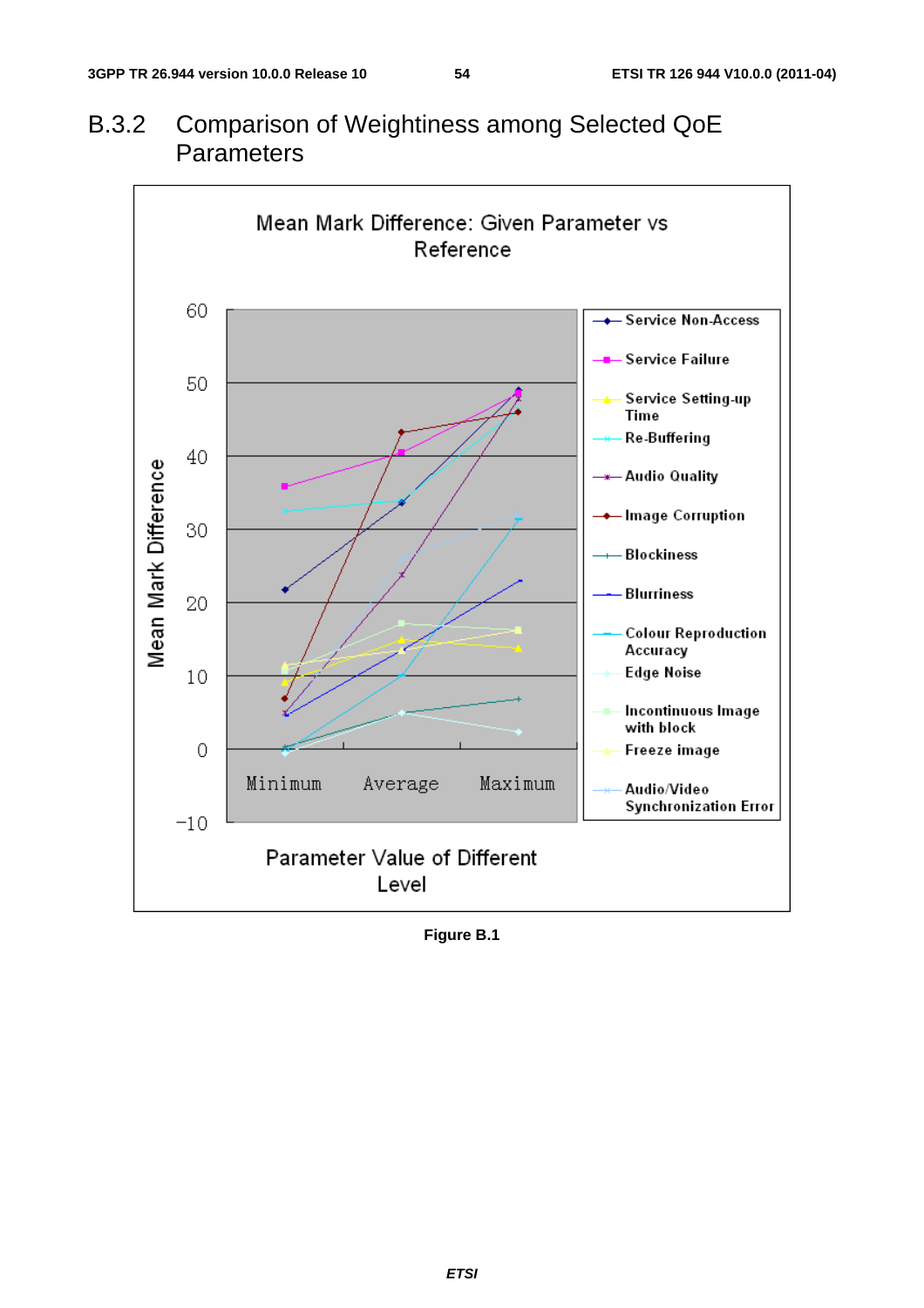## Annex C: Comparison with TS 102 250 of ETSI STQ Mobile

## C.1 Introduction

The SA4 "End-to-end Multimedia Services Performance Metrics" work item is conducting a research on the performance metrics for popular multimedia services, including streaming, multimedia broadcast multicast service (MBMS), video telephony and IP multimedia subsystem service (IMS), etc. This annex is an extension to the present document, which will support and justify the results in the present document.

In this annex, a comprehensive comparison of work between E2EMSPM and ETSI STQ Mobile is conducted to justify the work of E2EMSPM. And the results of the analysis are listed in the following sections.

## C.2 References

The following documents contain provisions which, through reference in this text, constitute provisions of the present document.

- References are either specific (identified by date of publication, edition number, version number, etc.) or non-specific.
- For a specific reference, subsequent revisions do not apply.
- For a non-specific reference, the latest version applies. In the case of a reference to a 3GPP document (including a GSM document), a non-specific reference implicitly refers to the latest version of that document *in the same Release as the present document*.
- [1] ETSI TS 102 250-1 (V1.1.1 10/2003): "Speech Processing, Transmission and Quality Aspects (STQ); QoS aspects of popular services in GSM and 3G networks; Part 1: Identification of Quality of Service aspects".
- [2] ETSI TS 102 250-2 (V1.4.1 03/2006): "Speech Processing, Transmission and Quality Aspects (STQ); QoS aspects of popular services in GSM and 3G networks; Part 2: Definition of Quality of Service parameters and their computation".
- [3] ETSI TS 102 250-3 (V1.3.2 09/2005): "Speech Processing, Transmission and Quality Aspects (STQ); QoS aspects of popular services in GSM and 3G networks; Part 3: Typical procedures for Quality of Service measurement equipment".
- [4] ETSI TS 102 250-4 (V1.1.1 10/2003): "Speech Processing, Transmission and Quality Aspects (STQ); QoS aspects of popular services in GSM and 3G networks; Part 4: Requirements for Quality of Service measurement equipment".
- [5] ETSI TS 102 250-5 (V1.3.1 11/2005): "Speech Processing, Transmission and Quality Aspects (STQ); QoS aspects of popular services in GSM and 3G networks; Part 5: Definition of typical measurement profiles".
- [6] ETSI TS 102 250-6 (V1.2.1 10/2004): "Speech Processing, Transmission and Quality Aspects (STQ); QoS aspects of popular services in GSM and 3G networks; Part 6: Post processing and statistical methods".
- [7] 3GPP TS 23 107 (V6.4.0 03/2006): "3rd Generation partnership Project; Technical Specification Group Services and System Aspects; Quality of Service (QoS) Concept and architecture (Release 6)".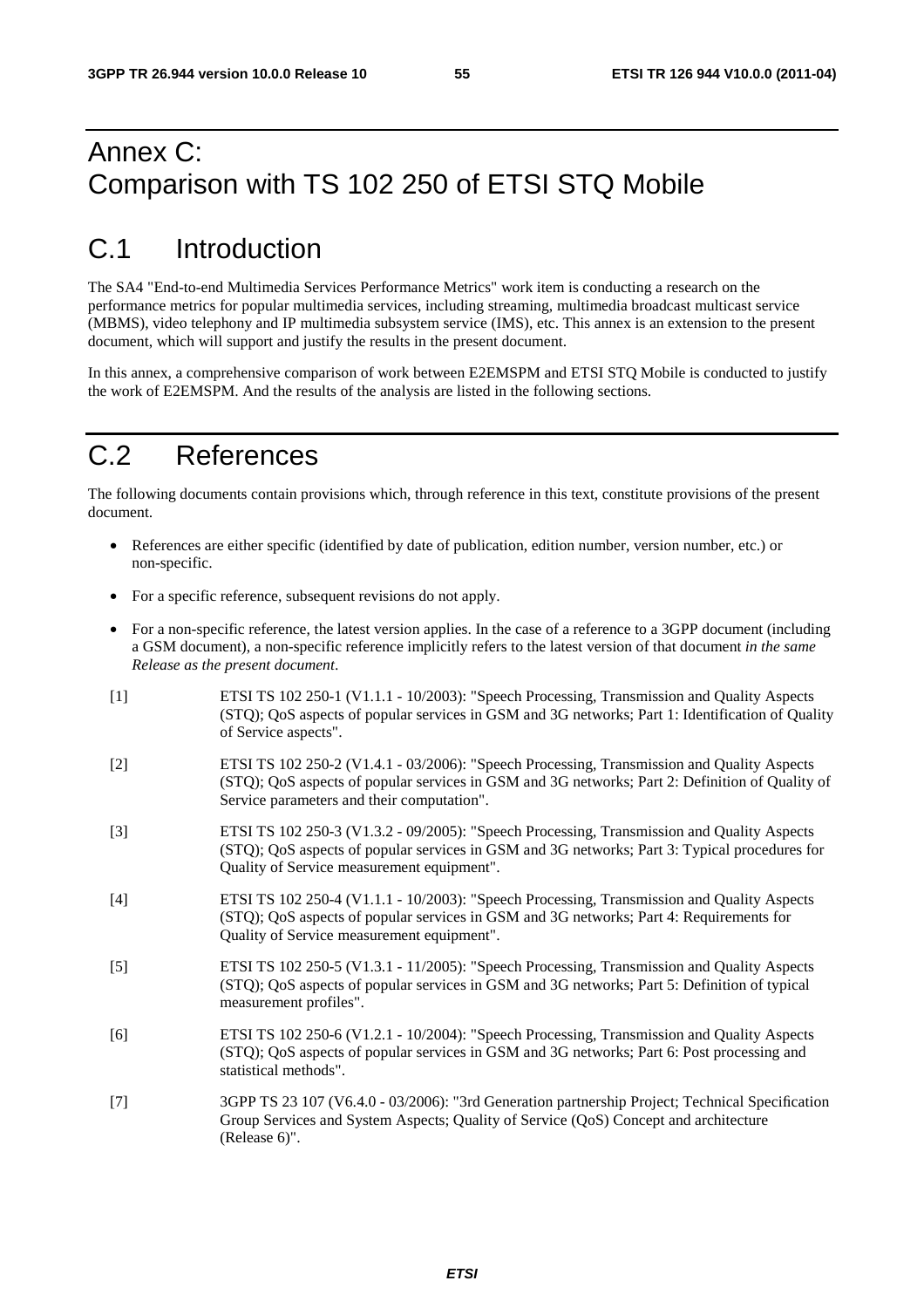## C.3 Comparison with 3GPP E2EMSPM and ETSI STQ Mobile

In this part, the difference is illuminated between 3GPP E2EMSPM and ETSI STQ Mobile on multimedia services from the following points of view.

## C.3.1 Research Scope

### C.3.1.1 Framework

E2EMSPM has a systematic framework of End-to-end Multimedia Services Performance Metrics is as figure C.1.



#### **Figure C.1: Systematic Framework of End-to-end Multimedia Services Performance Indicators**

ETSI STQ Mobile focuses on the similar area of End-to-End Service QoS.

### C.3.1.2 Quality of experience

Client Radio access Horizontal<br>
Horizontal<br>
Horizontal<br>
imilar area of End-to-End Service QoS.<br> **Clience**<br> **Clience**<br> **Clience**<br> **Clience**<br> **Clience**<br> **Clience**<br> **Clience**<br> **Clience**<br> **Clience**<br> **Clience**<br> **Clience**<br> **Clie** Ital<br>Iltime<br>ce Qo<br>Yet E<br>applic<br>correl<br>ne or s<br>spective<br>as well<br>and c<br>S. S The Mobile strategy<br>
The Mobile strategy<br>
TS 102 2.<br>
TS 102 2.<br>
TS 102 2.<br>
Etween mea:<br>
ith the service.<br>
d as QoE, d<br>
oE for service. network<br>
ices Performance Indi<br>
IS 102 250-2 specifies th<br>
rean measurement results<br>
the service. Although Qo<br>
innot be defined only acc<br>
rience.<br>
s QoE, disregarding the<br>
l' for service analysis vary E2EMSPM brings up the concept of Quality of Experience (QoE). Yet ETSI STQ Mobile specifies the use of perceptual models for the evaluation of content quality, whenever applicable (e.g. TS 102 250-2 specifies the use of ITU-R Recommendation P.862.2 for speech quality evaluation).

The judgement of measurement results (e.g. target setting) and the correlation between measurement results and actual customer satisfaction are out of the scope of ETSI STQ Mobile.

QoE is how a user perceives the quality of service - how satisfied he or she is with the service. Although QoE is a subjective metric, it is important to quantify it. From the user's perspective, QoE cannot be defined only according to researcher's experience. It should be acquired by user investigation as well as experience.

The common user's requirements to different services are collected and classified as QoE, disregarding the measurability. Users have different requirements for different services. So the QoE for service analysis vary with the types of services.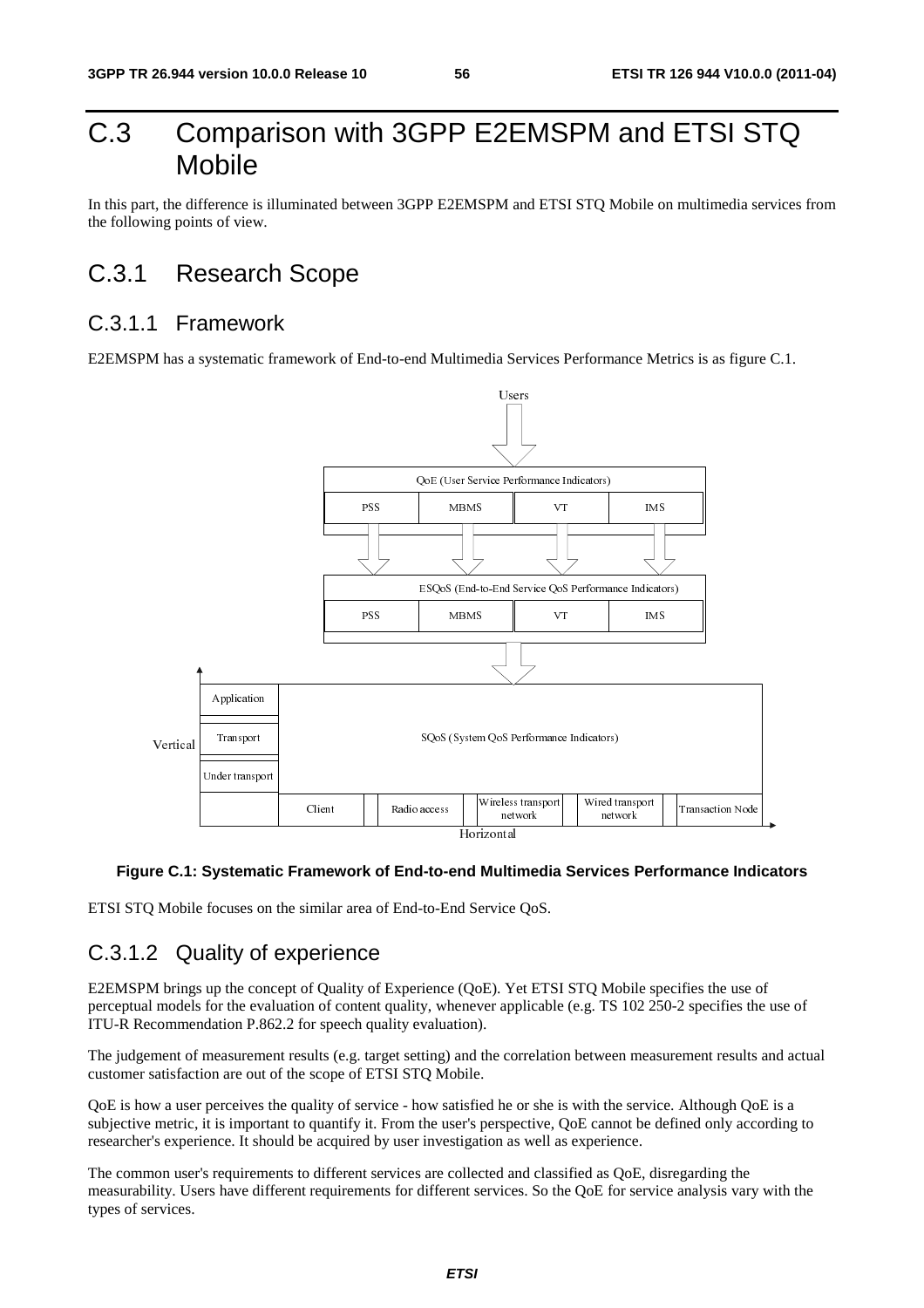### C.3.1.3 End-to-End Service Quality of Service

E2EMSPM considers service-related metrics of End-to-End Service Quality of Service (ESQoS). The measurements and provisioning of ESQoS are defined in terms of service capability and resource availability. ESQoS is generally used to specify services' quality considered by operators and service providers. The ability to measure ESQoS will give the operator some sense of the service's performance to the overall level of customer satisfaction.

ETSI STQ Mobile TS 102 250-2 [2] draws some steps in overall service QoS definition and analysis of mobile services. STQ takes the following QoS aspects from service perspective which are used for each service to define service QoS parameters.

- Network Availability.
- Network Accessibility.
- Service Accessibility.
- Service Integrity.
- Service Retainability.

Figure C.2 shows the model for quality of service parameters in ETSI STQ Part 2. The model has four layers.



#### **Figure C.2: ETSI STQ Mobile QoS aspects and the corresponding QoS parameters**

So when end-to-end service QoS is concerned, both ETSI STQ Mobile and E2EMSPM have the similar study area on this topic. There are perfect and reasonable definitions of service QoS parameters in the TS of ETSI STQ. Part of the outputs of ETSI STQ Mobile should be introduced to E2EMSPM's End-to-End Service QoS area for reference.

### C.3.1.4 System Quality of Service

Generally, "UMTS Quality of Service (QoS) Concept and architecture" by 3GPP [8] is often referenced. It is a standard, describing UMTS bearers' structure, their management functions, and defines service quality classes and their attributes.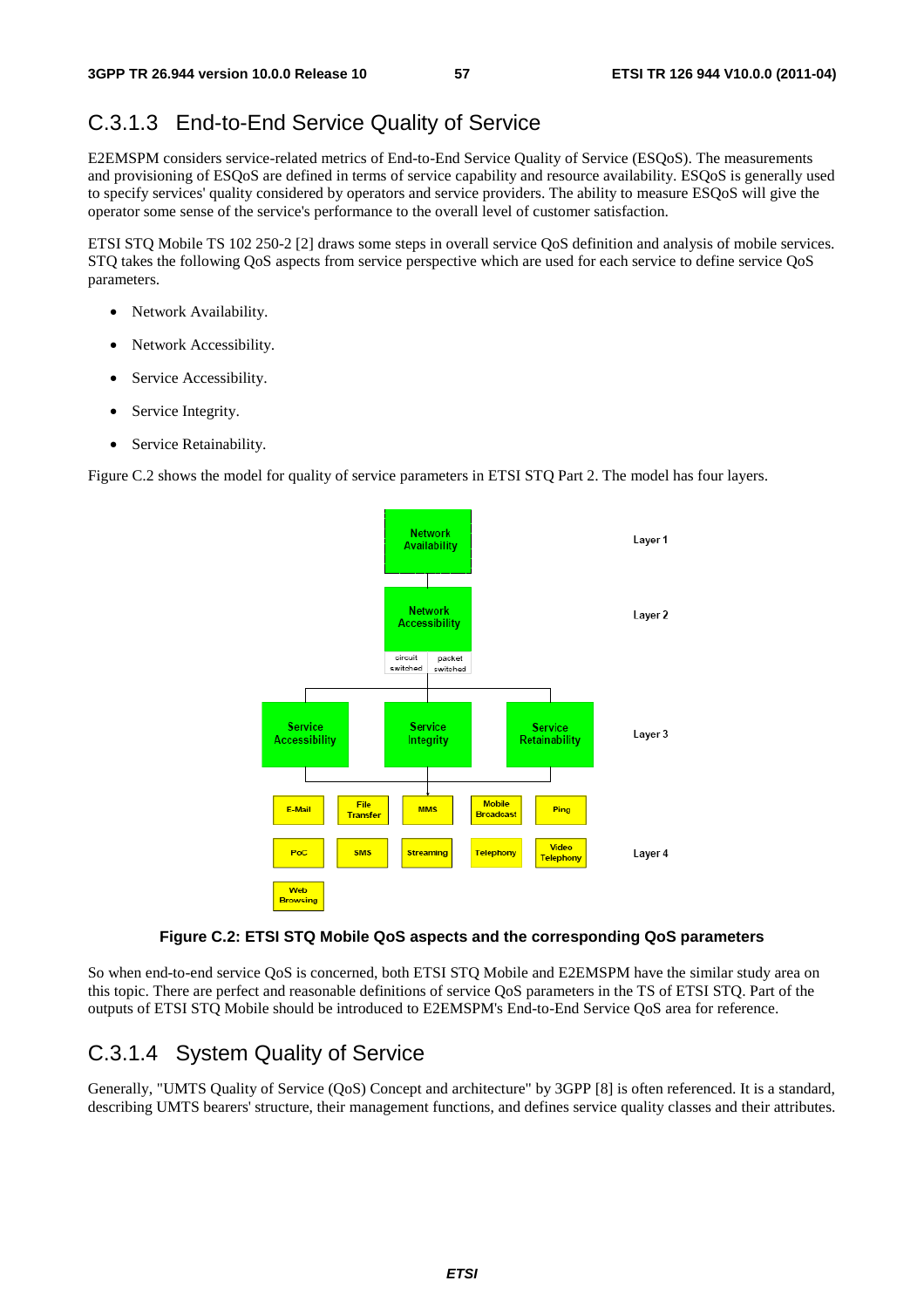System Quality of Service (SQoS) defined in E2EMSPM is intrinsically a technical concept and is a subset of UMTS QoS. Compared with ESQOS, SQoS denotes the point-to-point QoS, which is specially related to the units and links of network systems. SQoS can be viewed as the QoS consideration from the viewpoint of network operators. It is measured and expressed in terms of network units and network links, which usually has little meaning to a user. Although a better network SQoS in many cases will result in better ESQoS, fulfilling all traffic SQoS parameters might not guarantee the satisfaction of the user or a high ESQoS.

In E2EMSPM the System QoS parameters are classified to five classes horizontally according to the different phases along with the whole network connection, including radio access network, wireless transport network, wired transport network, client transaction and network node transaction as shown in figure C.3. Some analytical models are introduced for every special section to evaluate some important parameters.

SQoS is out of the scope of ETSI STQ Mobile.



**Figure C.3: Network phases to analyse System Qos** 

### C.3.1.5 Mapping of End-to-End Service QoS and System QoS

E2EMSPM introduces the theoretical models to study the relationship of End-to-End Service QoS and System QoS. The inherent relationship between the End-to-End Service QoS and System QoS parameters of PSS is described, which provide the possible operational methods for the operators/service providers to guarantee the service performance. E2EMSPM also gives some example to justify how we get the mapping between the End-to-End Service QoS and System QoS.

The relationship of End-to-End Service QoS and System QoS is beyond the scope of ETSI STQ Mobile.

## C.3.2 Research Method

#### C.3.2.1 Statistics Model Analysis

Extensive studies involving high-speed network measurements indicate that the multimedia traffic in high-speed networks have self-similar and impulsive characteristics. The existence of self-similarity shows that Poisson process cannot accurately describe the real network traffic. In such high-speed mobile network the assumption of exponentiality does not apply any more.

ETSI STQ Mobile TS 102 250-6 [6] adopts the statistical model to calculate the QoS metrics of GSM and 3G networks. These models are more precise than traditional theoretical models. However, ETSI STQ Mobile focuses on the measurement of quality metrics for services that are already functional. The prediction of service performance (e.g. based on statistical models of traffic patterns and network characteristics) is out of the scope of ETSI STQ Mobile. It is very difficult to implement the calculation due to the lack of raw data, if the new multimedia services haven't become commercial deployment or they are just in the initial stage of deployment in GSM and 3G network.

Nowadays, there still have not authoritative statistical model to handle the coming multimedia services' raw data with self-similar and impulsive characteristics. Although the self-similar models can describe the statistical data more precisely, they will encounter difficulties with in-depth performance indicators analysis and calculation of the selfsimilar network traffic.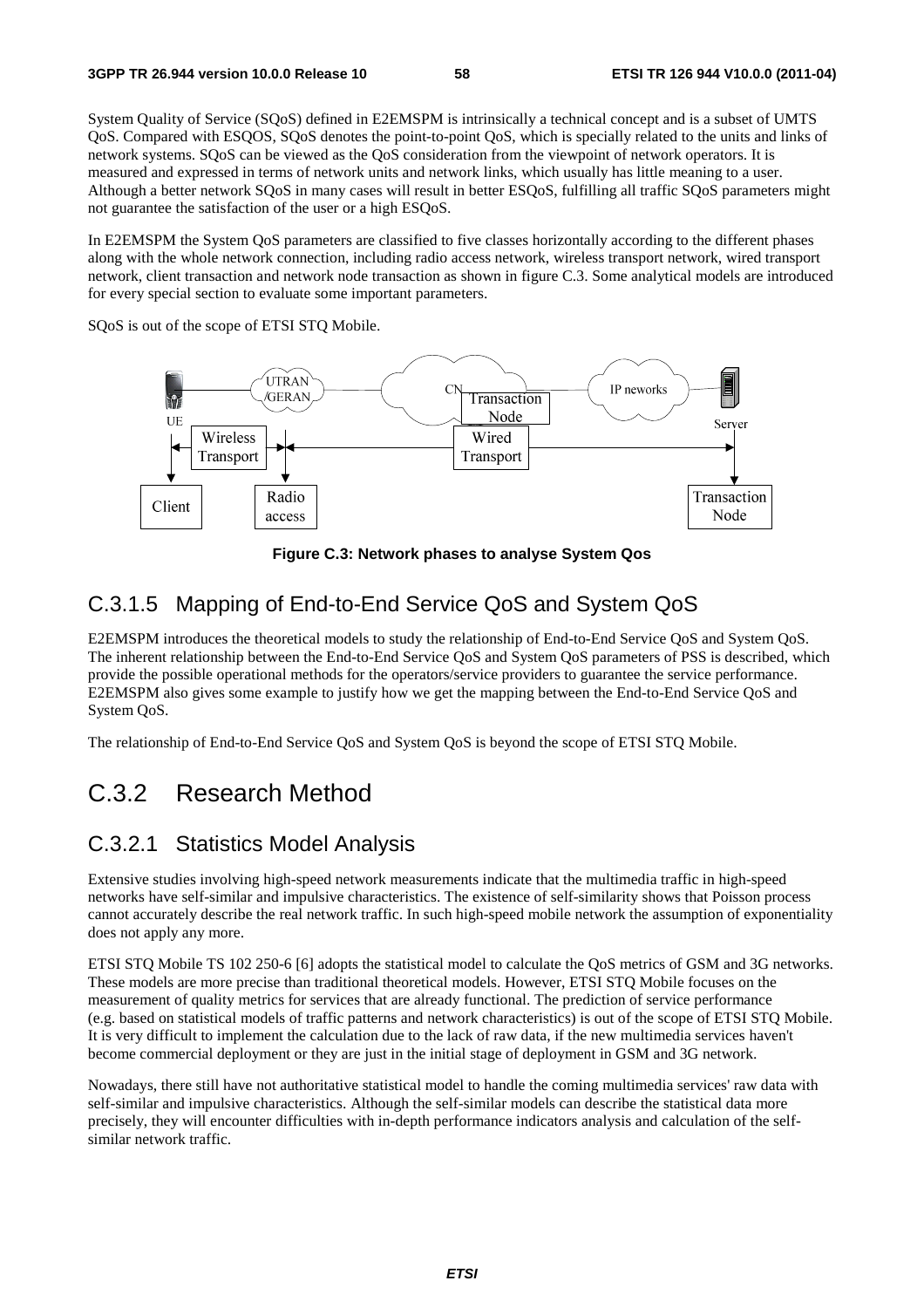## C.3.2.2 Theory Model Analysis of Queue

Traditional telecom service traffic is adequately described by Markovian models (e.g. Poisson), which are amenable to accurate analysis. Generally, theses models assume independence between events, and exponentially inter-event distributions.

Although queue theory fails to fit actual traffic of high-speed mobile networks, E2EMSPM still adopted these models to analyse the network traffic, mainly because Markovian models are mathematically tractable.

## C.3.2.3 Possible Further Work

The above two methods have its own advantages respectively for the fresh multimedia services, the optimal research method should combine statistics model with queue theory model to complement with each other.

The combined method might be adopted in future work beyond the scope of both ETSI STQ Mobile and E2EMSPM.

## C.4 Brief Introduction of the Work in ETSI STQ

The ETSI Speech Processing, Transmission and Quality Aspects (STQ) workgroup is actively working on QoS. STQ has published its Technical Specification, TS 102 250 "QoS aspects for popular services in GSM and 3G networks" [Part 1 to 6], which covers the following.

Part 1 [1] identifies QoS aspects for popular services in GSM and 3G networks. For each service the QoS indicators are listed. They are considered to be suitable for the quantitative characterization of the dominant technical QoS aspects as experienced from the end-user perspective.

Part 2 [2] defines QoS parameters and their computation for popular services in GSM and 3G networks. The technical QoS indicators, listed in part 1, are the basis for the parameter set chosen. The parameter definition is split into two parts: the abstract definition and the generic description of the measurement method with the respective trigger points. Only measurement methods not dependent on any infrastructure provided are described in the present document. The harmonized definitions given in the present document are considered as the prerequisites for comparison of QoS measurements and measurement results.

Part 3 [3] describes typical procedures used for QoS measurements over GSM, along with settings and parameters for such measurements.

Part 4 [4] defines the minimum requirements of QoS measurement equipment for GSM and 3G networks in the way that the values and trigger-points needed to compute the QoS parameter as defined in Part 2 can be measured following the procedures defined in Part 3. Test equipment fulfilling the specified minimum requirements will be allowed to perform the proposed measurements in a reliable and reproducible way.

Part 5 [5] specifies test profiles which are required to enable benchmarking of different GSM or 3G networks both within and outside national boundaries. It is necessary to have these profiles so that when a specific set of tests are carried out then customers are comparing "like for like" performance.

Part 6 [6] describes procedures to be used for statistical calculations in the field of QoS measurement of GSM and 3G networks using probing systems.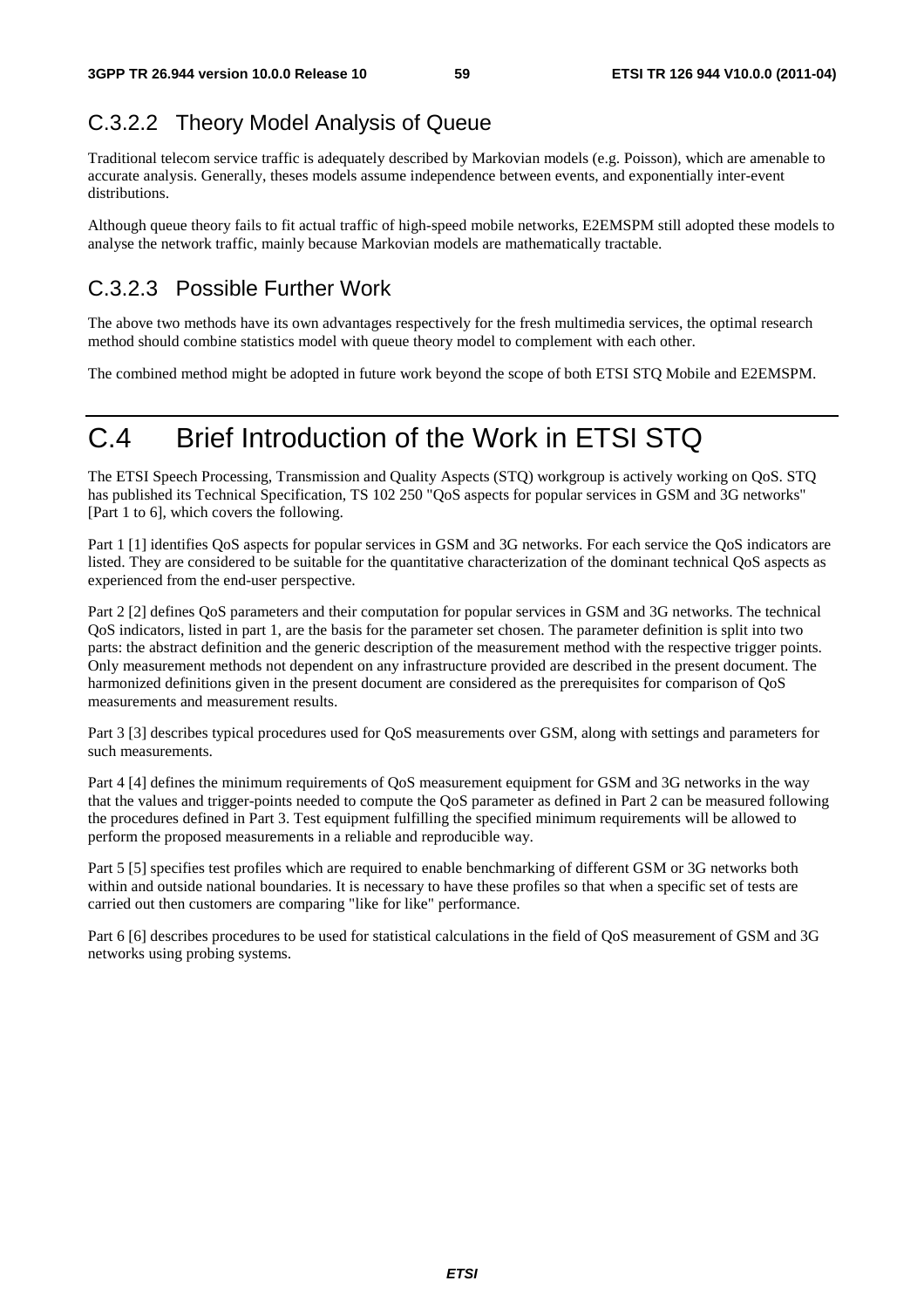## Annex D: Change history

| <b>Change history</b> |      |                 |  |          |                        |       |            |
|-----------------------|------|-----------------|--|----------|------------------------|-------|------------|
| Date                  | TSG# | <b>TSG Doc.</b> |  | CR   Rev | Subject/Comment        | Old   | <b>New</b> |
| 2007-03               | 35   | SP-070015       |  |          | Approved at TSG SA#35  | 2.0.0 | 7.0.0      |
| 2008-12               | 42   |                 |  |          | Version for Release 8  | 7.0.0 | 8.0.0      |
| 2009-12               | 46   |                 |  |          | Version for Release 9  | 8.0.0 | 9.0.0      |
| 2011-03               | 51   |                 |  |          | Version for Release 10 | 9.0.0 | 10.0.0     |
|                       |      |                 |  |          |                        |       |            |
|                       |      |                 |  |          |                        |       |            |
|                       |      |                 |  |          |                        |       |            |
|                       |      |                 |  |          |                        |       |            |
|                       |      |                 |  |          |                        |       |            |
|                       |      |                 |  |          |                        |       |            |